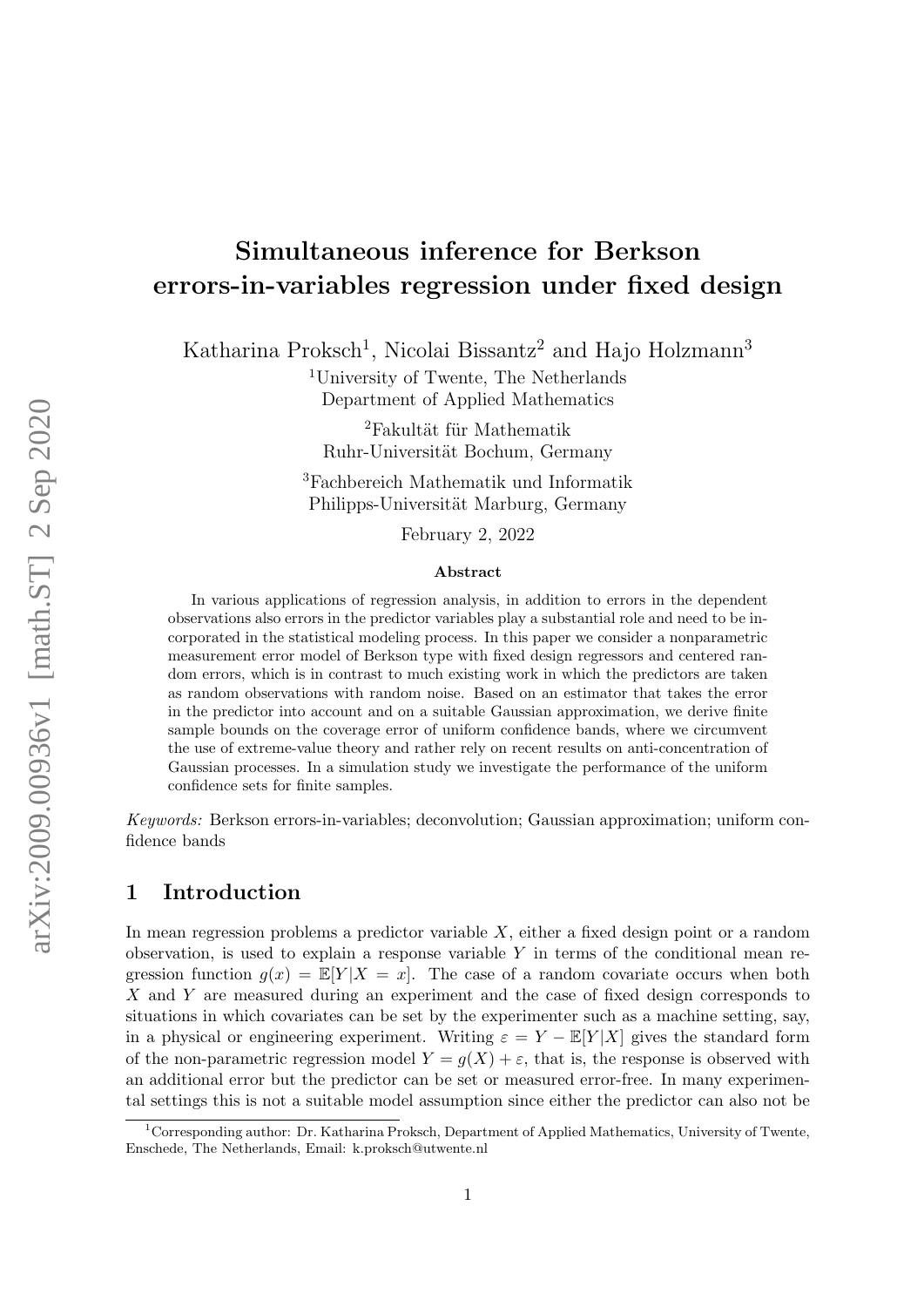measured precisely, or since the presumed setting of the predictor does not correspond exactly to its actual value. There are subtle differences between these two cases, which we illustrate by the example of drill core measurements of the content of climate gases in the polar ice. Assume that the content of climate gas  $Y$  at the bottom of a drill hole is quantified. The depth of the drill hole X is measured independently with error  $\Delta$  giving the observation W. A corresponding regression model is of the following form

<span id="page-1-1"></span>
$$
Y = g(X) + \varepsilon, \qquad W = X + \Delta,\tag{1}
$$

where W,  $\Delta$  and  $\varepsilon$  are independent,  $\Delta$  and  $\varepsilon$  are centered, and observations of  $(Y, W)$  are available. This model is often referred to as classical errors-in-variables model. A change in the experimental set-up might require a change in the model that is imposed. Assume that in our drill core experiment we fix specific depths  $w$  at which the drill core is to be analyzed. However, due to imprecisions of the instrument we cannot accurately fix the desired value of w, rather the true (but unknown) depth where the measurement is acquired is  $w + \Delta$ . In this case a corresponding model, referred to as Berkson errors-in-variables model [\(Berkson,](#page-22-0) [1950\)](#page-22-0), is of the form

<span id="page-1-0"></span>
$$
Y = g(w + \Delta) + \varepsilon,\tag{2}
$$

where  $\Delta$  and  $\varepsilon$  are independent and centered, w is set by the experimenter and Y is observed. In this paper we construct uniform confidence bands in the non-parametric Berkson errors-in-variables model with fixed design [\(2\)](#page-1-0). In particular, we provide finite sample bounds on the coverage error of these bands. We also address the question how to choose the grid when approximating the supremum of a Gaussian process on  $[0, 1]$ . For Berkson-type measurement errors, a fixed design as considered in the present paper seems to be of particular relevance in experimentation in physics and engineering. Instead of using the classical approach based on results from extreme-value theory [\(Bickel and Rosenblatt,](#page-22-1) [1973\)](#page-22-1), we propose a multiplier bootstrap procedure and construct asymptotic uniform confidence regions by using anti-concentration properties of Gaussian processes which were recently derived by [Chernozhukov et al.](#page-22-2) [\(2014\)](#page-22-2).

For an early, related contribution see [Neumann and Polzehl](#page-23-0) [\(1998\)](#page-23-0), who develop the wild bootstrap originally proposed by [Wu](#page-23-1) [\(1986\)](#page-23-1) to construct confidence bands in a nonparametric heteroscedastic regression model with irregular design. While their method could potentially also be adopted in our setting, we preferred to work with the multiplier bootstrap which allows for a more transparent analysis.

There is a vast literature on errors-in-variables models, where most of the earlier work is focused on parametric models [\(Berkson,](#page-22-0) [1950;](#page-22-0) [Anderson,](#page-22-3) [1984;](#page-22-3) [Stefanski,](#page-23-2) [1985;](#page-23-2) [Fuller,](#page-22-4) [1987\)](#page-22-4). A more recent overview of different models and methods can be found in the monograph by [Carroll et al.](#page-22-5) [\(2006\)](#page-22-5). In a non-parametric regression context, [Fan and Truong](#page-22-6) [\(1993\)](#page-22-6) consider the classical errors-in-variables setting [\(1\)](#page-1-1), construct a kernel-type deconvolution estimator and investigate its asymptotic performance with respect to weighted  $L_p$ -losses and  $L_\infty$ -loss and show rate-optimality for both ordinary smooth and super smooth known distributions of errors  $\Delta$ . The case of Berkson errors-in-variables with random design is treated, e.g., in [Delaigle et al.](#page-22-7) [\(2006\)](#page-22-7), who also assume a known error distribution, [Wang](#page-23-3) [\(2004\)](#page-23-3), who assumes a parametric form of the error density, and [Schennach](#page-23-4) [\(2013\)](#page-23-4), whose method relies on the availability of an instrumental variable instead of the full knowledge of the error distribution. Furthermore, [Delaigle et al.](#page-22-8) [\(2008\)](#page-22-8) consider the case in which the error-distribution is unknown but repeated measurements are available to estimate the error distribution. A mixture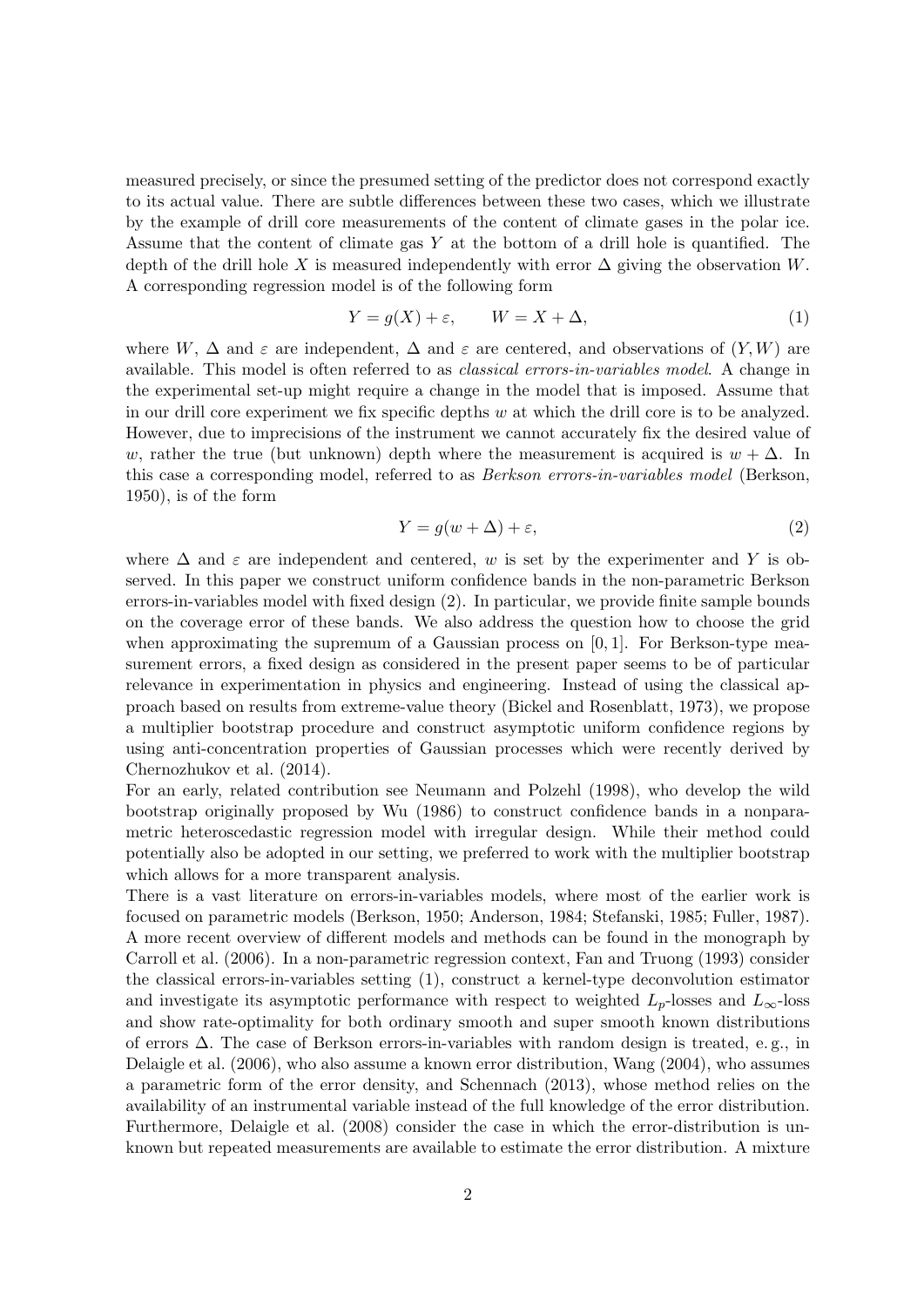of both types of errors-in-variables is considered in [Carroll et al.](#page-22-9) [\(2007\)](#page-22-9) and the estimation of the observation-error variance is studied in [Delaigle and Hall](#page-22-10) [\(2011\)](#page-22-10).

However, in the aforementioned papers the focus is on estimation techniques and the investigation of theoretical as well as numerical performance of the estimators under consideration. In the non-parametric setting only very little can be found about the construction of statistical tests or confidence statements. Model checks in the Berkson measurement error model are developed in [Koul and Song](#page-23-5) [\(2008,](#page-23-5) [2009\)](#page-23-6), who construct goodness-of-fit tests for a parametric point hypothesis based on an empirical process approach and on a minimum-distance principle for estimating the regression function, respectively. The construction of confidence statements seems to be discussed only for classical errors in variables models with random design in [Delaigle et al.](#page-22-11) [\(2015\)](#page-22-11), who focus on pointwise confidence bands based on bootstrap methods and in [Kato and Sasaki](#page-23-7) [\(2019\)](#page-23-7), who provide uniform confidence bands.

This paper is organized as follows. In Section [2](#page-2-0) we discuss the mathematical details of our model and describe non-parametric methods for estimating the regression function in the fixed design Berkson model. In Section [3](#page-4-0) we state the main theoretical results and in particular discuss the construction of confidence bands in Section [3.2,](#page-7-0) where we also discuss the choice of the bandwidth. The numerical performance of the proposed confidence bands is investigated in Section [4.](#page-8-0) Section [5](#page-10-0) outlines an extension to error densities for which the Fourier transform is allowed to oscillate. Some auxiliary lemmas are stated in Section [6.](#page-12-0) Technical proofs of the main results from Section [3](#page-4-0) are provided in Section [7,](#page-14-0) while details and proofs for the extension in Section [5](#page-10-0) along with some additional technical details are given in the Appendix, Section [A.](#page-24-0) In the following, for a function f, which is bounded on some given interval  $[a, b]$ , we denote by  $||f|| = ||f||_{[a,b]} = \sup_{x \in [a,b]} |f(x)|$  its supremum norm. The  $L^p$ -norm of f over all of R is denoted by  $||f||_p$ . Further, for  $w \in \mathbb{R}$  we set  $\langle w \rangle := (1 + w^2)^{\frac{1}{2}}$ .

## <span id="page-2-0"></span>2 The Berkson errors-in-variables model with fixed design

The Berkson errors-in-variables model with fixed design that we shall consider is given by

<span id="page-2-1"></span>
$$
Y_j = g(w_j + \Delta_j) + \varepsilon_j,\tag{3}
$$

where  $w_j = j/(n a_n)$ ,  $j = -n, \ldots, n$ , are the design points on a regular grid,  $a_n$  is a design parameter that satisfies  $a_n \to 0$ ,  $na_n \to \infty$ , and  $\Delta_j$  and  $\varepsilon_j$  are unobserved, centered, independent and identically distributed errors for which  $Var[\varepsilon_1] = \sigma^2 > 0$  and  $\mathbb{E}|\varepsilon_1|^M < \infty$  for some M > 2. The density  $f_{\Delta}$  of the errors  $\Delta_j$  is assumed to be known. For ease of notation, we consider an equally spaced grid of design points here. However, this somewhat restrictive assumption can be relaxed to more general designs with a mild technical effort, as we elaborate in the Appendix, Section [A.2.](#page-29-0) For random design Berkson errors-in-variables models, [Delaigle et al.](#page-22-7)  $(2006)$  point out that identification of q on a given interval requires an infinitely supported design density if the error density is of infinite support. This corresponds to our assumption that asymptotically, the fixed design exhausts the whole real line, which is assured by the requirements on the design parameter  $a_n$ . [Meister](#page-23-8) [\(2010\)](#page-23-8) considers the particular case of normally distributed errors  $\Delta$  and bounded design density, where a reconstruction of g is possible by using an analytic extension. If we define  $\gamma$  as the convolution of g and  $f_{\Delta}(-\cdot)$ , that is,

$$
\gamma(w) = \int_{\mathbb{R}} g(z) f_{\Delta}(z - w) dz,
$$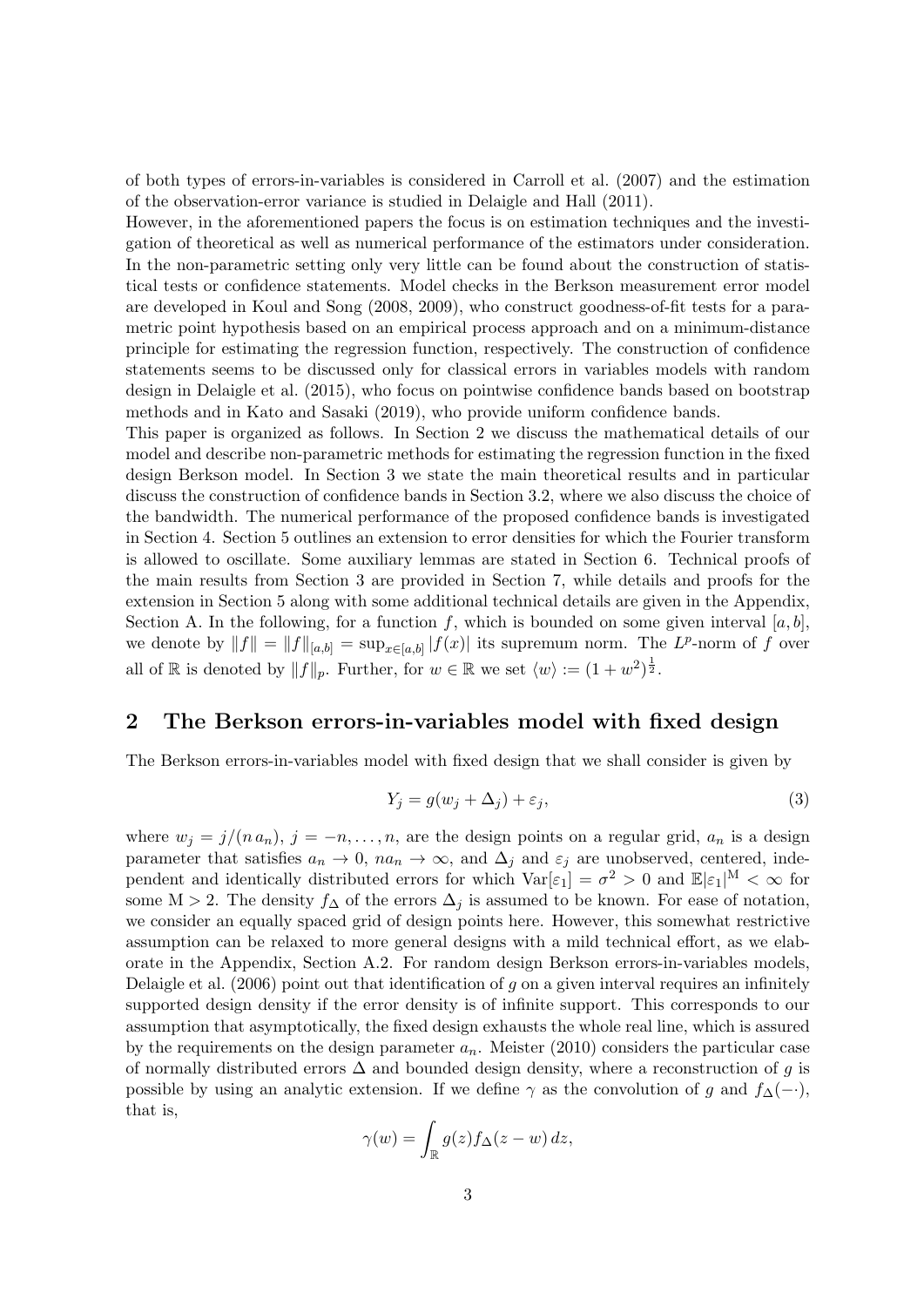then  $\mathbb{E}[Y_i] = \gamma(w_i)$ , and the calibrated regression model [\(Carroll et al.,](#page-22-5) [2006\)](#page-22-5) associated with [\(3\)](#page-2-1) is given by

<span id="page-3-2"></span><span id="page-3-1"></span>
$$
Y_j = \gamma(w_j) + \eta_j, \qquad \eta_j = g(w_j + \Delta_j) - \gamma(w_j) + \varepsilon_j.
$$
\n
$$
(4)
$$

Here the errors  $\eta_i$  are independent and centered as well but no longer identically distributed since their variances  $\nu^2(w_j) = \mathbb{E}[\eta_j^2]$  depend on the design points. To be precise, we have that

$$
\nu^2(w_j) = \int \left( g(w_j + \delta) - \gamma(w_j) \right)^2 f_\Delta(\delta) d\delta + \sigma^2 \ge \sigma^2 > 0. \tag{5}
$$

<span id="page-3-0"></span>This reveals the increased variability due to the errors in the predictors. The following



Figure 1: Alleged data points  $(w_j, Y_j)$ , actual data points  $(w_j + \Delta_j, Y_j)$ , a comparison between g (dashed line) and  $\gamma$  (solid line) and a comparison between  $\sigma^2$  (dashed line) and  $\nu^2$  (solid line) (clockwise from upper left to lower left).

considerations show that ignoring the errors in variables can lead to misinterpretations of the data at hand. To illustrate, in the setting of simulation Section [4,](#page-8-0) scenario 2, Figure [1](#page-3-0) (upper left panel) shows the alleged data points  $(w_i, Y_i)$ , that is, the observations at the incorrect, presumed positions, for a sample of size  $n = 100$ . In addition to the usual variation introduced by the errors  $\varepsilon_i$  in y-direction this display shows a variation in x-direction introduced by the errors in the  $w_i$ . The upper right panel shows the actual but unobserved data points  $(w_i +$  $\Delta_j$ , Y<sub>j</sub>) that only contain the variation in the y-direction. Ignoring the errors-in-variables leads to estimating  $\gamma$  instead of g, which introduces a systematic error. The functions  $\gamma$  (solid line) and  $g$  (dashed line) are both shown in the lower right panel of Figure [1.](#page-3-0) The corresponding variance function is shown in the lower left panel of Figure [1](#page-3-0) (solid line) in comparison to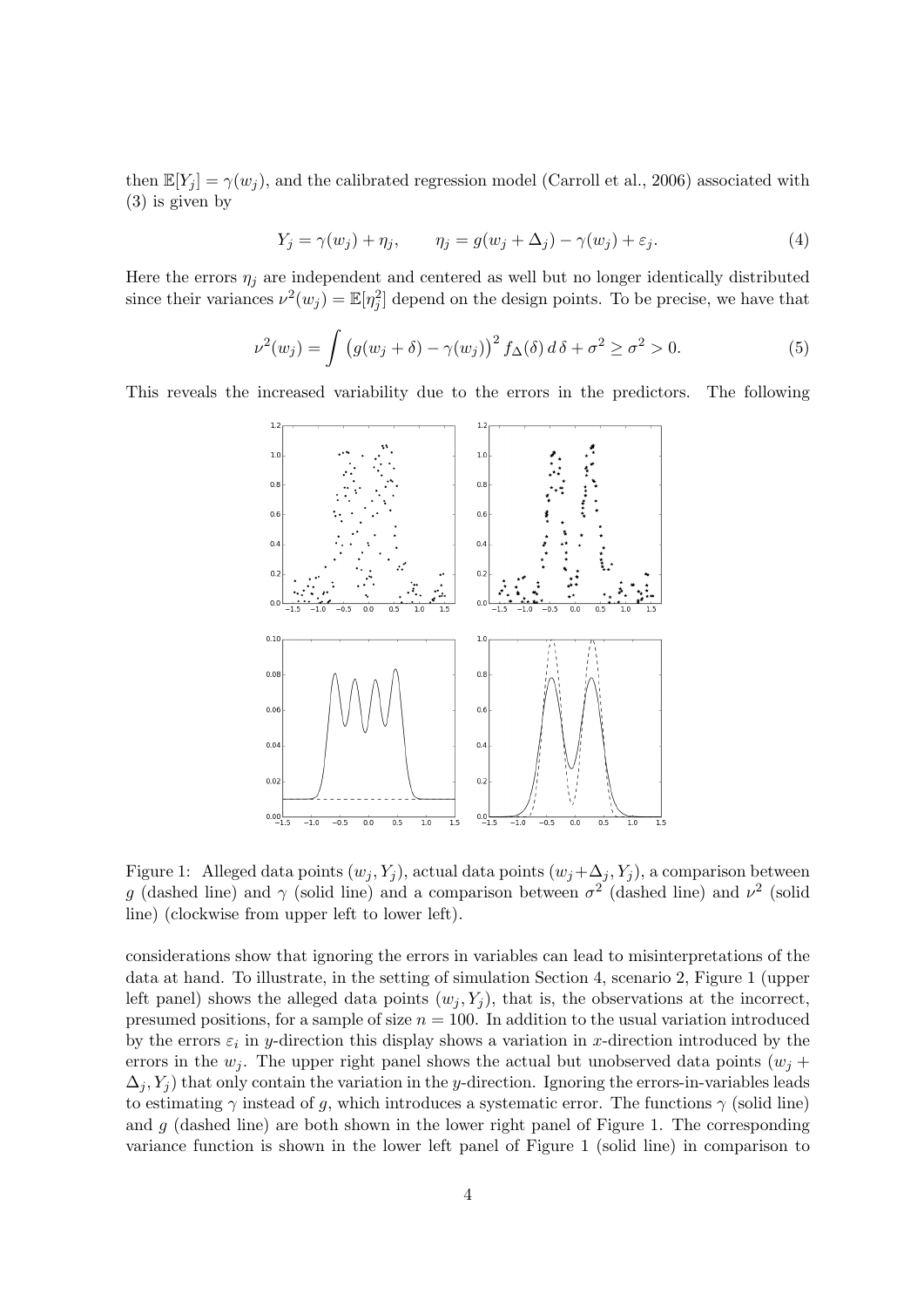the constant variance  $\sigma^2$  (dotted line). Apparently, there is a close connection between the calibrated model [\(4\)](#page-3-1) and the classical deconvolution regression model as considered in [Birke](#page-22-12) [et al.](#page-22-12) [\(2010\)](#page-22-12) and [Proksch et al.](#page-23-9) [\(2015\)](#page-23-9) in univariate and multivariate settings, respectively. In contrast to the calibrated regression model [\(4\)](#page-3-1), in both works an i.i.d. error structure is assumed. Also, our theory provides finite sample bounds and is derived under weaker assumptions, requiring different techniques of proof. In particular, the previous, asymptotic, results are derived under a stronger assumption on the convolution function  $f_{\Delta}$ . To estimate g, we estimate the Fourier transform of  $\gamma$ ,

$$
\Phi_{\gamma}(t) = \int e^{itw} \gamma(w) \, dw, \quad \text{by} \quad \widehat{\Phi}_{\gamma}(t) = \frac{1}{na_n} \sum_{j=-n}^{n} Y_j e^{itw_j}.
$$

An estimator for  $q$  is then given by

<span id="page-4-1"></span>
$$
\hat{g}_n(x; h) = \frac{1}{2\pi} \int_{\mathbb{R}} e^{-itx} \Phi_k(ht) \frac{\hat{\Phi}_{\gamma}(t)}{\Phi_{f_{\Delta}}(-t)} dt.
$$
\n(6)

Here  $h > 0$  is a smoothing parameter called the bandwidth, and  $\Phi_k$  is the Fourier transform of a bandlimited kernel function k that satisfies Assumption [2](#page-5-0) below. Notice that both  $\Phi_{\gamma}$  and  $\Phi_{f\Delta}$  tend to zero as  $|t|\to\infty$  such that estimation of  $\Phi_{\gamma}$  in [\(6\)](#page-4-1) introduces instabilities for large values of |t|. Since the kernel k is bandlimited, the function  $\Phi_k$  is compactly supported and the factor  $\Phi_k(ht)$  discards large values of t, therefore serving as regularization. The estimator can be rewritten in kernel form as follows:

$$
\hat{g}_n(x; h) = \frac{1}{n a_n h} \sum_{j=-n}^n Y_j K\left(\frac{w_j - x}{h}; h\right),\,
$$

where the deconvolution kernel  $K(\cdot; h)$  is given by

<span id="page-4-3"></span>
$$
K(w; h) = \frac{1}{2\pi} \int_{\mathbb{R}} e^{-itw} \frac{\Phi_k(t)}{\Phi_{f_\Delta}(-t/h)} dt.
$$
 (7)

### <span id="page-4-0"></span>3 Theory

By  $W^m(\mathbb{R})$  we denote the Sobolev spaces  $W^m(\mathbb{R}) = \{g \mid ||\Phi_q(\cdot)\langle \cdot \rangle^m||_2 < \infty\}, m > 0$ , where we recall that  $\langle w \rangle := (1 + w^2)^{\frac{1}{2}}$  for  $w \in \mathbb{R}$ . We shall require the following assumptions.

<span id="page-4-2"></span>Assumption 1. The functions g and  $f_$ Delta satisfy

- (i)  $g \in \mathcal{W}^m(\mathbb{R}) \cap L^r(\mathbb{R})$  for all  $r \leq M$  and for some  $m > 5/2$ ,
- (ii)  $f_{\Delta}$  is a bounded, continuous, square-integrable density,
- (iii)  $\Phi_{g*f_{\Delta}} = \Phi_g \cdot \Phi_{f_{\Delta}} \in \mathcal{W}^s(\mathbb{R})$  for some  $s > 1/2$ .

Assumption [1](#page-13-0) (i) stated above is a smoothness assumption on the function  $q$ . In Lemma 1 in Section [6.1](#page-13-1) we list the properties of  $q$  that are frequently used throughout this paper and that are implied by this assumption. In particular, by Sobolev embedding,  $m > 5/2$  implies that the function  $g$  is twice continuously differentiable, which is used in the proof of Lemma [5.](#page-13-2)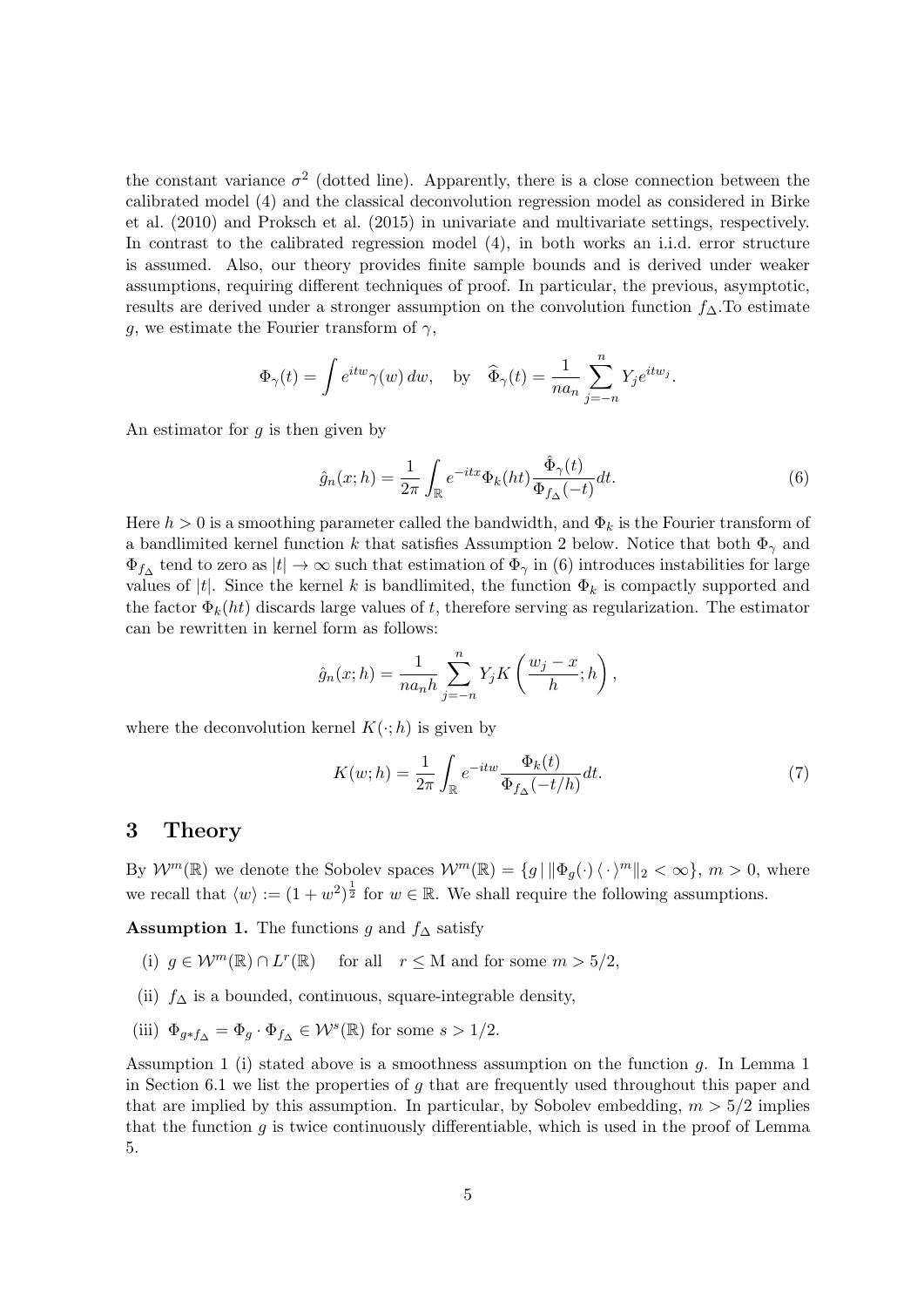<span id="page-5-0"></span>**Assumption 2.** Let  $\Phi_k \in C^2(\mathbb{R})$  be symmetric,  $\Phi_k(t) \equiv 1$  for all  $t \in [-D, D]$ ,  $0 < D < 1$ ,  $|\Phi_k(t)| \leq 1$  and  $\Phi_k(t) = 0, |t| > 1$ .

In contrast to kernel-estimators in a classical non-parametric regression context, the kernel  $K(\cdot; h)$ , defined in [\(7\)](#page-4-3), depends on the bandwidth h and hence on the sample size via the factor  $1/\Phi_{f\Delta}(-t/h)$ . For this reason, the asymptotic behavior of  $K(\cdot;h)$  is determined by the properties of the Fourier transform of the error-density  $f_{\Delta}$ . The following assumption on  $\Phi_{f_{\Delta}}$ is standard in the non-parametric deconvolution context (see, e.g., [Kato and Sasaki,](#page-23-7) [2019;](#page-23-7) [Schmidt-Hieber et al.,](#page-23-10) [2013\)](#page-23-10) and will be relaxed in Section [5](#page-10-0) below.

<span id="page-5-1"></span>**Assumption 3.** Assume that  $\Phi_{f\Delta}(t) \neq 0$  for all  $t \in \mathbb{R}$  and that there exist constants  $\beta > 0$ and  $0 < c < C$ ,  $0 < C_S$  such that

$$
c\langle t\rangle^{-\beta} \le |\Phi_{f_{\Delta}}(t)| \le C\langle t\rangle^{-\beta} \quad \text{and} \quad |\Phi_{f_{\Delta}}^{(1)}(t)| \le C_S\langle t\rangle^{-\beta-1}.\tag{S}
$$

A standard example of a density that satisfies Assumption [3](#page-5-1) is the Laplace density with parameter  $a > 0$ ,

<span id="page-5-3"></span>
$$
f_{\Delta,0}(a;x) = \frac{a}{2}e^{-a|x|} \quad \text{with} \quad \Phi_{f_{\Delta,0}}(a;t) = \langle t/a \rangle^{-2}.
$$
 (8)

In this case we find  $\beta = 2, C = a^2 \vee 1, c = a^2 \wedge 1$  and  $C_S = 2/a^2 \vee 2a^2$ .

Remark 1. Our asymptotic theory cannot accommodate the case of exponential decay of the Fourier transform of the density  $f_{\Delta}$ , as the asymptotic behaviour of the estimators in the supersmooth case and the ordinary smooth case differs drastically. While for the ordinary smooth case considered here  $\hat{g}(x)$  and  $\hat{g}(y)$  are asymptotically independent if  $x \neq y$ , convolution with a supersmooth distribution is no longer local and causes dependencies throughout the domain. This leads to different properties of the suprema  $\sup_{x\in[0,1]}|\hat{g}(x;h)-\mathbb{E}[\hat{g}(x;h)]|$ , which play a crucial role in the construction of our confidence bands. In particular, the asymptotics strongly depend on the exact decay of the characteristic function  $\Phi_{f\Delta}$  and needs a treatment on a case to case basis (more details on the latter issue can be found in [van Es](#page-23-11) [and Gugushvili](#page-23-11) [\(2008\)](#page-23-11))).

#### 3.1 Simultaneous inference

Our main goal is to derive a method to conduct uniform inference on the regression function g, which is based on a Gaussian approximation to the maximal deviation of  $\hat{g}_n$  from g. We consider the usual decomposition of the difference  $g(x) - \hat{g}_n(x; h)$  into deterministic and stochastic parts, that is

$$
g(x) - \hat{g}_n(x; h) = g(x) - \mathbb{E}[\hat{g}_n(x; h)] + \mathbb{E}[\hat{g}_n(x; h)] - \hat{g}_n(x; h),
$$

where

<span id="page-5-2"></span>
$$
\hat{g}_n(x; h) - \mathbb{E}[\hat{g}_n(x; h)] = \frac{1}{n a_n h} \sum_{j=-n}^n \eta_j K\left(\frac{w_j - x}{h}; h\right). \tag{9}
$$

If the bias, the rate of convergence of which is given in Lemma [5](#page-13-2) in Section [6,](#page-12-0) is taken care of by choosing an undersmoothing bandwidth  $h$ , the stochastic term  $(9)$  in the above decomposition dominates.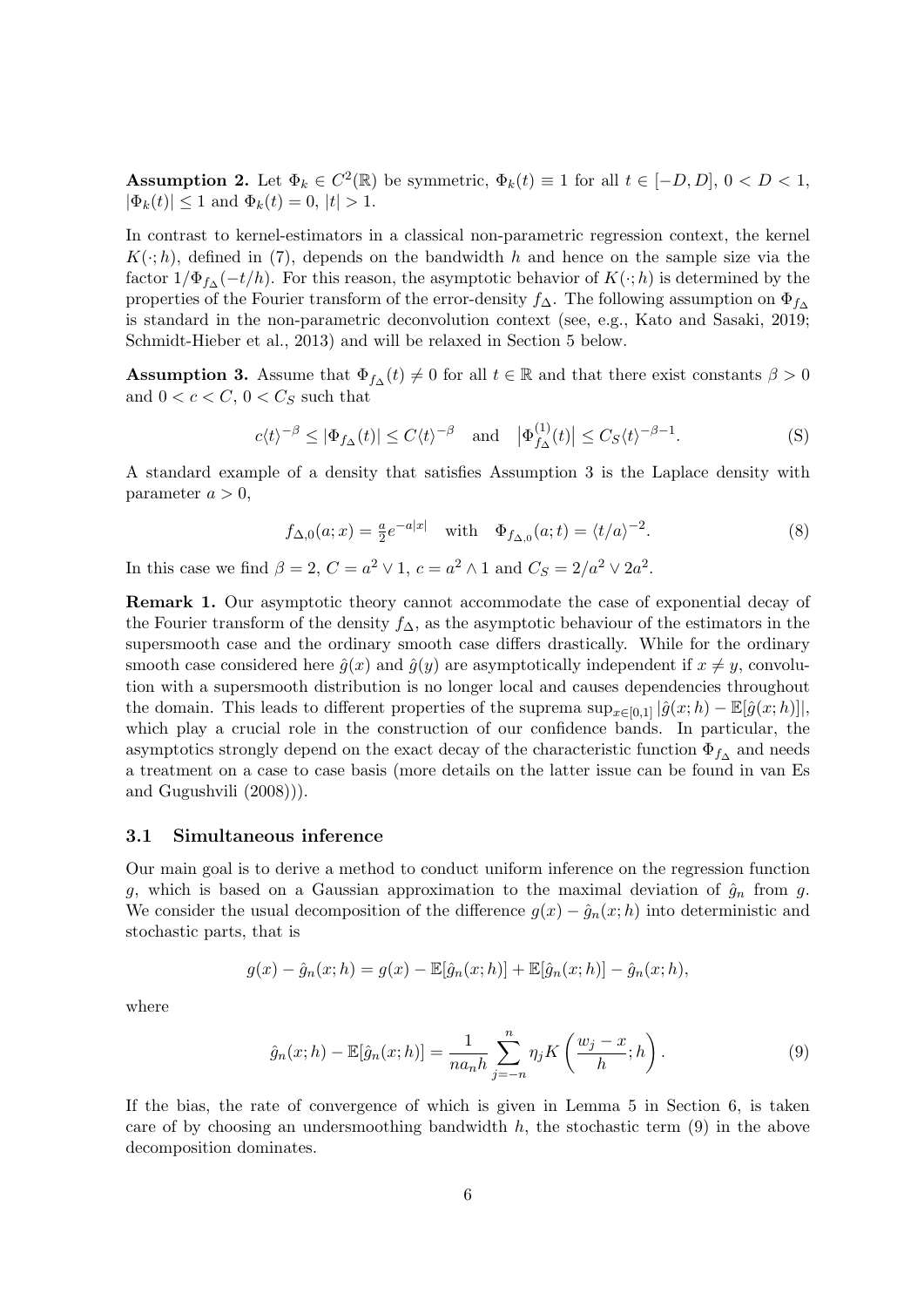Theorem [1](#page-6-0) below is the basic ingredient for the construction of the confidence statements under Assumption [3.](#page-5-1) It guarantees that the random sum [\(9\)](#page-5-2) can be approximated by a distribution free Gaussian version, uniformly with respect to  $x \in [0,1]$ , that is, a weighted sum of independent, normally distributed random variables such that the required quantiles can be estimated from this approximation. In the following assumption conditions on the bandwidth and the design parameter are listed which will be needed for the theoretical results.

#### <span id="page-6-1"></span>Assumption 4.

(i) 
$$
\ln(n)n^{\frac{2}{M}-1}/(a_n h) + \frac{h}{a_n} + \ln(n)^2 h + \ln(n)a_n + \frac{1}{na_n h^{1+2\beta}} = o(1),
$$
  
\n(ii)  $\sqrt{na_n h^{2m+2\beta}} + \sqrt{na_n^{2s+1} h^2} + 1/\sqrt{na_n h^2} = o(1/\sqrt{\ln(n)}).$ 

The following example is a short version of a lengthy discussion given in the Appendix, Section [A.3.](#page-32-0) More details can be found there.

<span id="page-6-4"></span>**Example 1.** In a typical setting, the conditions listed in Assumption [4](#page-6-1) are satisfied if  $h$  is the rate optimal bandwidth of classical deconvolution problems. As an example, consider the case of a function  $g \in \mathcal{W}^m(\mathbb{R}), m > 5/2$ , of bounded support,  $f_{\Delta}$  as in [\(8\)](#page-5-3) and  $\mathbb{E}[\varepsilon_1^4] \leq \infty$ . Then  $\beta = 2$  and Assumption [1](#page-4-2) (iii) holds for any  $s > 0$  such that  $a_n$  can be chosen of order  $n^{-\varepsilon}$ for  $\varepsilon$  arbitrarily small. The rate optimal bandwidth in the classical deconvolution problem is of order  $n^{-1/(2(m\beta))}$  [\(Fan,](#page-22-13) [1991\)](#page-22-13). With the choices of  $a_n = n^{-\varepsilon}$  and  $h = n^{-1/(2(m\beta))}$ ,  $\varepsilon$ sufficiently small and  $s$  sufficiently large, Assumption [4](#page-6-1) (i) and (ii) reduce to the requirements  $1/(na_nh^{1+2\beta}) = o(1)$  and  $na_nh^{2m+2\beta}$  ln(n) =  $o(1)$ , respectively. These are met for small  $\varepsilon > 0$ since  $1/(na_n h^{1+2\beta}) \ge n^{-1+\varepsilon+5/9}$  and  $na_n h^{2m+2\beta} \ln(n) = \ln(n) n^{-\varepsilon}$ .

The first term in Assumption [4](#page-6-1) (i) stems from the Gaussian approximation and becomes less restrictive if the number of existing moments of the errors  $\varepsilon_i$  increases. The last term in (i) guarantees that the variance of the estimator tends to zero. The terms in between are only weak requirements and are needed for the estimation of certain integrals. Assumption [4](#page-6-1) (ii) guarantees that the bias is negligible under Assumption [3.](#page-5-1) The first term guarantees undersmoothing, the second term stems from the fact that only observations from the finite grid  $[-1/a_n, 1/a_n]$  are available, while the third term accounts for the discretization bias. It is no additional restriction if  $\beta > 1/2$ . For a given interval [a, b], recall that  $||f|| = ||f||_{[a,b]}$ denotes the supremum norm of a bounded function on  $[a, b]$ .

<span id="page-6-0"></span>**Theorem 1.** Let Assumptions [2](#page-5-0) - [3](#page-5-1) and [4](#page-6-1) (i) be satisfied. For some given interval [a, b] of interest, let  $\hat{\nu}_n$  be a nonparametric estimator of the standard deviation in model [\(4\)](#page-3-1) such that  $\hat{\nu} > \sigma/2$  and

<span id="page-6-3"></span>
$$
\mathbb{P}\left(\left\|\frac{1}{\hat{\nu}} - \frac{1}{\nu}\right\|_{[a,b]} > \frac{n^{2/M}}{\sqrt{na_n h}}\right) = o(1). \tag{10}
$$

(i) There exists a sequence of independent standard normally distributed random variables  $(Z_n)_{n \in \mathbb{Z}}$  such that for

<span id="page-6-2"></span>
$$
\mathbb{D}_n(x) := \frac{\sqrt{na_n h} h^{\beta}}{\hat{\nu}(x)} \left( \hat{g}_n(x; h) - \mathbb{E}[\hat{g}_n(x; h)] \right),
$$
  

$$
\mathbb{G}_n(x) := \frac{h^{\beta}}{\sqrt{na_n h}} \sum_{j=-n}^n Z_j K\left(\frac{w_j - x}{h}; h\right),
$$
 (11)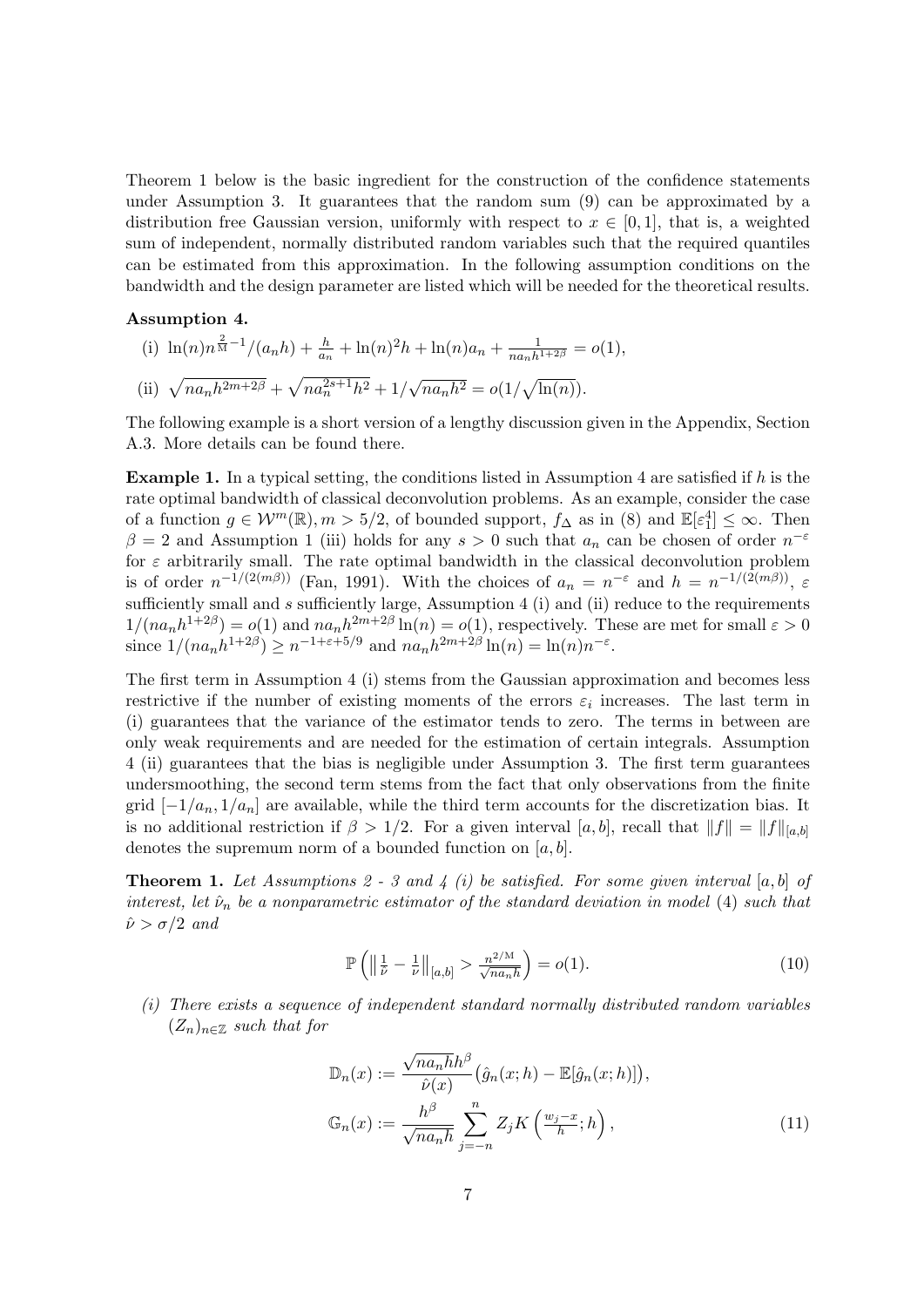<span id="page-7-4"></span>we have that for all  $\alpha \in (0,1)$ 

$$
\left|\mathbb{P}\left(\left|\mathbb{D}_{n}\right|\right| \leq q_{\left|\mathbb{G}_{n}\right|}(\alpha)\right) - \alpha\right| \leq r_{n,1},\tag{12}
$$

where  $q_{\|\mathbb{G}_n\|}(\alpha)$  is the  $\alpha$ -quantile of  $\|\mathbb{G}_n\|$  and for some constant  $C > 0$ 

$$
r_{n,1} = \mathbb{P}\left(\left\|\frac{1}{\hat{\nu}} - \frac{1}{\nu}\right\| > \frac{n^{2/M}}{\sqrt{na_n h}}\right) + C\left(\frac{1}{n} + \frac{n^{2/M}\sqrt{\ln(n)^3}}{\sqrt{na_n h}}\right).
$$

(ii) If, in addition, Assumption [4](#page-6-1) (ii) and Assumption [1](#page-4-2) are satisfied,  $\mathbb{E}[\hat{g}_n(x; h)]$  in [\(11\)](#page-6-2) can be replaced by  $g(x)$  with an additional error term of order  $r_{n,2} = \sqrt{n a_n h^{2m+2\beta}} +$  $\sqrt{na_n^{2s+1}h^2} + 1/$ √  $\overline{na_nh^2}$ .

In particular, Theorem [1](#page-6-0) implies that  $\lim_{n\to\infty} \mathbb{P}(\|\mathbb{D}_n\| \leq q_{\|\mathbb{G}_n\|}(\alpha)) = \alpha$  for all  $\alpha \in (0,1)$ . Regarding assumption [\(10\)](#page-6-3), properties of variance estimators in a heteroscedastic non-parametric regression model are discussed in [Wang et al.](#page-23-12) [\(2008\)](#page-23-12).

The following theorem is concerned with suitable grid widths of discrete grids  $\mathcal{X}_{n,m} \subset [a, b]$ such that the maximum over  $[a, b]$  and the maximum over  $\mathcal{X}_{n,m}$  behave asymptotically equivalently.

<span id="page-7-2"></span>**Theorem 2.** For some given interval [a, b] of interest, let  $\mathcal{X}_{n,m} \subset [a,b]$  a grid of points  $a = x_{0,n} \leq x_{1,n} \leq \ldots \leq x_{m,n} = b$ . Let  $||f||_{\mathcal{X}_{n,m}} := \max_{x \in \mathcal{X}_{n,m}} |f(x)|$ . If the grid is sufficiently fine, *i.e.*,

$$
|\mathcal{X}_{n,m}| := \max_{1 \leq i \leq m} |x_{i,m} - x_{i-1,m}| \leq \frac{h^{1/2}}{n a_n^{1/2}},
$$

then, under the assumptions of Theorem [1,](#page-6-0) The following holds.

(i) For all  $\alpha \in (0,1)$ 

<span id="page-7-1"></span>
$$
\left|\mathbb{P}\left(\left\|\mathbb{D}_{n}\right\| \leq q_{\left\|\mathbb{G}_{n}\right\| \mathcal{X}_{n,m}}(\alpha)\right)-\alpha\right| \leq r_{n,1}(1+o(1)).\tag{13}
$$

(ii) If, in addition, Assumption [4](#page-6-1) (ii) and Assumption [1](#page-4-2) are satisfied,  $\mathbb{E}[\hat{g}_n(x; h)]$  in [\(13\)](#page-7-1) can be replaced by  $g(x)$  with an additional error term of order  $r_{n,2} = \sqrt{n a_n h^{2m+2\beta}} +$  $\sqrt{na_n^{2s+1}h^2} + 1/$ √  $\overline{na_nh^2}$ .

#### <span id="page-7-0"></span>3.2 Construction of the confidence sets and bandwidth choice

In this section we present an algorithm which can be used to construct uniform confidence sets based on Theorem [1.](#page-6-0) Let  $\mathbb{G}_n(x)$  be the statistic defined in [\(11\)](#page-6-2). In order to obtain quantiles that guarantee uniform coverage of a confidence band, generate M times  $\|\mathbb{G}_n\|_{\mathcal{X}_{n,m}}$ , where  $|\mathcal{X}_{n,m}| = o(h^{3/2} a_n^{1/2} / \ln(n))$  (see Theorem [2\)](#page-7-2), that is, calculate  $\hat{\nu}_n(x)$  for  $x \in \mathcal{X}_{n,m}$ , generate  $\tilde{M}$  times  $2n + 1$  realizations of independent, standard normally distributed random variables  $Z_{1,j}, \ldots, Z_{2n+1,j}, j = 1, \ldots, M$ . Calculate  $\mathbf{M}_{n,j} := \max_{x \in \mathcal{X}_{n,m}} |\mathbb{G}_{n,j}(x)|$ . Estimate the  $(1 - \alpha)$ -quantile of  $\|\mathbb{G}_n\|$  from  $\mathbf{M}_{n,1}, \ldots, \mathbf{M}_{n,M}$  and denote the estimated quantile by  $\hat{q}_{\|\mathbb{G}_n\|_{\mathcal{X}_{n,m}}}(1-\alpha)$  $\hat{q}_{\|\mathbb{G}_n\|_{\mathcal{X}_{n,m}}}(1-\alpha)$  $\hat{q}_{\|\mathbb{G}_n\|_{\mathcal{X}_{n,m}}}(1-\alpha)$ . From Theorem 1 we obtain the confidence band

<span id="page-7-3"></span>
$$
\hat{g}_n(x; h) \pm \hat{q}_{\|\mathbb{G}_n\|_{\mathcal{X}_{n,m}}}(1-\alpha) \frac{\hat{\nu}_n(x)}{\sqrt{na_n}h^{1/2+\beta}}, \qquad x \in [a, b]. \tag{14}
$$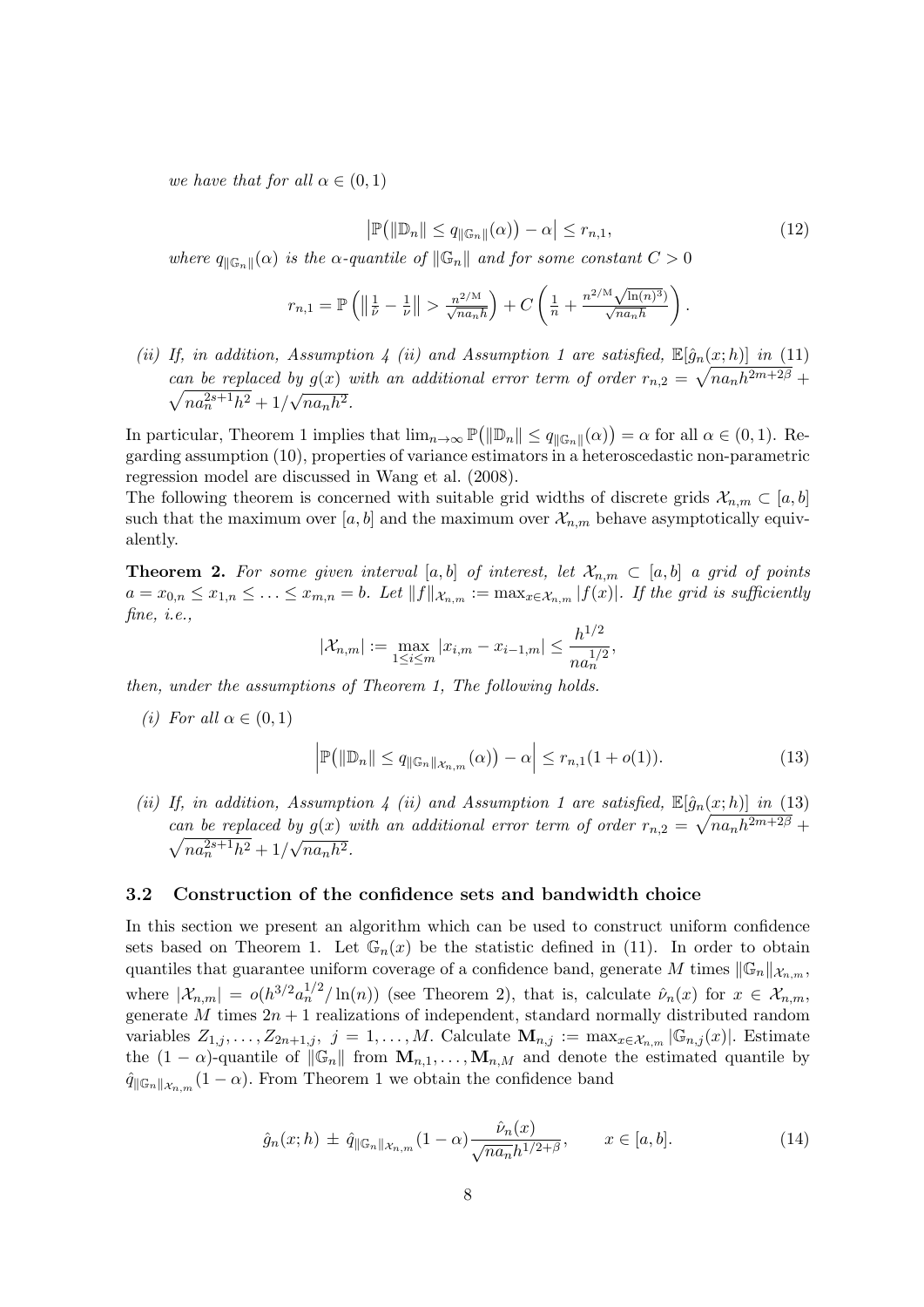**Remark 2.** Given a suitable estimator for the variance  $\nu^2$ , Theorem [1](#page-6-4) and Example 1 imply that, typically, the coverage error of the above bands will be of order  $n^{2/M} \sqrt{\ln(n)}/\sqrt{na_n h}$  +  $\sqrt{na_nh^{2m+2\beta}}$ . The first term is determined by the accuracy of the Gaussian approximation and will be negligible if the distribution of the errors  $\varepsilon_i$  possesses sufficiently many moments, while the second term is of order  $\sqrt{a_n}$  if the optimal bandwidth of classical deconvolution problems is used. This shows that, in contrast to confidence bands based on asymptotic quantiles, the coverage error typically decays polynomially in n.

Remark 3. In nonparametric regression without errors-in-variables the widths of uniform confidence bands are of order  $\sqrt{\ln(n)}/\sqrt{n}$  (see, e.g., [Neumann and Polzehl,](#page-23-0) [1998\)](#page-23-0). Our bands [\(14\)](#page-7-3) are wider by the factor  $1/(a_n h^{\beta})$  which is due to the ill-posedness ( $\beta$ ) and the, possibly slow, decay of  $\gamma$  (expressed in terms of  $a_n$ ).

For the choice of the bandwidth, Giné and Nickl [\(2010\)](#page-22-14) (see also [\(Chernozhukov et al.,](#page-22-2) [2014\)](#page-22-2)) convincingly demonstrated how to use Lepski's method to adapt to unknown smoothness when constructing confidence bands. In our framework, choose an exponential grid of bandwidths  $h_k = 2^{-k}$  for  $k \in \{k_l, ..., k_u\}$ , with  $k_l, k_u \in \mathbb{N}$  being such that  $2^{-k_u} \simeq 1/n$  and  $2^{-k_l} \simeq ((\log n)/(na_n))^{1/(\beta + \bar{m})}$  and where  $\bar{m}$  corresponds to the maximal degree of smoothness to which one intends to adapt. Then for a sufficiently large constant  $C_L > 0$  choose the index k according to

$$
\hat{k} = \min \left\{ k \in \{k_l, \dots, k_u\} \mid \|\hat{g}(\cdot; h_k) - \hat{g}(\cdot; h_l)\| \le C_L \left( \frac{\log n}{n a_n h_l^{1+2\beta}} \right)^{1/2} \right\}
$$

$$
\forall k \le l \le k_u \left\},
$$

and choose an undersmoothing bandwidth according as  $\hat{h} = h_{\hat{k}}/\log n$ . A result in analogy to Giné and Nickl  $(2010)$  would imply that under an additional self-similarity condition on the regression function g, using  $\hat{h}$  in [\(14\)](#page-7-3) produces confidence bands of width  $\left(\log n/(n a_n)\right)^{\frac{m-1/2}{\beta+m}} (\log n)^{\beta+1/2}$  if g has smoothness m. Technicalities in our setting would be even more involved due to the truncated exhaustive design involving the parameter  $a_n$ . Therefore, we refrain from going into the technical details. In the subsequent simulations we use a simplified bandwidth selection rule which, however, resembles the Lepski method.

## <span id="page-8-0"></span>4 Simulations

<span id="page-8-1"></span>

|       | $n=100$ | $n=100$                                                                                                                               | $n = 750$ | $n = 750$ |
|-------|---------|---------------------------------------------------------------------------------------------------------------------------------------|-----------|-----------|
|       |         | $\sigma = \sigma_{\delta} = 0.1$ $\sigma = \sigma_{\delta} = 0.05$ $\sigma = \sigma_{\delta} = 0.1$ $\sigma = \sigma_{\delta} = 0.05$ |           |           |
| $g_a$ | 0.25    |                                                                                                                                       | 0.21      | ነ 19      |
| $g_b$ | $20 -$  |                                                                                                                                       |           |           |

Table 1: Regularization parameter used in the subsequent simulations. See text for details on its selection.

In this section we investigate the numerical performance of our proposed methods in finite samples. We consider several different computational scenarios. As regression functions we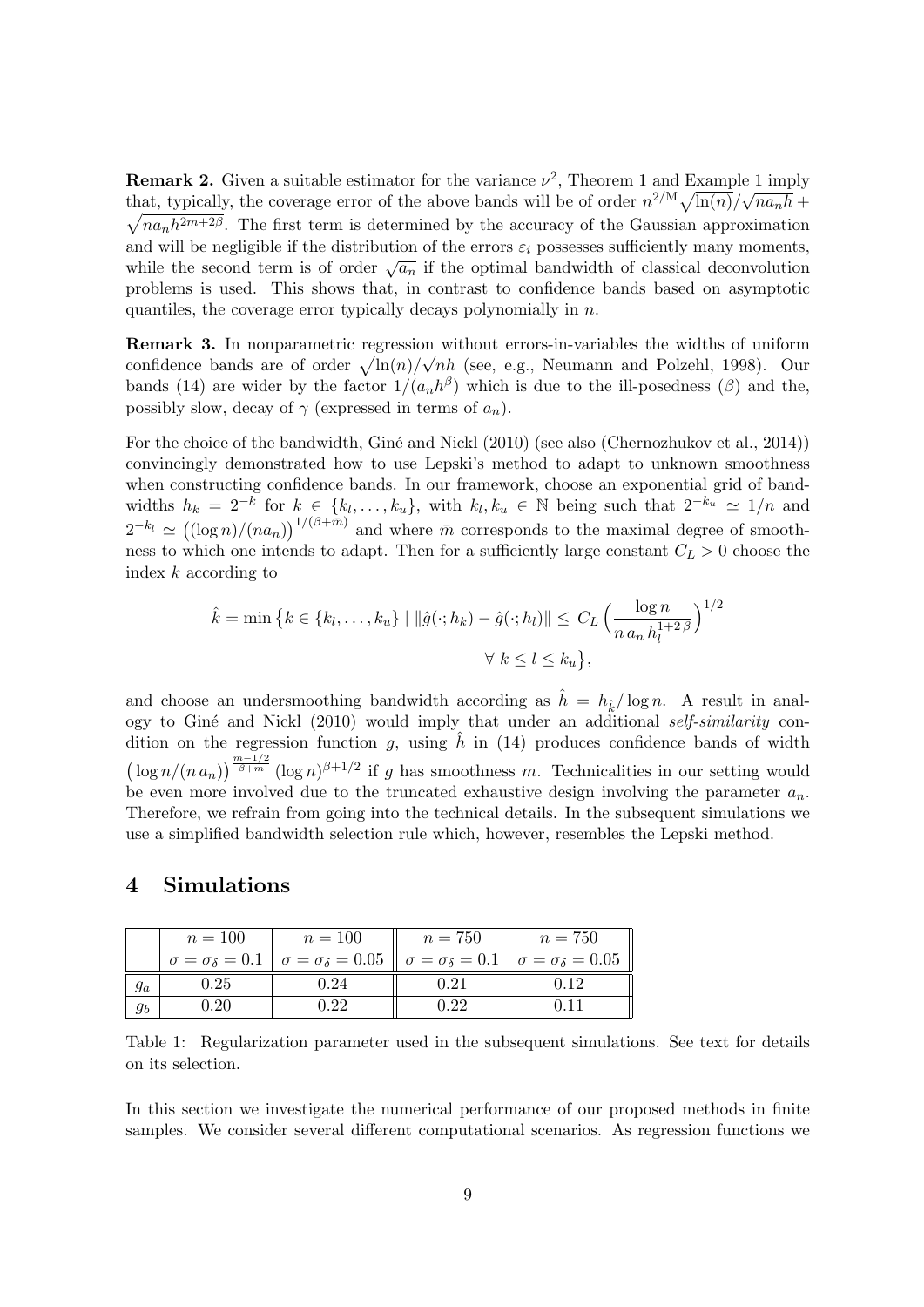<span id="page-9-0"></span>

|       | $n=100$ | $n=100$                                                                                                                                        | $n = 750$ | $n = 750$ |
|-------|---------|------------------------------------------------------------------------------------------------------------------------------------------------|-----------|-----------|
|       |         | $\sigma = \sigma_{\delta} = 0.1 \mid \sigma = \sigma_{\delta} = 0.05 \mid \sigma = \sigma_{\delta} = 0.1 \mid \sigma = \sigma_{\delta} = 0.05$ |           |           |
| $g_a$ |         |                                                                                                                                                | $5.1\%$   | $5.6\%$   |
| gь    |         |                                                                                                                                                | 5.0%      | 5 0%      |

Table 2: Simulated rejection probabilities for bootstrap confidence bands.

<span id="page-9-1"></span>

| $n=100$ | $n=100$                                                                                                                               | $n = 750$ | $n = 750$ |
|---------|---------------------------------------------------------------------------------------------------------------------------------------|-----------|-----------|
|         | $\sigma = \sigma_{\delta} = 0.1$ $\sigma = \sigma_{\delta} = 0.05$ $\sigma = \sigma_{\delta} = 0.1$ $\sigma = \sigma_{\delta} = 0.05$ |           |           |
| 0.44    | 0.16                                                                                                                                  | $-0.21$   | 0.14      |
|         |                                                                                                                                       |           |           |

Table 3: Average width of bootstrap confidence bands.

consider

$$
g_a(x) = (1 - 4(x - 0.1)^2)^5 I_{[0,1]}(2|x - 0.1|),
$$

and

$$
g_b(x) = (1 - 4(x + 0.4)^2)^5 I_{[0,1]}(2|x + 0.4|) + (1 - 4(x - 0.3)^2)^5 I_{[0,1]}(2|x - 0.3|).
$$

For the error distribution  $f_{\Delta}$  we chose two densities of a Laplace distribution as defined in [\(8\)](#page-5-3) with  $a = \frac{0.1}{\sqrt{2}}$  $\frac{1}{2}$  and  $a = \frac{0.05}{\sqrt{2}}$ , i.e. standard deviations  $\sigma_{\delta} = 0.1$  and  $\sigma_{\delta} = 0.05$ , respectively. Finally,  $a_n = 2/3$  in all simulations discussed below. Our estimation is based on an application of the Fast Fourier transform implemented in python/scipy. The integration used a damped version of a spectral cut off with cut-off function  $I(\omega) = 1 - \exp(-\frac{1}{(\omega)}$  $\frac{1}{(\omega \cdot h)^2}$  in spectral space. Construction of the confidence bands requires the selection of a regularization parameter for the estimator  $\hat{q}$ . In our simulations, we have chosen this parameter by a visual inspection of a sequence of estimates for the regularization parameter, covering a range from over- to under-smoothing, see Figure [2.](#page-10-1) We chose the minimal regularization parameter for which the estimates do not change systematically in overall amplitude, but appear to only exhibit additional random fluctuations at smaller values of the parameter. In the case shown here, we chose a regularization parameter of 0.27. The same procedure was followed for other combinations of  $n, \sigma, \sigma_{\delta}$  and signal  $g_a$  resp.  $g_b$ ) and the results can be found in Table [1.](#page-8-1) This regularization parameter was then kept fixed for each combination of  $n, \sigma, \sigma_{\delta}$  and signal  $g \in \{g_a, g_b\}$ . Figures [3](#page-11-0) and [4](#page-12-1) show four random examples each for estimates of  $g_a$  and  $g_b$ , respectively, together with the associated confidence bands from 250 bootstrap simulations. Solid lines represent the true signal  $g_a$  and  $g_b$  and dashed lines the estimates  $\hat{g}_n$  together with their associated confidence bands. Again, in both cases,  $n = 100$ ,  $\sigma = 0.1$  and  $\sigma_{\delta} = 0.1$ . Next, we discuss the practical performance of the bootstrap confidence bands in more detail for the first scenario, where the model is correctly specified and the errors in the predictors are taken into account as well. The results are shown in Tables [2](#page-9-0) and [3](#page-9-1) for the simulated rejection probabilities (one minus the coverage probability) at a nominal value of 5% and for the (average) width of the confidence bands. In all cases, we performed simulations based on 500 random samples of data and nominal rejection probability 5% (i.e. confidence bands with nominal coverage probability of 95%). For each of these data samples, we repeated 250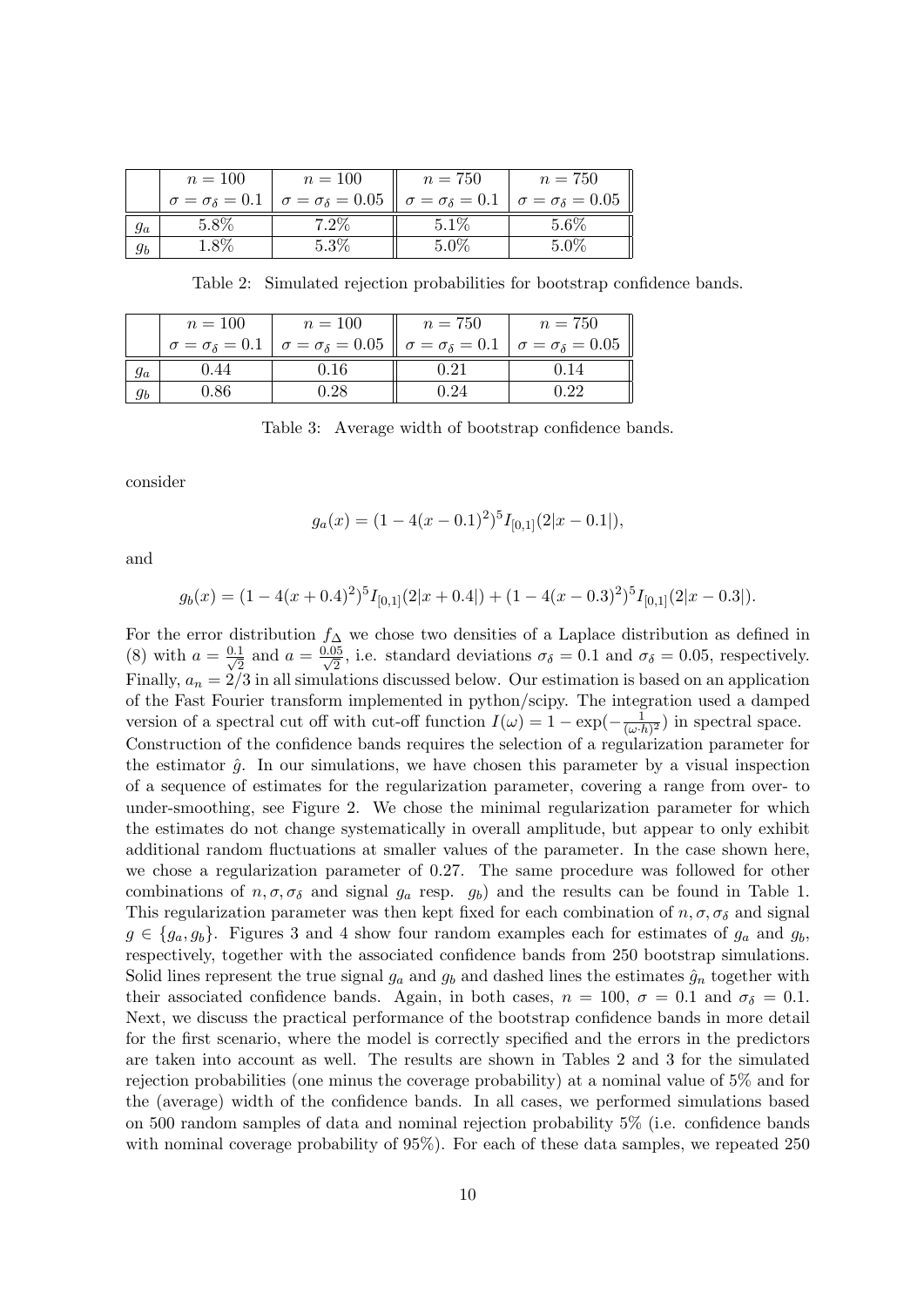<span id="page-10-1"></span>

Figure 2: Sequence of estimates for increasing regularization parameter from a random sample of observations of signal  $g_b$  with  $n = 100$  and  $\sigma = \sigma_\delta = 0.1$ .

times the following scenario. First, we determined the width of the confidence bands from 250 bootstrap simulations and second, we evaluated whether the confidence bands cover the true signal everywhere in an interval of interest. The numbers shown in the table give the percentage of rejections, i.e. of where the confidence bands do not overlap the true signal everywhere in such an interval. Here, the intervals of interest are chosen as an interval where the respective signal is significantly different from 0. The intention of this is that in many practical applications the data analyst is particularly interested in those parts of the signal. Here, we chose the interval  $[-0.7, 0.6]$  as 'interval of interest' for  $g_a$  and  $g_b$ . From the tables we conclude that the method performs well, particularly for  $n = 750$ , where the confidence bands are substantially less wide.

## <span id="page-10-0"></span>5 Extensions

The following assumption is less restrictive than Assumption [3,](#page-5-1) [\(S\)](#page-5-1).

<span id="page-10-2"></span>**Assumption 5.** Assume that  $\Phi_{f\Delta}(t) \neq 0$  for all  $t \in \mathbb{R}$  and that there exist constants  $\beta > 0$ and  $0 < c < C$ ,  $0 < C<sub>W</sub>$  such that

$$
c\langle t\rangle^{-\beta} \le |\Phi_{f_{\Delta}}(t)| \le C\langle t\rangle^{-\beta} \quad \text{and} \quad |\Phi_{f_{\Delta}}^{(1)}(t)| \le C_W \langle t\rangle^{-\beta}.
$$
 (W)

An example for a density that satisfies Assumption [5](#page-10-2) but not Assumption [3](#page-5-1) is given by the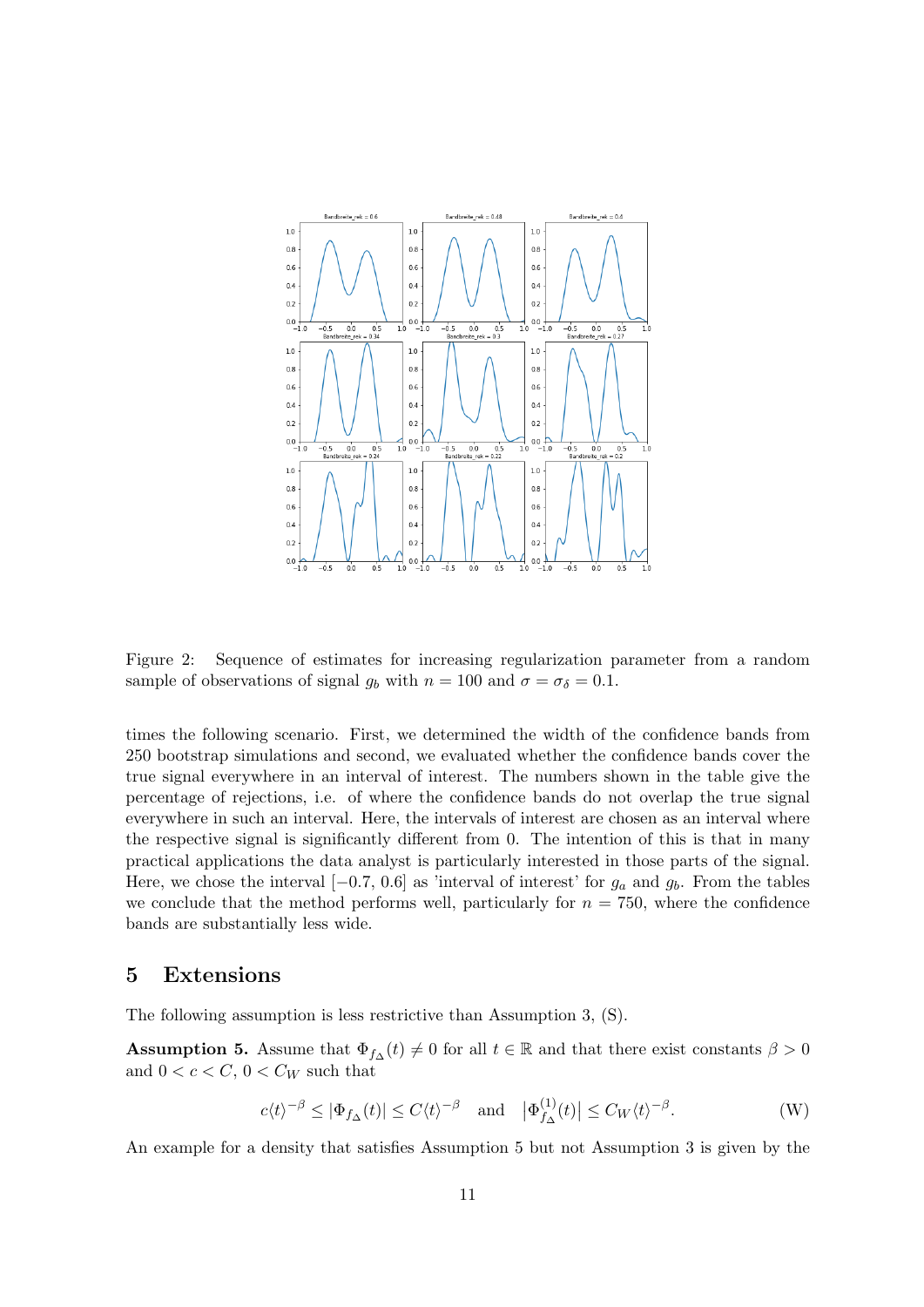<span id="page-11-0"></span>

Figure 3: True signal (solid line), observable signal (dash-dotted line) and estimates and associated confidence bands (dashed lines) from four random samples for  $g_a$  for  $n = 100$  (top) and  $n = 750$  (bottom) and  $\sigma = \sigma_{\delta} = 0.1$ .

mixture

$$
f_{\Delta,1}(1;x) = \frac{\lambda}{2} f_{\Delta,0}(1;x-\mu) + \frac{\lambda}{2} f_{\Delta,0}(1;x+\mu) + (1-\lambda) f_{\Delta,0}(1;x),\tag{15}
$$

where  $\lambda \in (0, 1/2)$  and  $\mu \neq 0$ , and  $f_{\Delta,0}$  is the Laplace density defined in [\(8\)](#page-5-3). We find

$$
\Phi_{f_{\Delta,1}}(t) = (1 - \lambda + \lambda \cos(\mu t)) \langle t \rangle^{-2},
$$

which yields  $\beta = 2$ ,  $c = 1 - 2\lambda$  and  $C_W = \lambda \mu + 4$ .

Technically, Assumption 3, [\(S\)](#page-5-1) allows for sharper estimates of the tails of the deconvolution kernel [\(7\)](#page-4-3) than does Assumption 4, [\(W\)](#page-10-2), see Lemma [4](#page-13-3) in Section [6.](#page-12-0) In this case we have to proceed differently as the approximation via a distribution free process such as  $\mathbb{G}_n$  can no longer be guaranteed and we can only find a suitable Gaussian approximation depending on the standard deviation  $\nu$ .

Roughly speaking, we approximate  $\mathbb{D}_n(x)$  in [\(11\)](#page-6-2) by the process

$$
\widetilde{\mathbb{G}}_n(x) = \frac{\sqrt{na_n h^{1+2\beta}}}{h \,\widetilde{\nu}_n(x)} \sum_j \widetilde{\nu}_n(\omega_j) \, Z_j \, K\left(\frac{w_j - x}{h}; h\right),\tag{16}
$$

for a variance estimator  $\tilde{\nu}_n$  on growing intervals  $|x| \leq n a_n (1 - \delta)$  for some  $\delta > 0$ . We then replace the quantiles involving  $\mathbb{G}_n$  in [\(12\)](#page-7-4), [\(13\)](#page-7-1) and in [\(14\)](#page-7-3) by (the conditional quantiles given the sample) of  $\mathbb{G}_n$ . Our theoretical developments involve a sample splitting, hence are somewhat cumbersome so that details are deferred to the Appendix, Section [A.4.](#page-33-0)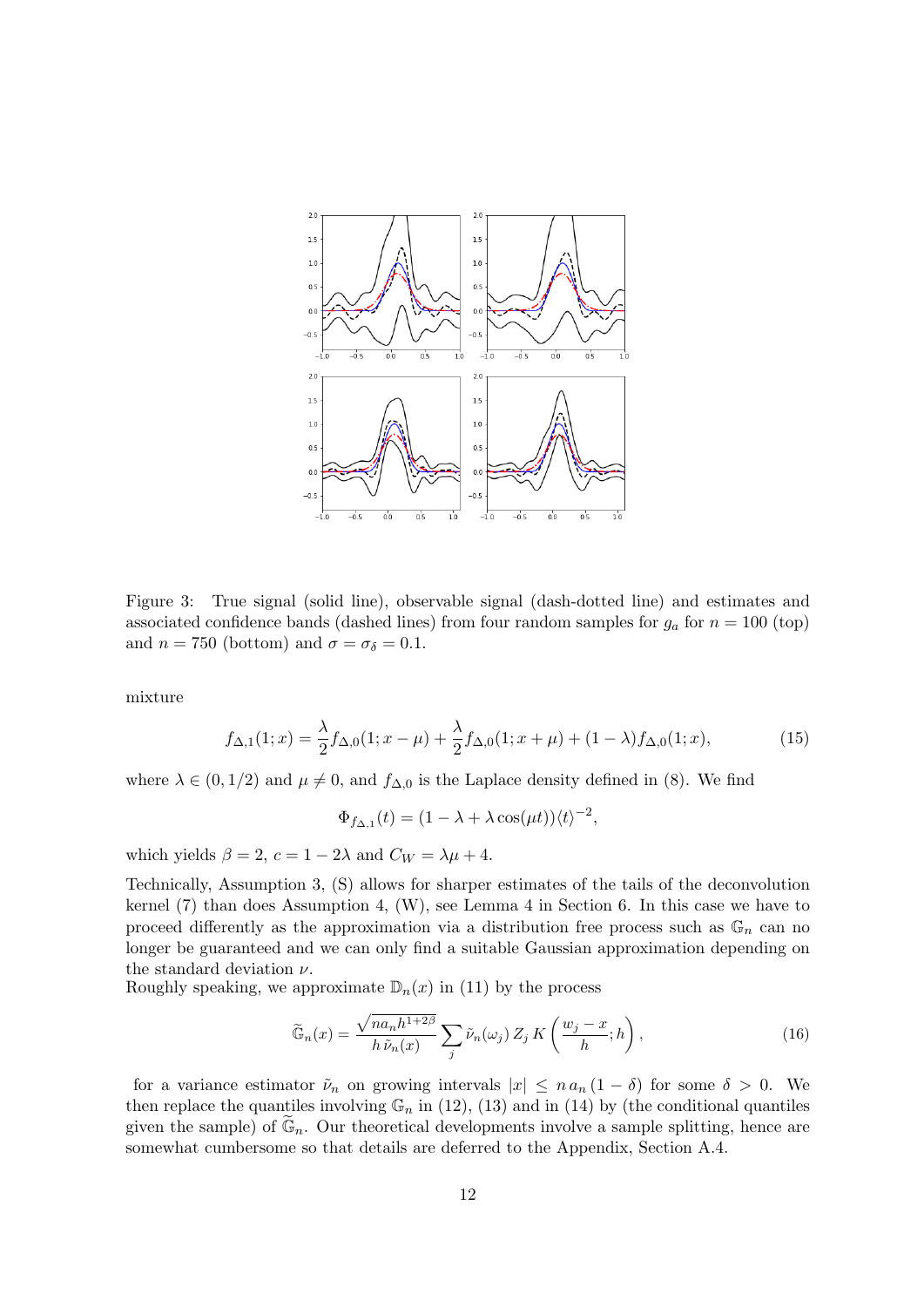<span id="page-12-1"></span>

Figure 4: True signal (solid line), observable signal (dash-dotted line) and estimates and associated confidence bands (dashed lines) from four random samples for  $g_b$  for  $n = 100$  (top) and  $n = 750$  (bottom) and  $\sigma = \sigma_{\delta} = 0.1$ .

We have also simulated a version of the bootstrap for the extended model. However, as simulations show, the results are clearly not as good as for the more restrictive assumptions on  $f$ ∆. We have used

$$
f_{\Delta,1}(x) = \frac{\lambda}{2} \cdot f_{\Delta,0}(a; x - 0.3) + (1 - \lambda) \cdot f_{\Delta,0}(a; x) + \frac{\lambda}{2} \cdot f_{\Delta,0}(a; x + 0.3),
$$

with  $f_{\Delta,0}$  again the Laplace density defined in [\(8\)](#page-5-3),  $a = 0.05/$ √ 2 and  $\lambda = 0.2$ . For the signal  $g_a$  in Section [4](#page-8-0) we find confidence band widths of 0.686 and 0.462 for  $n = 100$  and  $n = 750$ , respectively, at simulated coverage probabilities of 6.3% and 4.5% and bandwidths of 0.59 and 0.32, for  $\sigma = \sigma_{\delta} = 0.1$ .

## Acknowledgements

HH gratefully acknowledges financial support form the DFG, grant Ho 3260/5-1. NB acknowledges support by the Bundesministerium für Bildung und Forschung through the project "MED4D: Dynamic medical imaging: Modeling and analysis of medical data for improved diagnosis, supervision and drug development". KP gratefully acknowledges financial support by the DFG through subproject A07 of CRC 755.

## <span id="page-12-0"></span>6 Auxiliary Lemmas

The proofs for the results in this section are given in Section [8.](#page-20-0)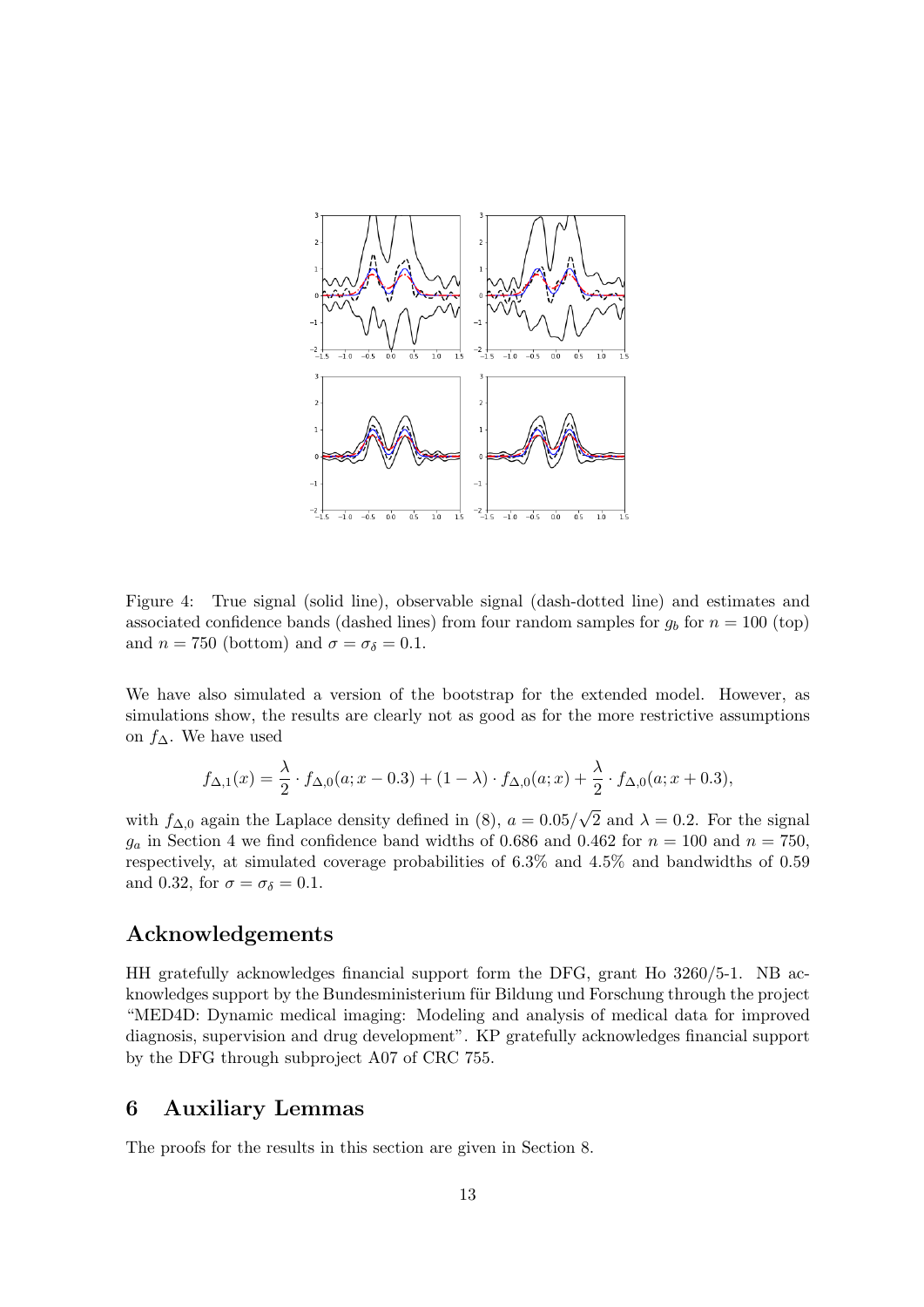## <span id="page-13-1"></span>6.1 Properties of the regression function q, the variance function  $\nu$  and the convolution kernel K

Assumption [1](#page-4-2) stated above is basically a smoothness assumption on the function  $q$ . In the following lemma we list the properties of  $q$  that are frequently used throughout this paper and that are implied by Assumption [1.](#page-4-2)

<span id="page-13-0"></span>Lemma [1](#page-4-2). Let Assumption 1 hold.

- (i) The function  $g$  is twice continuously differentiable.
- (ii) The function g has uniformly bounded derivatives:  $||g^{(j)}||_{\infty} < \infty$ ,  $j \leq 2$ .

Given Assumption [1](#page-13-0) (ii), the properties of the function  $g$  given in Lemma 1 are transferred to the convolution  $\gamma = g * f_{\Delta}$ . This is made precise in the following lemma.

<span id="page-13-4"></span>Lemma 2. Let Assumption [1](#page-4-2) hold.

(i) The function  $\gamma = g * f_{\Delta}$  is twice continuously differentiable with derivatives  $\gamma^{(j)} =$  $g^{(j)} * f_{\Delta}$ .

(ii)  $\gamma \in \mathcal{W}^m(\mathbb{R})$ .

(iii) The function  $\gamma$  has uniformly bounded derivatives:  $\|\gamma^{(j)}\|_{\infty} < \infty$ ,  $j \leq 2$ .

Furthermore, the variance function  $\nu^2$ , defined in [\(5\)](#page-3-2), is a function that depends on  $f_{\Delta}$ ,  $\gamma$  and g. The following lemma lists the properties of  $\nu^2$ , which are implied by the previous Lemmas [1](#page-13-0) and [2,](#page-13-4) and that are frequently used throughout this paper.

<span id="page-13-5"></span>Lemma 3. Let Assumption [1](#page-4-2) hold.

- (i) The variance function  $\nu^2$  is uniformly bounded and bounded away from zero.
- (ii) The variance function  $\nu^2$  is twice continuously differentiable with uniformly bounded derivatives.

For the tails of the kernel, we have the following estimate.

<span id="page-13-3"></span>**Lemma 4.** For any  $a > 1$  and  $x \in [0, 1]$  we have

$$
\int_{\{|z|>a\}} \left(K\left(\frac{z-x}{h};h\right)\right)^2 dz \le C\frac{2a}{a^2-x^2} \cdot \begin{cases} h^{-2\beta}, & \text{if Ass. 4, (W) holds,} \\ h^{-2\beta+2}, & \text{if Ass. 3, (S) holds.} \end{cases}
$$

<span id="page-13-2"></span>**Lemma 5.** Let Assumptions [1](#page-4-2) and [2](#page-5-0) be satisfied. Further assume that  $h/a_n \to 0$  as  $n \to \infty$ .

(i) Then for the bias, we have that

$$
\sup_{x\in[0,1]} \left| \mathbb{E}\left[\hat{g}_n(x;h)\right] - g(x) \right| = O\left(h^{m-\frac{1}{2}} + \frac{1}{na_n h^{\beta+\frac{3}{2}}}\right) + \begin{cases} o\left(a_n^{s+1/2} h^{1-\beta}\right), & Ass. 3, (S), \\ o\left(a_n^{s+1/2} h^{-\beta}\right), & Ass. 4, (W). \end{cases}
$$

(ii) a) For the variance if Assumption [5,](#page-10-2) [\(W\)](#page-10-2) holds and  $na_n h^{1+\beta} \to \infty$ , then we have that

$$
\frac{\sigma^2}{2C\pi}(1 + O(a_n)) \le na_n h^{1+2\beta} \text{Var}[\hat{g}_n(x; h)] \le \frac{2^{\beta} \sup_{x \in \mathbb{R}} \nu^2(x)}{c\pi}
$$

.

(ii) b) If actually Assumption [3,](#page-5-1) [\(S\)](#page-5-1) holds and  $n a_n h^{1+\beta} \to \infty$ , then

$$
\frac{\nu^{2}(x)}{C\pi}(1+O(a_{n})) \leq na_{n}h^{1+2\beta} \text{Var}[\hat{g}_{n}(x; h)] \leq \frac{\nu^{2}(x)}{c\pi}(1+O(h/a_{n})).
$$

Here c, C and  $\beta$  are the constants from Assumption [5](#page-10-2) respectively [3.](#page-5-1)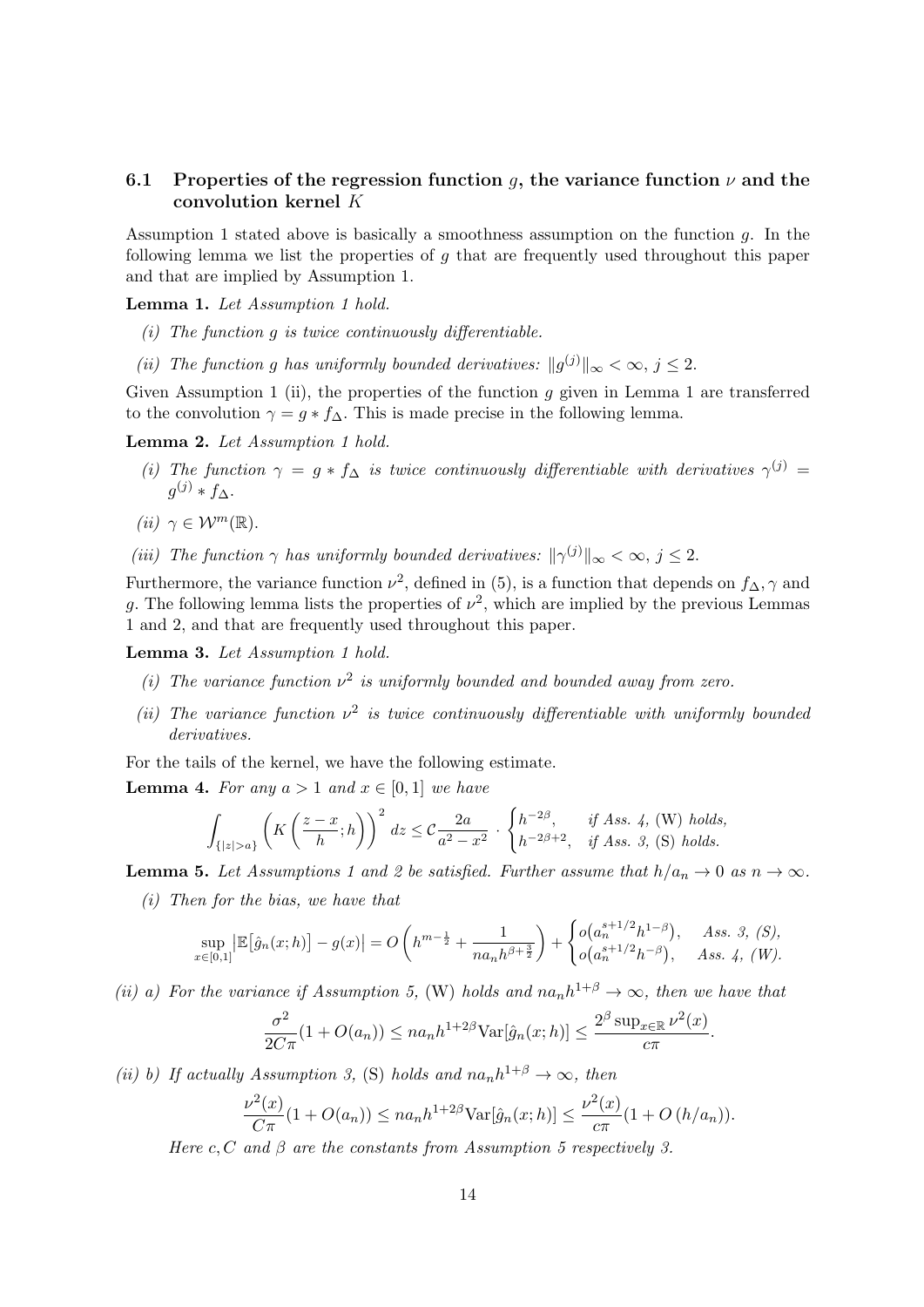#### 6.2 Maxima of Gaussian processes

Let  $\{X_t | t \in T\}$  be a Gaussian process and  $\rho$  be a semi-metric on T. The packing number  $D(T, \delta, \rho)$  is the maximum number of points in T with distance  $\rho$  strictly larger than  $\delta > 0$ . Similarly to the packing numbers, the covering numbers  $N(T, \delta, \rho)$  are defined as the number of closed  $\rho$ -balls of radius  $\delta$ , needed to cover T. Let further  $d_{\mathbb{X}}$  denote the standard deviation semi-metric on  $T$ , that is,

$$
d_{\mathbb{X}}(s,t) = (\mathbb{E}[\|\mathbb{X}_t - \mathbb{X}_s|^2]\big)^{\frac{1}{2}}
$$
 for  $s, t \in T$ .

In the following, we drop the subscript if it is clear which process induces the pseudo-metric d.

<span id="page-14-1"></span>**Lemma 6.** There exist constants  $C_E, C_{\widehat{E}} \in (0, \infty)$  such that

(i) 
$$
N(T, \delta, d_{\mathbb{G}_n}) \leq D(T, \delta, d_{\mathbb{G}_n}) \leq \frac{C_E}{h^{3/2} a_n^{1/2} \delta}
$$
.  
\n(ii)  $N(T, \delta, d_{\mathbb{G}_n^{\hat{K}}}) \leq D(T, \delta, d_{\mathbb{G}_n^{\hat{K}}}) \leq \frac{C_{\hat{E}}}{h^{3/2} a_n^{1/2} \delta}$ , where  $\mathbb{G}_n^{\hat{K}}$  is defined as  $\mathbb{G}_n$  with  $K$  replaced by  $\hat{K}$ , where  $\hat{K}(z; h) = zK(z; h)$ .

**Lemma 7.** Let  $(\mathbb{X}_{n,1}(t), t \in T)$  and  $(\mathbb{X}_{n,2}(t), t \in T)$  be almost surely bounded, centered Gaussian processes on a compact index set T and suppose that for any fixed  $n \in \mathbb{N}$  diam $_{d_{\mathbb{X}_{n,1}}}(T)$  $D_n > 0$ . If

$$
d_{\mathbb{X}_{n,1}}(s,t) \leq d_{\mathbb{X}_{n,2}}(s,t) \,\forall\, s,t \in T \quad and \quad \mathbb{E}\big[\|\mathbb{X}_{n,2}\|\big] = o(1/\sqrt{\ln(n)}),
$$

we have that

$$
\mathbb{E}[\|\mathbb{X}_{n,1}\|] \leq 2\mathbb{E}[\|\mathbb{X}_{n,2}\|] \quad \text{and hence} \quad \|\mathbb{X}_{n,1}\| = o_{\mathbb{P}}(1/\sqrt{\ln(n)}).
$$

## <span id="page-14-0"></span>7 Proofs of Theorems [1](#page-6-0) and [2](#page-7-2)

In the following, the letter  $C$  denotes a generic, positive constant, whose value may vary form line to line. The abbreviations  $R_n$  and  $R_n$ , possibly with additional subscripts, are used to denote remainder terms and their definition may vary from proof to proof.

*Proof of Theorem [1.](#page-6-0)* We first prove assertion (i). Let  $\rho_n := n^{2/M} \ln(n)/\sqrt{n}$  $n_{n}h$  and notice that

$$
\mathbb{P}(|\mathbb{D}_n|| \leq q_{\|\mathbb{G}_n\|}(\alpha)) \leq \mathbb{P}(|\mathbb{G}_n|| \leq q_{\|\mathbb{G}_n\|}(\alpha) + \rho_n) + \mathbb{P}(|\mathbb{D}_n|| - \|\mathbb{G}_n\| > \rho_n) \leq \alpha + \mathbb{P}(q_{\|\mathbb{G}_n\|}(\alpha) \leq \|\mathbb{G}_n\| \leq q_{\|\mathbb{G}_n\|}(\alpha) + \rho_n) + \mathbb{P}(|\mathbb{D}_n|| - \|\mathbb{G}_n\| > \rho_n),
$$

since the distribution of  $\|\mathbb{G}_n\|$  is absolutely continuous. Analogously, it holds

$$
\mathbb{P}\left(\left\|\mathbb{D}_{n}\right\| \leq q_{\|\mathbb{G}_{n}\|}(\alpha)\right) \geq \alpha - \mathbb{P}\left(q_{\|\mathbb{G}_{n}\|}(\alpha) - \rho_{n} \leq \|\mathbb{G}_{n}\| \leq q_{\|\mathbb{G}_{n}\|}(\alpha)\right) - \mathbb{P}\left(\left\|\|\mathbb{D}_{n}\| - \|\mathbb{G}_{n}\|\right| > \rho_{n}\right),
$$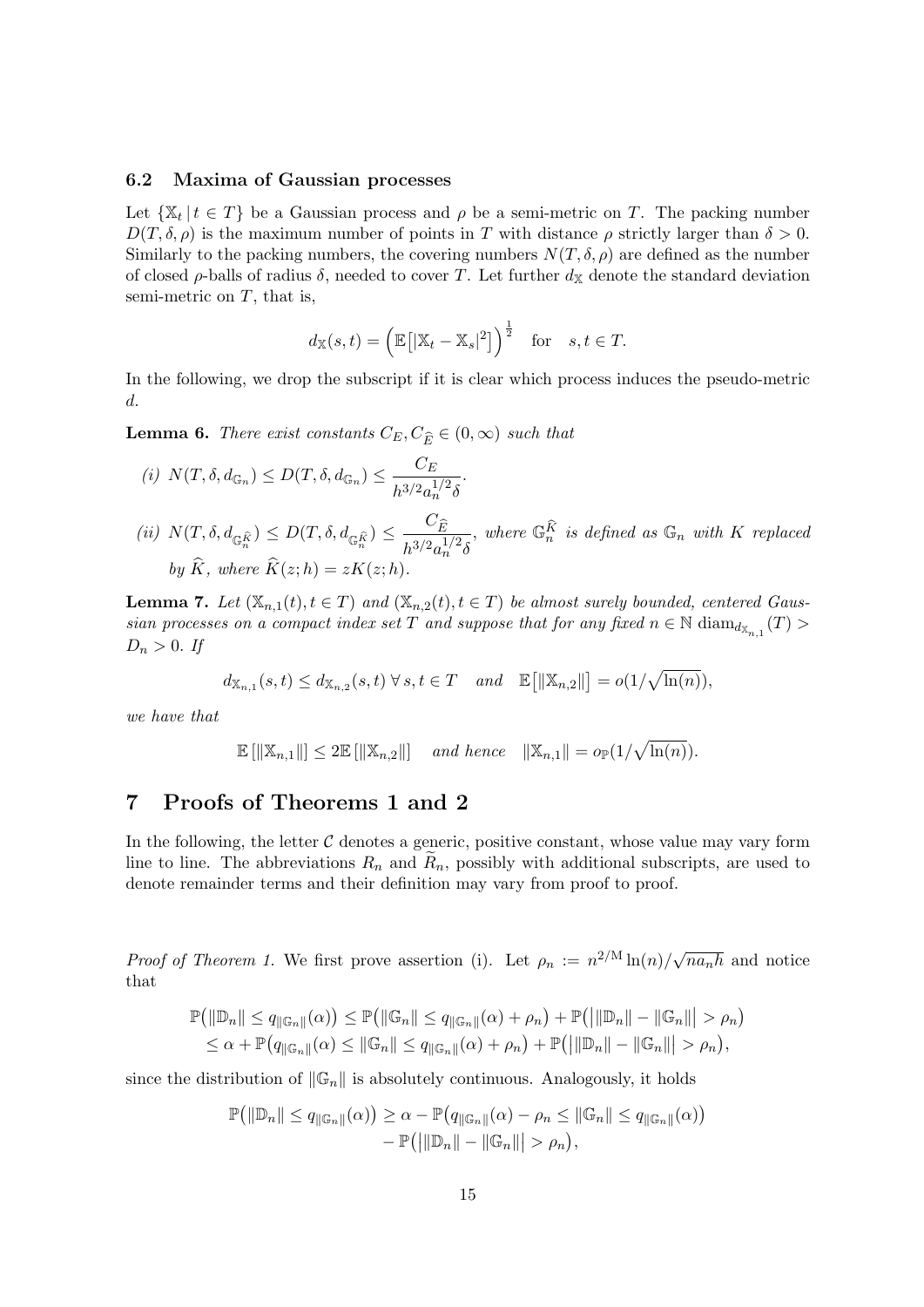and therefore

$$
\left|\mathbb{P}\left(\left\|\mathbb{D}_{n}\right\| \leq q_{\left\|\mathbb{G}_{n}\right\|}(\alpha)\right)-\alpha\right| \leq \sup_{x \in \mathbb{R}} \mathbb{P}\left(\left|\left\|\mathbb{G}_{n}\right\| - x\right| \leq \rho_{n}\right) + \mathbb{P}\left(\left|\left\|\mathbb{G}_{n}\right\| - \left\|\mathbb{D}_{n}\right\|\right| > \rho_{n}\right).
$$

The first term on the right hand side of the inequality is the concentration function of the random variable  $\|\mathbb{G}_n\|$ , which can be estimated by Theorem 2.1 of [Chernozhukov et al.](#page-22-2) [\(2014\)](#page-22-2). This gives

$$
\left|\mathbb{P}\left(\left\|\mathbb{D}_{n}\right\| \leq q_{\left\|\mathbb{G}_{n}\right\|}(\alpha)\right)-\alpha\right| \leq 4\rho_{n}\left(\mathbb{E}[\left\|\mathbb{G}_{n}\right\|]+1\right)+\mathbb{P}\left(\left|\left\|\mathbb{G}_{n}\right\|-\left\|\mathbb{D}_{n}\right\|\right|>\rho_{n}\right).
$$

By Lemma [6](#page-14-1) we have  $N([0,1], \delta, d_{\mathbb{G}_n}) \leq C_E/(h^{3/2} a_n^{1/2} \delta)$ , which allows to estimate the expectation  $\mathbb{E}[\|\mathbb{G}_n\|]$  as follows.

$$
\mathbb{E}[\|\mathbb{G}_n\|] \leq C \int_0^{\text{diam}_{d_{\mathbb{G}_n}}([0,1])} \sqrt{\ln\left(\frac{C_E}{h^{3/2} a_n^{1/2} \delta}\right)} d\delta \leq C \sqrt{\ln(n)}.
$$

This yields

$$
\left|\mathbb{P}\left(\left\|\mathbb{D}_{n}\right\| \leq q_{\left\|\mathbb{G}_{n}\right\|}(\alpha)\right)-\alpha\right| \leq C\sqrt{\ln(n)}\rho_{n}+\mathbb{P}\left(\left|\left\|\mathbb{G}_{n}\right\|-\left\|\mathbb{D}_{n}\right\|\right| > \rho_{n}\right).
$$

We now estimate the term  $\mathbb{P}(|\|\mathbb{G}_n\| - \|\mathbb{D}_n\|| > \rho_n)$  in several steps. With the definition

$$
\mathbb{G}_{n,0}(x) := \frac{h^{\beta}}{\nu(x)\sqrt{na_n h}} \sum_{j=-n}^{n} \nu(w_j) Z_j K\left(\frac{w_j - x}{h}; h\right),\tag{17}
$$

we find

$$
\mathbb{P}\left(\left|\|\mathbb{G}_n\|-\|\mathbb{D}_n\|\right| > \rho_n\right) \leq \mathbb{P}\left(\left|\mathbb{G}_n - \mathbb{D}_n\right\| > \rho_n\right) \leq \mathbb{P}\left(\left|\mathbb{G}_{n,0} - \mathbb{D}_n\right\| > \frac{\rho_n}{2}\right) + \mathbb{P}\left(\left|\mathbb{G}_n - \mathbb{G}_{n,0}\right\| > \frac{\rho_n}{2}\right),
$$

and thus

$$
\mathbb{P}(|\|\mathbb{G}_n\| - \|\mathbb{D}_n\|| > \rho_n) \leq \mathbb{P}(|\nu \mathbb{G}_{n,0} - \nu_n \mathbb{D}_n|| > \frac{\sigma \rho_n}{8}) + \mathbb{P}(|\frac{1}{\nu} - \frac{1}{\tilde{\nu}}| \|\nu \mathbb{G}_{n,0}\| > \frac{\rho_n}{4}) + \mathbb{P}(|\mathbb{G}_n - \mathbb{G}_{n,0}\| > \frac{\rho_n}{2}) =: R_{n,1} + R_{n,2} + R_{n,3}.
$$

Consider first term  $R_{n,2}$ . Let  $\kappa > 0$  be a constant and n sufficiently large such that  $\kappa/\sqrt{\ln(n)} < 1$ . Then

$$
R_{n,2} \leq \mathbb{P}\left(\left\|\frac{1}{\nu}-\frac{1}{\hat{\nu}}\right\| > \kappa \frac{\rho_n}{4\sqrt{\ln(n)}}\right) + \mathbb{P}\left(\left\|\nu \mathbb{G}_{n,0}\right\| > \frac{\sqrt{\ln n}}{\kappa}\right) =: R_{n,2,1} + R_{n,2,2}.
$$

The term  $R_{n,2,1}$  is controlled by assumption and the term  $R_{n,2,2}$  can be estimated by Borell's inequality. To this end, denote by d the pseudo distance induced by the process  $\nu \mathbb{G}_{n,0}$ . It holds that

$$
\mathbb{E}\Big[\sup_{x\in[0,1]}\nu(x)\mathbb{G}_{n,0}(x)\Big]\leq \mathbb{E}[\|\nu\mathbb{G}_{n,0}\|]\leq C\int_0^{\text{diam}([0,1])}\sqrt{\ln\big(N(\delta,[0,1],d)\big)}\,d\delta
$$

$$
\leq C\int_0^{\text{diam}([0,1])}\sqrt{\ln\Big(\frac{c}{h^{\frac{3}{2}}a_n^{\frac{1}{2}}\delta}\Big)}\,d\delta,
$$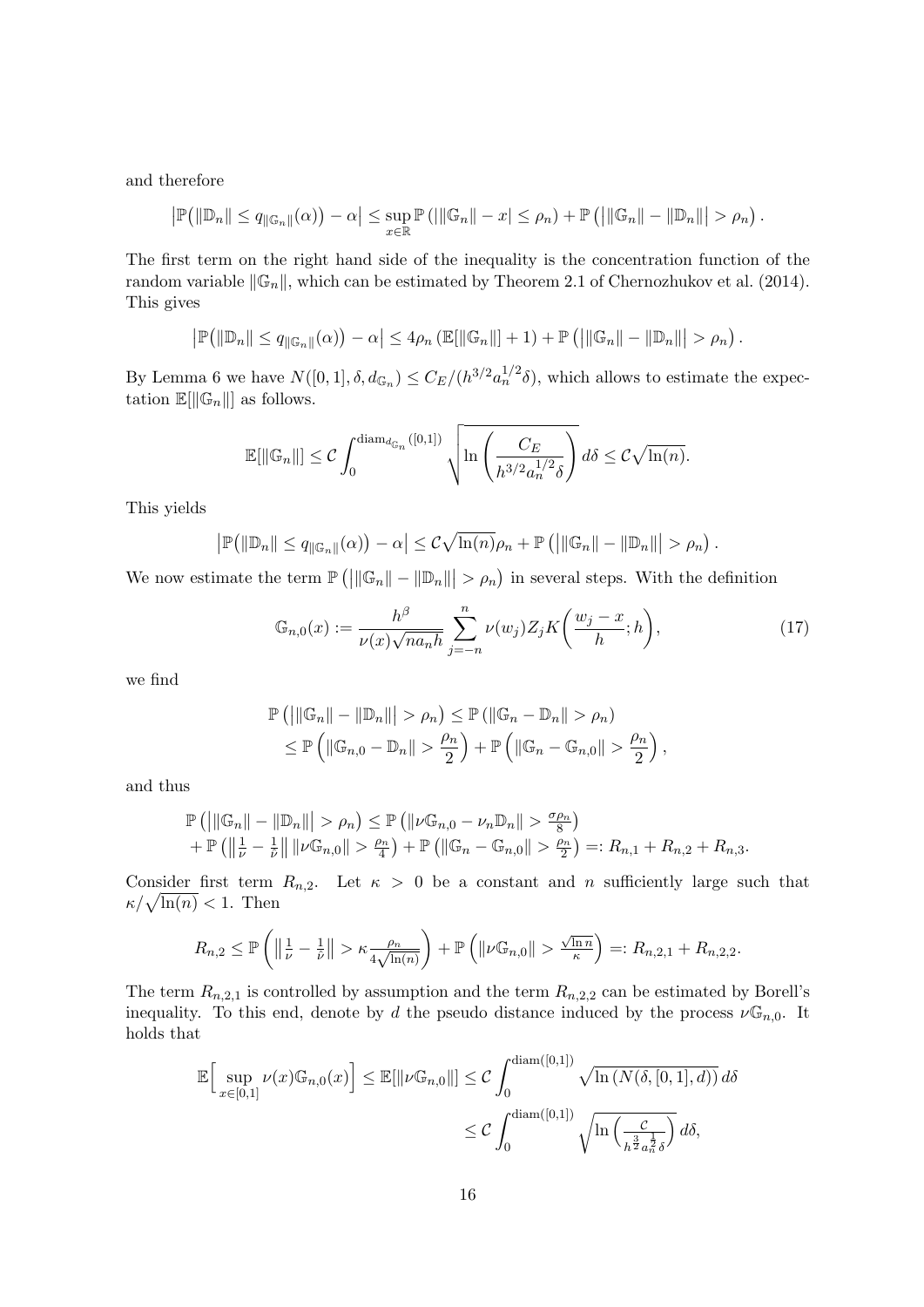where the last estimate follows by an application of Lemma [6.](#page-14-1) By a change of variables, using that for any  $a \leq 1$ 

$$
\frac{1}{a} \int_0^a \sqrt{-\ln(x)} \, dx \le \sqrt{-\ln(a)} + \frac{1}{\sqrt{-2\ln(a)}} \le C\sqrt{-\ln(a)},
$$

we obtain

$$
\mathbb{E}\Big[\sup_{x\in[0,1]}\nu(x)\mathbb{G}_{n,0}(x)\Big]\leq \mathbb{E}[\|\nu\mathbb{G}_{n,0}\|]\leq C\sqrt{\ln(n)}.\tag{18}
$$

Next,

$$
R_{n,2,2} \leq 2\mathbb{P}\left(\sup_{x\in[0,1]}(\nu\mathbb{G}_{n,0})(x) > \frac{\sqrt{\ln n}}{2\kappa}\right)
$$
  
=  $\mathbb{P}\left(\sup_{x\in[0,1]}(\nu\mathbb{G}_{n,0})(x) - \mathbb{E}\left[\sup_{x\in[0,1]}(\nu\mathbb{G}_{n,0})(x)\right] > \frac{\sqrt{\ln n}}{2\kappa} - \mathbb{E}\left[\sup_{x\in[0,1]}(\nu\mathbb{G}_{n,0})(x)\right]\right)$   
 $\leq \mathbb{P}\left(\sup_{x\in[0,1]}(\nu\mathbb{G}_{n,0})(x) - \mathbb{E}\left[\sup_{x\in[0,1]}(\nu\mathbb{G}_{n,0})(x)\right] > \frac{\sqrt{\ln n}}{4\kappa}\right),$ 

for sufficiently small  $\kappa$  such that  $\mathbb{E} \Big[ \sup_{x \in [0,1]} \nu(x) \mathbb{G}_{n,0}(x) \Big] <$  $\sqrt{\ln n}$  $\frac{\ln n}{4\kappa}$ . An application of Borell's inequality yields

$$
R_{n,2,2} \le \exp\left(\frac{\ln(n)}{32\kappa^2 \sigma_{[0,1]}^2}\right),\,
$$

where  $\sigma_{[0,1]}^2 := \sup_{x \in [0,1]} \text{Var}[\nu(x) \mathbb{G}_{n,0}(x)]$  is a bounded quantity by Lemma [6.](#page-14-1) For sufficiently small  $\kappa$ , this yields the estimate

<span id="page-16-0"></span>
$$
R_{n,2} \leq \mathbb{P}\left(\left\|\frac{1}{\nu}-\frac{1}{\hat{\nu}}\right\| > \kappa \frac{\rho_n}{4\sqrt{\ln(n)}}\right) + \frac{\mathcal{C}}{n}.
$$

Next, we estimate the term  $R_{n,1}$ , i.e., we consider the approximation of  $\mathbb{D}_n$  by a suitable Gaussian process. To this end, consider the standardized random variables  $\xi_j := \eta_j/\nu(w_j)$ and write

$$
\hat{\nu}_n(x)\mathbb{D}_n(x) = \frac{h^{\beta}}{\sqrt{na_n h}} \sum_{j=-n}^n \xi_j \nu(w_j) K\left(\frac{w_j - x}{h}; h\right) = \frac{h^{\beta}}{\sqrt{na_n h}} \left[\xi_0 \nu(w_0) K\left(-\frac{x}{h}; h\right) + \sum_{j=1}^n \xi_j \nu(w_j) K\left(\frac{w_j - x}{h}; h\right) + \sum_{j=-n}^{-1} \xi_j \nu(w_j) K\left(\frac{w_j - x}{h}; h\right)\right]
$$
\n
$$
=:\mathbb{D}_n^0(x) + \mathbb{D}_n^+(x) + \mathbb{D}_n^-(x),\tag{19}
$$

where the processes  $\mathbb{D}_n^+(x)$ ,  $\mathbb{D}_n^-(x)$  and  $\mathbb{D}_n^0(x)$  are defined in an obvious manner. Define the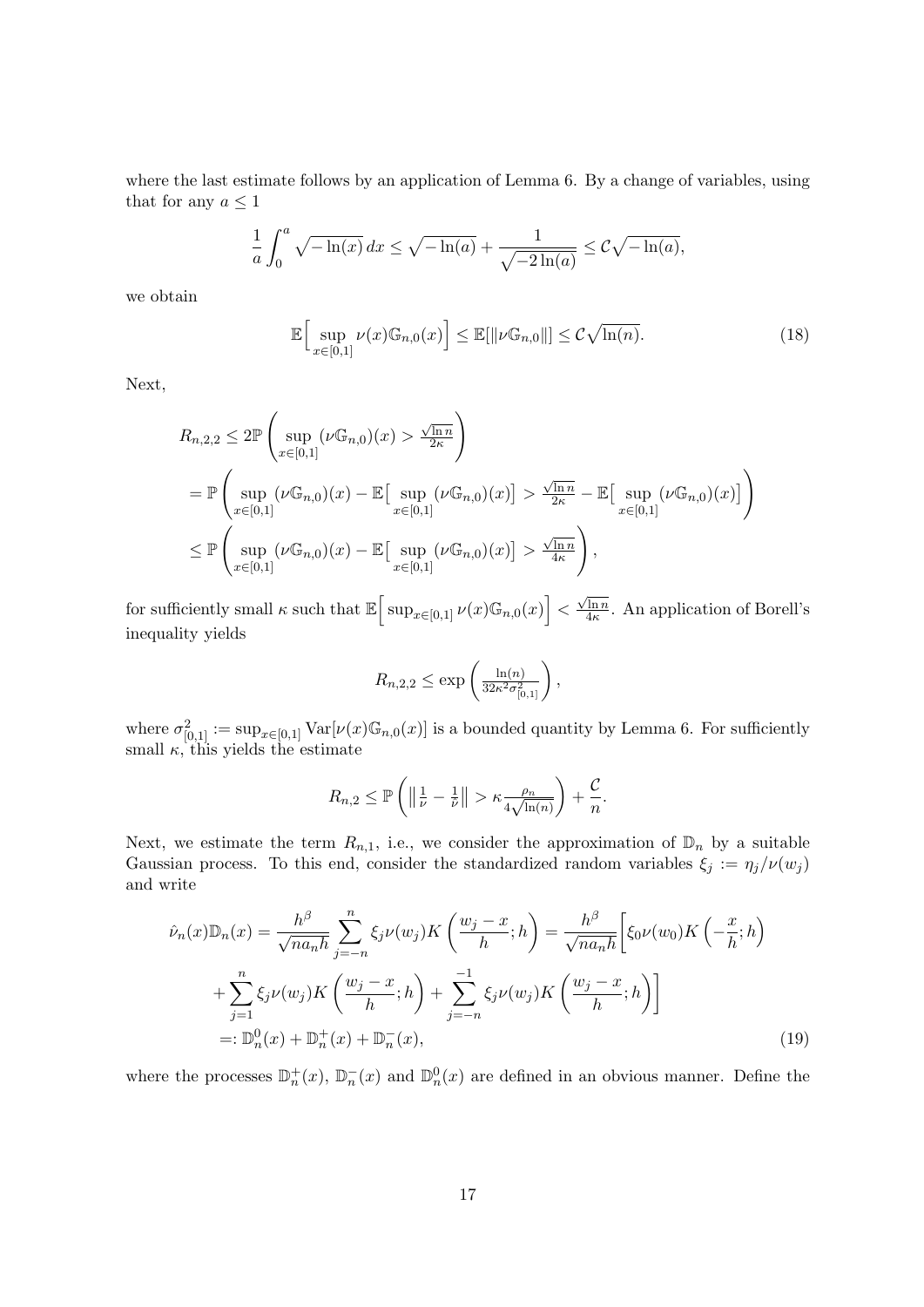*j*-th partial sum  $S_j := \sum_{\nu=1}^j \xi_{\nu}$ , set  $S_0 \equiv 0$  and write

$$
\sum_{j=1}^{n} \xi_j \nu(w_j) K\left(\frac{w_j - x}{h}; h\right) = S_n \nu(w_n) K\left(\frac{w_n - x}{h}; h\right)
$$
  

$$
- \sum_{j=0}^{n-1} S_j \left[ \nu(w_{j+1}) K\left(\frac{w_{j+1} - x}{h}; h\right) - \nu(w_j) K\left(\frac{w_j - x}{h}; h\right) \right]
$$
  

$$
= S_n \nu(w_n) K\left(\frac{w_n - x}{h}; h\right) - \sum_{j=1}^{n-1} S_j \int_{[w_j, w_{j+1}]} \frac{d}{dz} \left(\nu(z) K\left(\frac{z - x}{h}; h\right)\right) dz.
$$

By assumption, there exists a constant  $M > 2$  such that  $\mathbb{E}[|\varepsilon_1|^M] < \infty$ . By Lemma [2,](#page-13-4)  $\gamma$  is uniformly bounded, which implies  $\mathbb{E}[|\eta_j|^M] \leq M$  for some  $M > 0$  and all j. By Corollary 4, §5 in [Sakhanenko](#page-23-13) [\(1991\)](#page-23-13) there exist iid standard normally distributed random variables  $Z_1, \ldots, Z_n$  such that, for  $W(j) := \sum_{j=1}^n Z_j$  the following estimate holds for any positive constant C:

$$
\mathbb{P}\left(\max_{1\leq j\leq n}|S_j - W(j)| > \frac{n^{2/M}}{2C}\right) \leq \sum_{j=1}^n \mathbb{E}[\left|\xi_j\right]^M] \left(\frac{\mathcal{C}}{n^{2/M}}\right)^M + \mathbb{P}\left(\max_{1\leq j\leq n}\xi_j > \frac{n^{2/M}}{\mathcal{C}}\right). \tag{20}
$$

Therefore,

<span id="page-17-0"></span>
$$
\|\hat{\nu}_n\mathbb{D}_n^+ - \nu \mathbb{G}_{n,0}^+ \| \le \frac{\max_{1 \le j \le n} |S_j - W(j)|}{\sigma \sqrt{na_n h}} \left[ \sup_{x \in [0,1]} \nu(w_n) h^{\beta} \middle| K\left(\frac{w_n - x}{h}; h\right) \right]
$$

$$
+ \sup_{x \in [0,1]} \int_{[w_1, w_n]} \left| \frac{d}{dz} \left( h^{\beta} \nu(z) K\left(\frac{z - x}{h}; h\right) \right) \right| dz \right],
$$

where  $\mathbb{G}_{n,0}^+$  is defined in analogy to  $\mathbb{D}_n^+$  in [\(19\)](#page-16-0), with  $\xi_j$  replaced by  $Z_j$ . For n sufficiently large, we have  $a_n < 1/2$  and thus, for  $x \in [0,1]$  we have that  $(w_n - x)/h \in [1/(2a_n h), 1/a_n h]$ and thus

$$
\nu(w_n)h^{\beta}\left|K\left(\frac{w_n-x}{h};h\right)\right| \leq \nu(w_n)h^{\beta}\sup_{u>1/(2a_nh)}|K(u;h)|
$$
  
\n
$$
\leq \nu(w_n)h^{\beta}\sup_{u>1/(2a_nh)}|2a_nhuK(u;h)| \leq 2a_nh^{\beta+1}\nu(w_n)\|\cdot K(\cdot;h)\|_{\infty} \leq Ca_nh,
$$

by [\(21\)](#page-21-0). Next,

$$
\sup_{x \in [0,1]} \int_{[w_1, w_n]} \left| \frac{d}{dz} \left( h^{\beta} \nu(z) K\left( \frac{z-x}{h}; h \right) \right) \right| dz
$$
\n
$$
\leq Ch^{\beta} \sup_{x \in [0,1]} \int_{[w_1, w_n]} \left| K\left( \frac{z-x}{h}; h \right) \right| + \frac{1}{h} \left| K'\left( \frac{z-x}{h}; h \right) \right| dz
$$
\n
$$
\leq Ch^{\beta} \sup_{x \in [0,1]} \int_{-\frac{1}{h}}^{-\frac{1}{h}} h \left| K(u; h) \right| + \left| K'(u; h) \right| dz \leq C \ln(n)
$$

by [\(S3\)](#page-24-1) in the appendix. This yields

$$
\|\hat{\nu}_n \mathbb{D}_n^+ - \nu \mathbb{G}_n^+\| \le \|\hat{\nu}_n \mathbb{D}_n - \nu \mathbb{G}_n\| \le C \ln(n) \frac{\max_{1 \le j \le n} |S_j - W(j)|}{\sqrt{n a_n h}}.
$$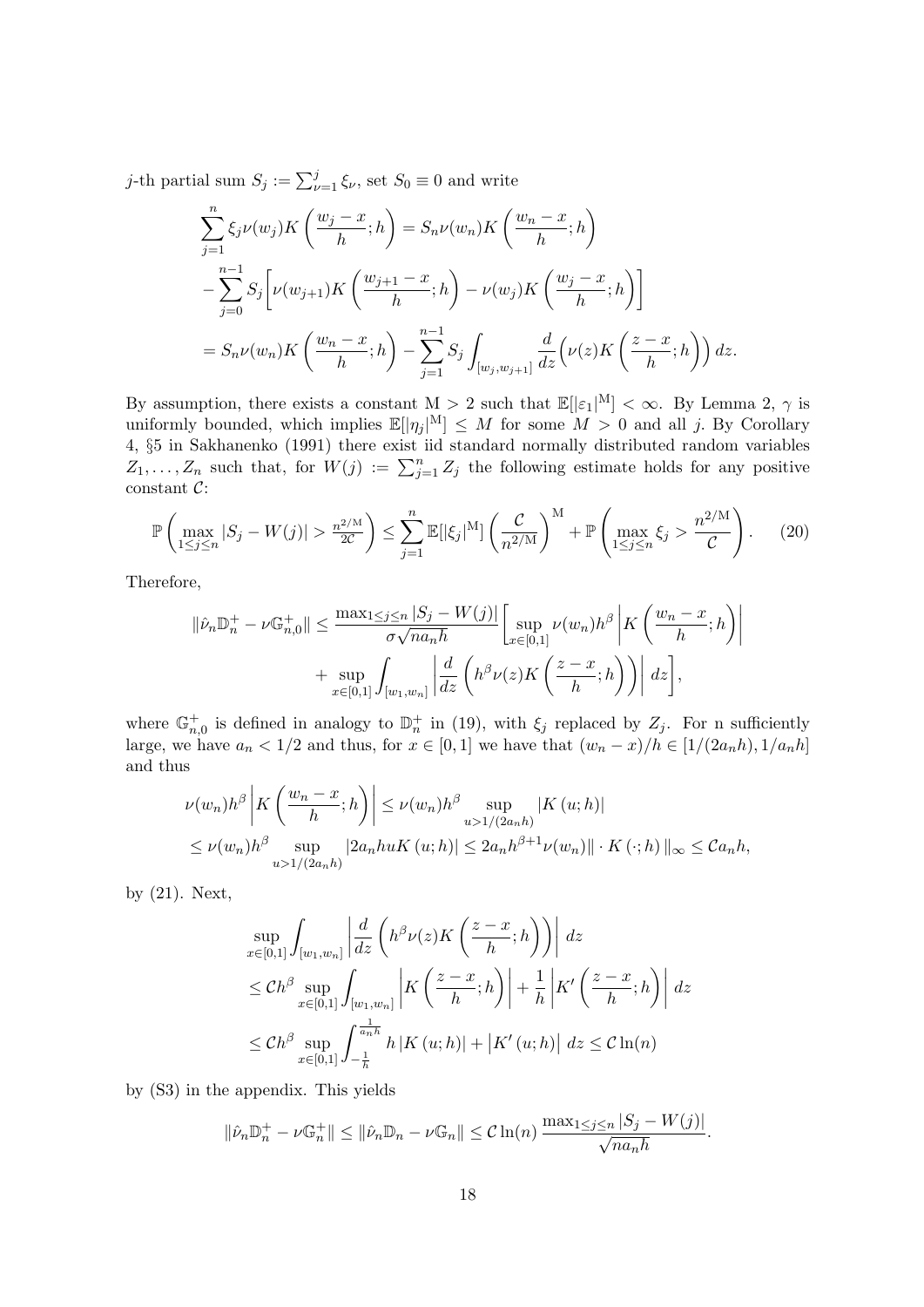Hence,

$$
R_{n,1} \leq \mathbb{P}\left(\mathcal{C}\ln(n)\frac{\max_{1\leq j\leq n}|S_j - W(j)|}{\sqrt{na_n h}} > \frac{\rho_n}{2}\right)
$$

$$
\leq \mathbb{P}\left(\max_{1\leq j\leq n}|S_j - W(j)| > \frac{n^{2/M}}{2C}\right).
$$

Since  $0 < \sigma < \nu(w_j)$ ,  $\mathbb{E}[|\xi_j|^M] \leq M/\sigma^M$  for all  $1 \leq j \leq n$ , we have  $R_{n,2} \leq C/n$  by [\(20\)](#page-17-0). Last, we need to estimate the term  $R_{n,3}$ . We have

$$
R_{n,3} = \mathbb{P}\left(\left\|\mathbb{G}_n - \mathbb{G}_{n,0}\right\| > \frac{\rho_n}{4}\right) \leq \mathbb{P}\left(\left\|\widetilde{R}_n\right\| > \frac{\rho_n}{4}\right),
$$

where

$$
\widetilde{R}_n(x) := \frac{h^{\beta}}{\sqrt{na_n h}} \sum_{j=-n}^n Z_j(\nu(w_j) - \nu(x)) K\left(\frac{w_j - x}{h}; h\right).
$$

Using that by Lemma [3](#page-13-5)  $|\nu(w_j) - \nu(x)| \leq C|w_j - x| = hC|w_j - x|/h$ , we find that

$$
N\left([0,1],\delta,d_{\widetilde{R}_n}\right) \leq \frac{\mathcal{C}}{\sqrt{a_n h\delta}}.
$$

Furthermore, there exist positive constants  $\widehat{c}$  and  $\widehat{C}$  such that

$$
\widehat{c}\frac{h^2}{na_nh} \le \sup_{x\in[0,1]} \text{Var}\left[\widetilde{R}_n(x)\right] \le \widehat{C}\frac{h^2}{na_nh}.
$$

By Theorem 4.1.2 in [Adler and Taylor](#page-22-15) [\(2007\)](#page-22-15), there exists a universal constant  $K$  such that, for all  $u > 2\sqrt{\widehat{C} \frac{h^2}{na_n h}},$ 

$$
\mathbb{P}\left(\sup_{x\in[0,1]}\widetilde{R}(x)\geq u\right)\leq \frac{Kun\sqrt{a_n h}}{\widehat{c}h^2}\cdot \Psi\left(\frac{u}{\sqrt{\widehat{C}\frac{h^2}{nanh}}}\right),
$$

where  $\Psi$  denotes the tail function of the standard normal distribution. Setting  $u = \rho_n/8$ yields, for sufficiently large  $n$ ,

$$
\mathbb{P}\left(\sup_{x\in[0,1]}\widetilde{R}(x)\geq\frac{\rho_n}{8}\right)\leq\frac{Kun\sqrt{a_n h}}{\widehat{c}h^2}\cdot\Psi\left(\frac{u}{\sqrt{\widehat{C}\frac{h^2}{n a_n h}}}\right)
$$

$$
\leq\frac{Kn^{\frac{1}{2}+\frac{2}{M}}\ln(n)}{8\widehat{c}h^2}\cdot\Psi\left(\frac{\ln(n)n^{\frac{2}{M}}}{8h\sqrt{\widehat{C}}}\right)\leq Cn\exp(-n^{4/M}/h)\leq\frac{\mathcal{C}}{n}.
$$

Therefore,  $R_{n,3} \leq \mathcal{C}/n$ , which concludes the proof of assertion (i). Assertion (ii) is again an immediate consequence of Lemma [5.](#page-13-2)

 $\Box$ 

Proof of Theorem [2.](#page-7-2) On the one hand,

$$
\mathbb{P}\left(\|\mathbb{D}_n\| \leq q_{\|\mathbb{G}_n\|_{\mathcal{X}_{n,m}}}(\alpha)\right) \leq \mathbb{P}\left(\|\mathbb{D}_n\| \leq q_{\|\mathbb{G}_n\|}(\alpha)\right) \leq \alpha + r_{n,1},
$$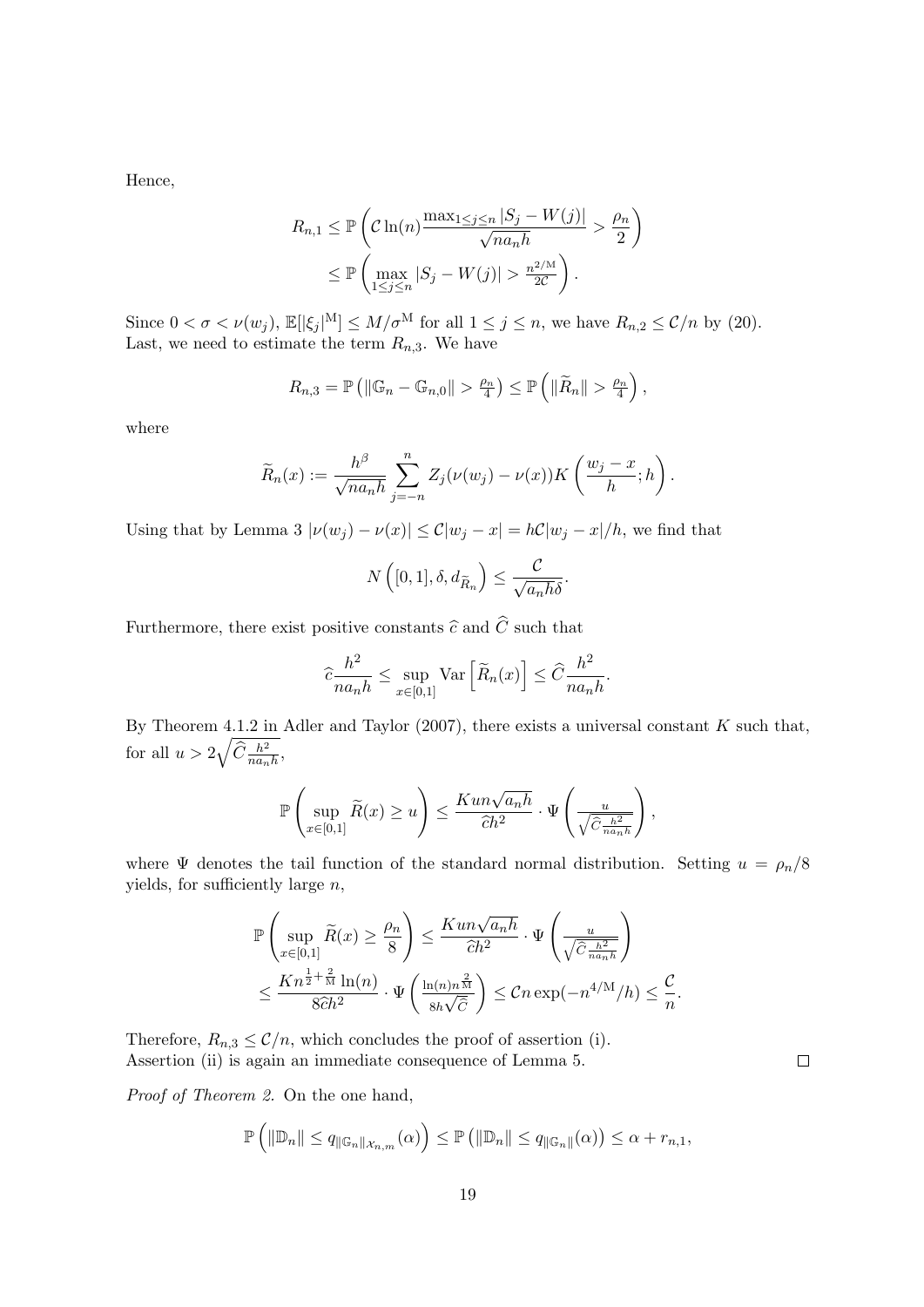by Theorem [1.](#page-6-0) On the other hand,

$$
\mathbb{P}\left(\|\mathbb{D}_{n}\| \leq q_{\|\mathbb{G}_{n}\|_{\mathcal{X}_{n,m}}}(\alpha)\right) \geq \alpha - \frac{c}{n} - \mathbb{P}\left(q_{\|\mathbb{G}_{n}\|_{\mathcal{X}_{n,m}}}(\alpha) - \rho_{n} \leq \|\mathbb{G}_{n}\| \leq q_{\|\mathbb{G}_{n}\|_{\mathcal{X}_{n,m}}}(\alpha)\right).
$$

Note that [\(23\)](#page-21-1) implies

$$
|s-t| \leq |\mathcal{X}_{n,m}| \Rightarrow d_{\mathbb{G}_n}(s,t) \leq \frac{|\mathcal{X}_{n,m}|h^{\beta}||K^{(1)}(\cdot;h)||_{\infty}}{h^{3/2}a_n^{1/2}} \leq \frac{\mathcal{C}|\mathcal{X}_{n,m}|}{h^{3/2}a_n^{1/2}}.
$$

Hence,

$$
\|\mathbb{G}_n\|_{\mathcal{X}_{n,m}} \le \|\mathbb{G}_n\| \le \|\mathbb{G}_n\|_{\mathcal{X}_{n,m}} + \sup_{s,t:|s-t| \le |\mathcal{X}_{n,m}|} |\mathbb{G}_n(s) - \mathbb{G}_n(t)|
$$
  

$$
\le \|\mathbb{G}_n\|_{\mathcal{X}_{n,m}} + \sup_{s,t: d_{\mathbb{G}_n}(s,t) \le C} \frac{|\mathcal{X}_{n,m}|}{\frac{|\mathbb{G}_n(s) - \mathbb{G}_n(t)|}{\frac{|\mathcal{X}_{n,m}|^2}{\frac{1}{2}}}} |\mathbb{G}_n(s) - \mathbb{G}_n(t)| =: \|\mathbb{G}_n\|_{\mathcal{X}_{n,m}} + \tau_n.
$$

This yields

$$
\mathbb{P}\left(\|\mathbb{D}_{n}\| \leq q_{\|\mathbb{G}_{n}\|_{\mathcal{X}_{n,m}}}(\alpha)\right) \geq \alpha - \frac{\mathcal{C}}{n} - \mathbb{P}\left(q_{\|\mathbb{G}_{n}\|_{\mathcal{X}_{n,m}}}(\alpha) - \rho_{n} - \tau_{n} \leq \|\mathbb{G}_{n}\|_{\mathcal{X}_{n,m}} \leq q_{\|\mathbb{G}_{n}\|_{\mathcal{X}_{n,m}}}(\alpha)\right).
$$

By Corollary 2.2.8 in [van der Vaart and Wellner](#page-23-14) [\(1996\)](#page-23-14) and Lemma [6,](#page-14-1) we find

$$
\mathbb{E}[\tau_n] \leq C \int_0^{\mathcal{C}} \frac{|\mathcal{X}_{n,m}|}{h^{3/2} a_n^{1/2}} \sqrt{\ln\left(N([0,1],d_{\mathbb{G}_n},\eta)\right)} d\eta \leq C \frac{|\mathcal{X}_{n,m}|\sqrt{-\ln(|\mathcal{X}_{n,m}|)}}{h^{3/2} a_n^{1/2}}.
$$

Since  $|\mathcal{X}_{n,m}| \leq h^{1/2}/n a_n^{1/2}$ , we have that  $\frac{|\mathcal{X}_{n,m}|}{n}$  $\sqrt{-\ln(|\mathcal{X}_{n,m}|)}$  $\frac{|\mathcal{N}-\ln(|\mathcal{A}_{n,m}|)}{h^{3/2}a_n^{1/2}}=o(\rho_n^2)$  and therefore, by Markov's inequality,

$$
\mathbb{P}(\tau_n \geq \rho_n) \leq C \frac{|\mathcal{X}_{n,m}|\sqrt{-\ln(|\mathcal{X}_{n,m}|)}}{h^{3/2} a_n^{1/2}} \frac{1}{\rho_n} = o(\rho_n).
$$

This yields

$$
\mathbb{P}\left(\|\mathbb{D}_{n}\| \leq q_{\|\mathbb{G}_{n}\|_{\mathcal{X}_{n,m}}(\alpha)}\right) \n\geq \alpha - \frac{\mathcal{C}}{n} - \mathbb{P}\left(q_{\|\mathbb{G}_{n}\|_{\mathcal{X}_{n,m}}(\alpha)} - 2\rho_{n} \leq \|\mathbb{G}_{n}\|_{\mathcal{X}_{n,m}} \leq q_{\|\mathbb{G}_{n}\|_{\mathcal{X}_{n,m}}(\alpha)}\right) - o(\rho_{n}) \n\geq \alpha - \frac{\mathcal{C}}{n} - \sup_{x \in \mathbb{R}} \mathbb{P}\left(\|\mathbb{G}_{n}\|_{\mathcal{X}_{n,m}} \in [x - 2\rho_{n}, x + 2\rho_{n}]\right) - o(\rho_{n}) \geq \alpha - \mathcal{C}\left(\frac{1}{n} - \rho_{n}\right),
$$

where we applied Theorem 2.1 in [Chernozhukov et al.](#page-22-2) [\(2014\)](#page-22-2). Claim 1 of this theorem now follows. Claim 2 is an immediate consequence of Lemma [5.](#page-13-2)  $\Box$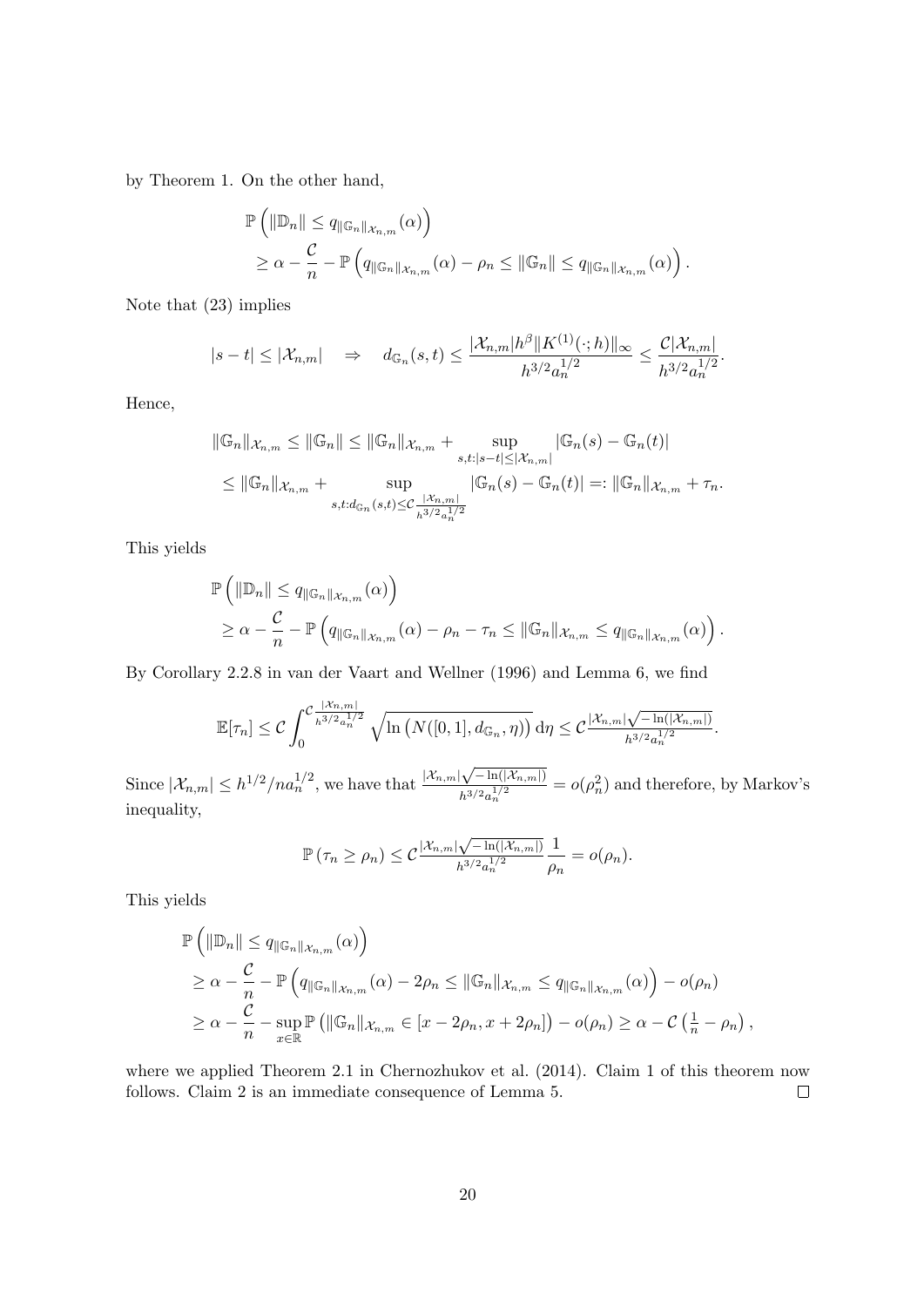## <span id="page-20-0"></span>8 Proofs of the auxiliary lemmas

Proof of Lemma [1.](#page-13-0) Assertion (i) is a direct consequence of Sobolev's Lemma. (ii) By an application of the Hausdorff-Young inequality we obtain

$$
\left\|\frac{d^j}{dx^j}g\right\|_{\infty}\leq\frac{1}{2\pi}\left\|\Phi_{\frac{d^j}{dx^j}g}\right\|_{1},\quad j=0,1,2.
$$

Fourier transformation converts differentiation into multiplication, that is,

$$
\left\| \Phi_{\frac{dj}{dx^j}g} \right\|_1 = \| (\cdot)^j \Phi_g \|_1, \quad j = 0, 1, 2.
$$

Since  $g \in \mathcal{W}^m(\mathbb{R})$  for  $m > 5/2$  by Assumption [1](#page-4-2) it follows by an application of the Cauchy-Schwarz inequality that  $\|(\cdot)^j \Phi_{g}\|_1 < \infty$  for  $j = 0, 1, 2$  and the assertion follows.  $\Box$ 

*Proof of Lemma [2.](#page-13-4)* Assertion (i) follows from Proposition 8.10 in [Folland](#page-22-16) [\(1984\)](#page-22-16) since  $f_{\Delta}$  is a density and is hence integrable.

Assertion (ii) is a direct consequence of Assumption [1](#page-4-2) and the convolution theorem:

$$
\Phi_\gamma = \Phi_{g * f_\Delta(-\cdot)} = \Phi_g \cdot \overline{\Phi}_{f_\Delta},
$$

since  $\Phi_{f_{\Delta}}$  is bounded.

Assertion (iii) follows in the same manner as the second claim of Lemma [1.](#page-13-0)

Proof of Lemma [3.](#page-13-5) (i) Recall from definition [\(5\)](#page-3-2) that

$$
\nu^{2}(z) = \int (g(z+\delta) - \gamma(z))^{2} f_{\Delta}(\delta) d\delta + \sigma^{2}, \quad \sigma^{2} > 0.
$$

Hence, it follows from Lemma [1](#page-13-0) (ii) and Lemma [2](#page-13-4) (iii) that

$$
0 < \sigma^2 \le \nu^2(z) \le \sigma^2 + 2(||g||^2_{\infty} + ||\gamma||^2_{\infty}) < \infty.
$$

(ii) By the first assertions of Lemma [1](#page-13-0) and Lemma [2,](#page-13-4) the functions g and  $\gamma$  are twice continuously differentiable and  $f_$ Delta is continuous. This yields for  $j = 1, 2$ 

$$
\frac{d^j}{dz^j}\nu^2(z) = \int \frac{\partial^j}{\partial z^j} \Big( \big(g(z+\delta) - \gamma(z)\big)^2 f_\Delta(\delta) \Big) d\,\delta.
$$

Since by Lemma [1](#page-13-0) and Lemma [2](#page-13-4) the derivatives of g and  $\gamma$  are uniformly bounded and  $f_{\Delta}$  is a probability density, we find for  $j = 1, 2$ 

$$
\left|\frac{d^j}{dz^j}\nu^2(z)\right| \leq \sup_{z\in\mathbb{R}} \left|\frac{\partial^j}{\partial z^j}\big(g(z+\delta)-\gamma(z)\big)^2\right|.
$$

 $\Box$ 

*Proof of Lemma [4.](#page-13-3)* From [\(7\)](#page-4-3), we deduce for  $w \in \mathbb{R}$ 

$$
iwK(w; h) = \frac{1}{2\pi} \int_{\mathbb{R}} e^{-itw} \frac{d}{dt} \left( \frac{\Phi_k(t)}{\Phi_{f\Delta}(-t/h)} \right) dt
$$
  
= 
$$
\frac{1}{2\pi} \int_{\mathbb{R}} e^{-itw} \left( \frac{\Phi_k^{(1)}(t)}{\Phi_{f\Delta}(-t/h)} + \frac{\Phi_k(t) \cdot \Phi_{f\Delta}^{(1)}(-t/h)}{h(\Phi_{f\Delta}(-t/h))^2} \right) dt.
$$

 $\Box$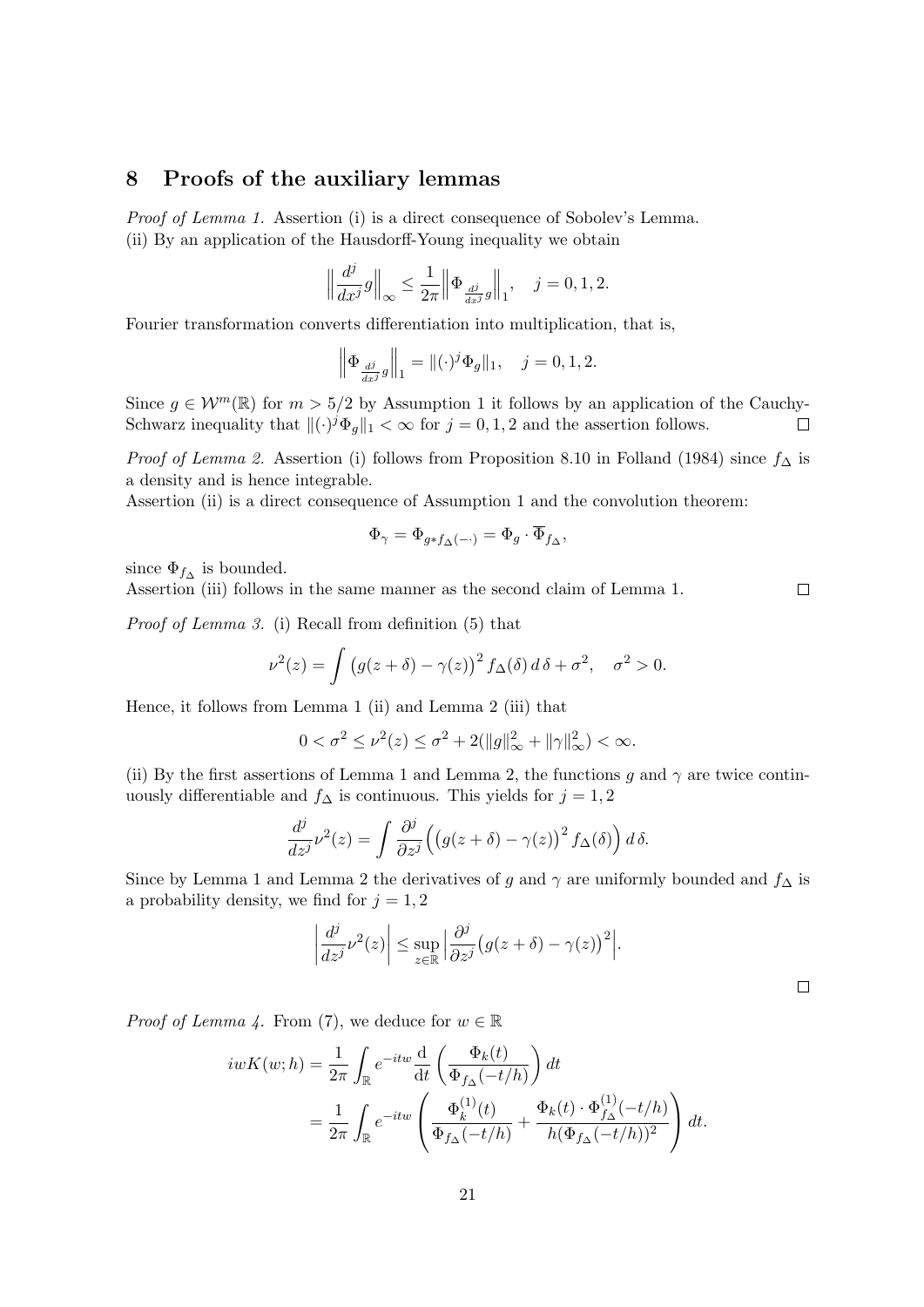Hence,

$$
\sup_{w \in \mathbb{R}} |wK(w; h)| \leq \frac{1}{2\pi c} \left\| \left| \Phi_k^{(1)} \right| \left\langle \frac{\cdot}{h} \right\rangle^\beta + \frac{\left| \Phi_k \cdot \Phi_{f_\Delta}^{(1)}(-/h) \right|}{ch} \left\langle \frac{\cdot}{h} \right\rangle^{2\beta} \right\|_1
$$
\n
$$
= \begin{cases} O(h^{-\beta - 1}), (W), \\ O(h^{-\beta}), (S). \end{cases} \tag{21}
$$

In particular, for all  $w \in \mathbb{R} \backslash \{0\},\$ 

<span id="page-21-0"></span>
$$
|K(w; h)| \leq \frac{\mathcal{C}}{|w|} \cdot \begin{cases} h^{-\beta - 1}, & (W), \\ h^{-\beta}, & (S). \end{cases}
$$
 (22)

Now, let  $a > 1$ . Then

$$
\int_{\{|z|>a\}} \left(K\left(\frac{z-x}{h};h\right)\right)^2 dz \leq C \int_{\{|z|>a\}} \left(\frac{h}{z-x}\right)^2 dz \cdot \begin{cases} h^{-2\beta-2}, & (W) \\ h^{-2\beta}, & (S) \end{cases}
$$

$$
\leq C \frac{2a}{a^2 - x^2} \begin{cases} h^{-2\beta}, & (W) \\ h^{-2\beta+2}, & (S) \end{cases}.
$$

Proof of Lemma [5.](#page-13-2) The proof of Lemma [5](#page-13-2) is straightforward but tedious. We therefore omit the proof here and defer it to the appendix.  $\Box$ 

Proof of Lemma [6.](#page-14-1)

$$
d_{\mathbb{G}_n}(s,t)^2 = \mathbb{E}|\mathbb{G}_n(s) - \mathbb{G}_n(t)|^2 = \frac{h^{2\beta}}{na_n h} \sum_{j=-n}^n \left| K\left(\frac{w_j - s}{h}; h\right) - K\left(\frac{w_j - t}{h}; h\right) \right|^2
$$
  

$$
\leq \frac{h^{2\beta} \| K^{(1)}(\cdot; h) \|_{\infty}^2}{a_n h} \left( \frac{s - t}{h} \right)^2 \leq C \frac{h^{2\beta}}{a_n h} \left\| t \frac{\Phi_k(t)}{\Phi(-t/h)} \right\|_1^2 \left( \frac{s - t}{h} \right)^2,
$$
 (23)

where the last estimate follows by the Hausdorff-Young inequality and definition  $(7)$ . There-fore, by Assumption [3,](#page-5-1) there exists a constant  $C_E$  such that  $d_{\mathbb{G}_n}(s,t) \leq C_E|s-t|/(a_n^{\frac{1}{2}}h^{\frac{3}{2}})$ . Now, consider the equidistant grid

$$
\mathcal{G}_{n,\delta} := \left\{ t_j = j \frac{a_n^{\frac{1}{2}}}{C_E} \delta, j = 1, \dots, \left\lfloor \frac{C_E}{a_n^{\frac{1}{2}} h^{\frac{3}{2}} \delta} \right\rfloor \right\} \subset [0,1]
$$

and note that for each  $s \in [0,1]$  there exists a  $t_j \in \mathcal{G}_{n,\delta}$  such that  $|s-t_j| \leq a_n^{1/2} h^{3/2} \delta / (2C_E)$ , which implies  $d_{\mathcal{G}_n}(s,t_j) \leq \delta/2$ . Therefore, the closed  $d_{\mathbb{G}_n}$ -balls with centers  $t_j \in \mathcal{G}_{n,\delta}$  and radius  $\delta/2$  cover the space [0, 1], i.e.,

$$
N([0,1], \delta/2, d_{\mathbb{G}_n}) \le \frac{C_E}{h^{\frac{3}{2}} a_n^{\frac{1}{2}} \delta}.
$$

The relationship  $N([0,1], \delta, d_{\mathbb{G}_n}) \leq D([0,1], \delta, d_{\mathbb{G}_n}) \leq N([0,1], \delta/2, d_{\mathbb{G}_n})$  now yields the first claim of the lemma. Using that, by Assumption [3,](#page-5-1)

$$
\|\widehat{K}^{(1)}(\cdot,h)\|_{\infty} \leq \|\cdot K^{(1)}(\cdot,h)\|_{\infty} + \|K(\cdot,h)\|_{\infty}
$$
  

$$
\leq C \left( \left\|\frac{d}{dt}\left(\frac{t\Phi_k(t)}{\Phi_{f_{\Delta}}(-t/h)}\right)\right\|_{1} + \left\|\left(\frac{t\Phi_k(t)}{\Phi_{f_{\Delta}}(-t/h)}\right)\right\|_{1}\right) \leq Ch^{-\beta},
$$

the second claim follows along the lines of the first claim.

<span id="page-21-1"></span> $\Box$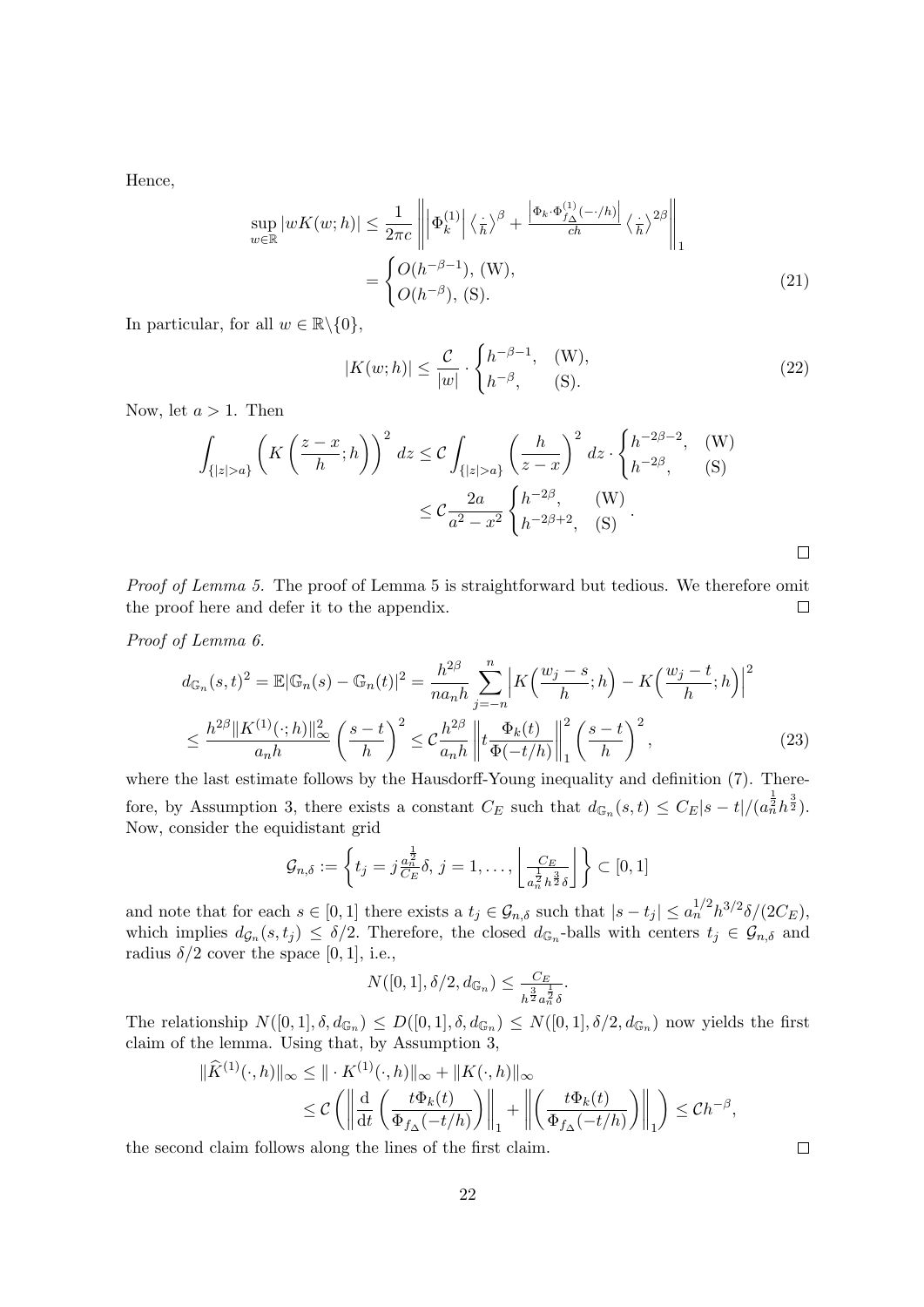# References

- <span id="page-22-15"></span>Adler, R. J. and Taylor, J. E. (2007). Random Fields and Geometry. Springer, New York.
- <span id="page-22-3"></span>Anderson, T. W. (1984). Estimating linear statistical relationships. Ann. Statist., 12(1):1–45.
- <span id="page-22-0"></span>Berkson, J. (1950). Are there two regressions? Journal of the American Statistical Association, 45:164–180.
- <span id="page-22-1"></span>Bickel, P. J. and Rosenblatt, M. (1973). On some global measures of the deviations of density function estimates. Annals of Statistics, 1:1071–1095.
- <span id="page-22-12"></span>Birke, M., Bissantz, N., and Holzmann, H. (2010). Confidence bands for inverse regression models. Inverse Problems, 26:115020.
- <span id="page-22-9"></span>Carroll, R. J., Delaigle, A., and Hall, P. (2007). Non-parametric regression estimation from data contaminated by a mixture of berkson and classical errors. J. R. Stat. Soc. Ser. B Stat. Methodol., 69:859–878.
- <span id="page-22-5"></span>Carroll, R. J., Ruppert, D., Ste ski, L. A., and Crainiceanu, C. M. (2006). Measurement error in nonlinear models, volume 105 of Monographs on Statistics and Applied Probability. Chapman & Hall/CRC, Boca Raton, FL, second edition. A modern perspective.
- <span id="page-22-2"></span>Chernozhukov, V., Chetverikov, D., and Kato, K. (2014). Anti-concentration and honest adaptive confidence bands. Annals of Statistics, 42:1564–1597.
- <span id="page-22-10"></span>Delaigle, A. and Hall, P. (2011). Estimation of observation-error variance in errors-in-variables regression. Statist. Sinica, 21:103–1063.
- <span id="page-22-11"></span>Delaigle, A., Hall, P., and Jamshidi, F. (2015). Confidence bands in non-parametric errorsin-variables regression. J. R. Stat. Soc. Ser. B. Stat. Methodol., 77:149–169.
- <span id="page-22-8"></span>Delaigle, A., Hall, P., and Meister, A. (2008). On deconvolution with repeated measurements. Ann. Statist., 36(2):665–685.
- <span id="page-22-7"></span>Delaigle, A., Hall, P., and Qiu, P. (2006). Nonparametric methods for solving the berkson errors-in-variables problem. J. R. Stat. Soc. Ser. B Stat. Methodol., 68:201–220.
- <span id="page-22-13"></span>Fan, J. (1991). On the optimal rates of convergence for nonparametric deconvolution problems. The Annals of Statistics, 19(3):1257–1272.
- <span id="page-22-6"></span>Fan, J. and Truong, Y. K. (1993). Nonparametric regression with errors in variables. Ann. Statist., 21:1900–1925.
- <span id="page-22-16"></span>Folland, G. B. (1984). Real Analysis - Modern Techniques and their Applications. Wiley, New York.
- <span id="page-22-4"></span>Fuller, W. A. (1987). Measurement error models. Wiley Series in Probability and Mathematical Statistics: Probability and Mathematical Statistics. John Wiley & Sons, Inc., New York.
- <span id="page-22-14"></span>Giné, E. and Nickl, R. (2010). Confidence bands in density estimation. The Annals of Statistics, 38(2):1122–1170.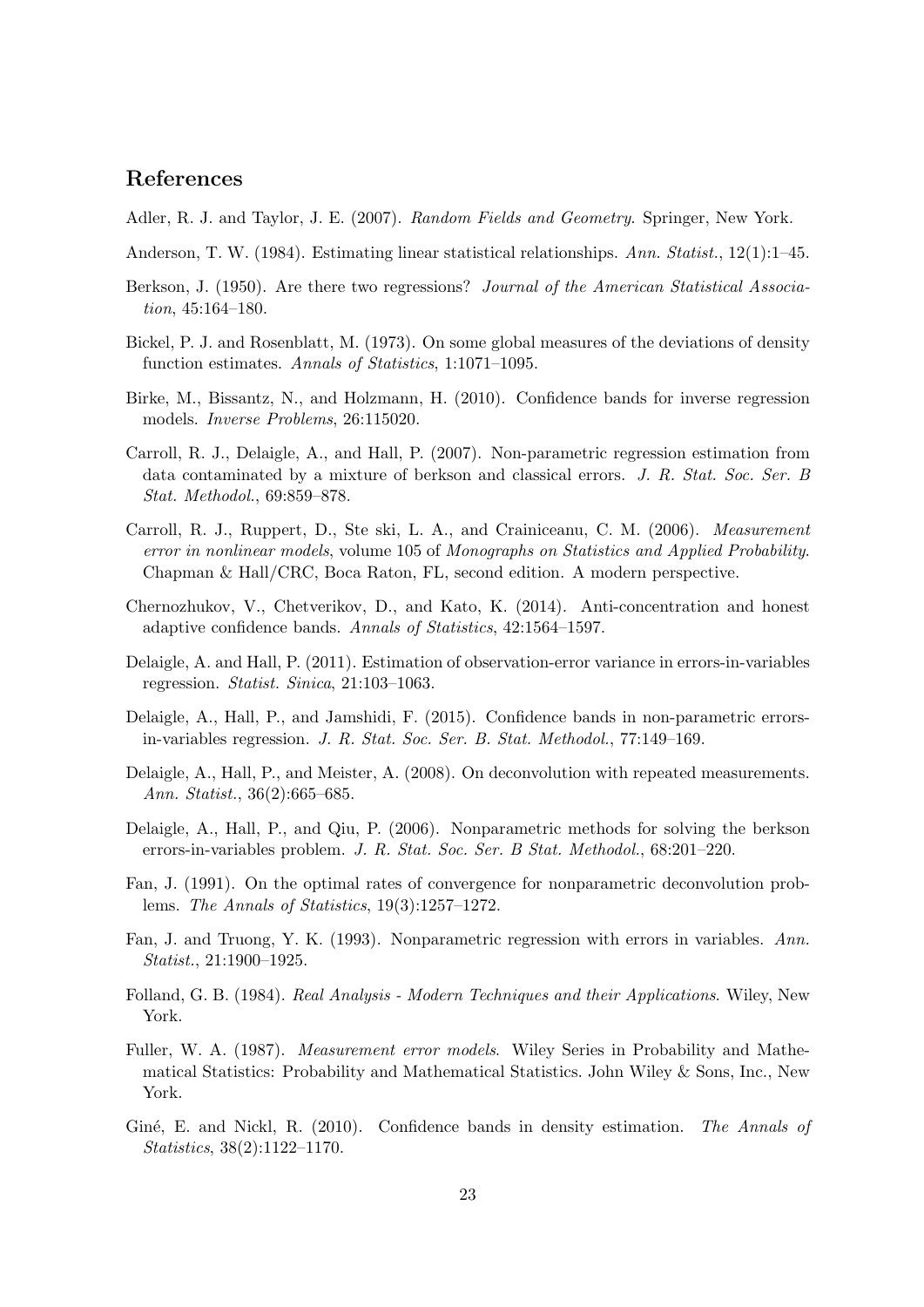- <span id="page-23-7"></span>Kato, K. and Sasaki, Y. (2019). Uniform confidence bands for nonparametric errors-invariables regression. Journal of Econometrics, 213(2):516–555.
- <span id="page-23-5"></span>Koul, H. L. and Song, W. (2008). Regression model checking with berkson measurement errors. J. Statist. Plann. Inference, 138:1615–1628.
- <span id="page-23-6"></span>Koul, H. L. and Song, W. (2009). Minimum distance regression model checking with berkson measurement errors. Ann. Statist., 37:132–156.
- <span id="page-23-8"></span>Meister, A. (2010). Nonparametric berkson regression under normal measurement error and bounded design. J. Multivariate Anal., 101:1179–1189.
- <span id="page-23-0"></span>Neumann, M. H. and Polzehl, J. (1998). Simultaneous bootstrap confidence bands in nonparametric regression. Journal of Nonparametric Statistics, 9:307–333.
- <span id="page-23-9"></span>Proksch, K., Bissantz, N., and Dette, H. (2015). Confidence bands for multivariate and time dependent inverse regression models. Bernoulli, 21:144–175.
- <span id="page-23-13"></span>Sakhanenko, A. I. (1991). On the accuracy of normal approximation in the invariance principle. Siberian Advances in Mathematics, 1:58–91.
- <span id="page-23-4"></span>Schennach, S. M. (2013). Regressions with berkson errors in covariates – a nonparametric approach. The Annals of Statistics, 41:1642–1668.
- <span id="page-23-10"></span>Schmidt-Hieber, J., Munk, A., Dümbgen, L., et al. (2013). Multiscale methods for shape constraints in deconvolution: Confidence statements for qualitative features. The Annals of Statistics, 41(3):1299–1328.
- <span id="page-23-2"></span>Stefanski, L. A. (1985). The effects of measurement error on parameter estimation. Biometrika, 72(3):583–592.
- <span id="page-23-14"></span>van der Vaart, A. and Wellner, J. (1996). Weak convergence and empirical processes. With applications to statistics. Springer, New York.
- <span id="page-23-11"></span>van Es, B. and Gugushvili, S. (2008). Weak convergence of the supremum distance for supersmooth kernel deconvolution. Statist. Probab. Lett., 78(17):2932–2938.
- <span id="page-23-3"></span>Wang, L. (2004). Estimation of nonlinear models with berkson measurement errors. Ann. Statist., 32:2559–2579.
- <span id="page-23-12"></span>Wang, L., Brown, L. D., Cai, T. T., and Levine, M. (2008). Effect of mean on variance function estimation in nonparametric regression. Ann. Statist., 36(2):646–664.
- <span id="page-23-1"></span>Wu, C.-F. J. (1986). Jackknife, bootstrap and other resampling methods in regression analysis. The Annals of Statistics, 14(4):1261–1295.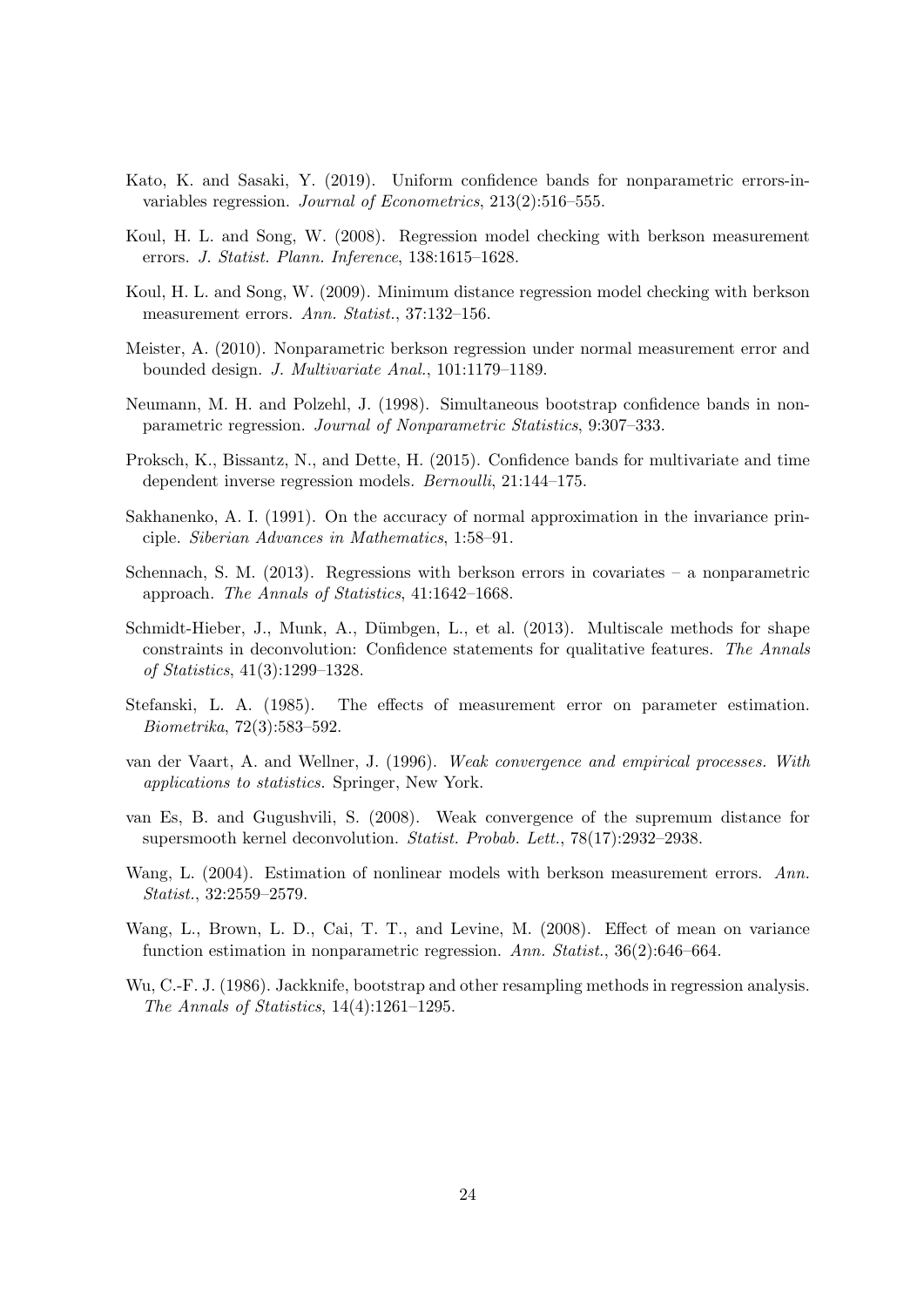# <span id="page-24-0"></span>A Appendix: Proofs of technical results in the main paper A.1 Proof of Lemma [5](#page-13-2)

<span id="page-24-1"></span>(i) We have that

$$
\mathbb{E}\left[\hat{g}_n(x;h)\right] = \frac{1}{na_n h} \sum_{j=-n}^n \gamma(w_j) K\left(\frac{w_j - x}{h}; h\right)
$$
  
= 
$$
\frac{1}{h} \sum_{j=-n}^n \int_{w_j}^{w_j + \frac{1}{na_n}} \gamma(w_j) K\left(\frac{w_j - x}{h}; h\right) dz
$$
  
= 
$$
\int_{-\frac{1}{a_n}}^{\frac{1}{a_n} + \frac{1}{na_n}} \gamma(z) K\left(\frac{z - x}{h}; h\right) dz + R_{n,1}(x) + R_{n,2}(x),
$$

where

$$
R_{n,1}(x) = \frac{1}{h} \sum_{j=-n}^{n} \int_{w_j}^{w_j + \frac{1}{n a_n}} \frac{d}{du} \left( \gamma(u) K\left(\frac{u-x}{h}; h\right) \right) \bigg|_{u=z} (w_j - z) dz
$$

and

$$
R_{n,2}(x) = \frac{1}{2h} \sum_{j=-n}^{n} \int_{w_j}^{w_j + \frac{1}{n a_n}} \frac{d^2}{du^2} \left( \gamma(u) K\left(\frac{u-x}{h}; h\right) \right) \Big|_{u=\tilde{w}_j(z)} (w_j - z)^2 dz.
$$

Then,

$$
R_{n,1}(x) = \frac{1}{h} \sum_{j=-n}^{n} \int_{w_j}^{w_j + \frac{1}{n a_n}} \gamma'(z) K\left(\frac{z-x}{h}; h\right) (w_j - z) dz
$$
  

$$
- \frac{1}{h^2} \sum_{j=-n}^{n} \int_{w_j}^{w_j + \frac{1}{n a_n}} \gamma(z) K'\left(\frac{z-x}{h}; h\right) (w_j - z) dz
$$
  

$$
=: R_{n,1,1}(x) + R_{n,1,2}(x).
$$

Now,

$$
na_n h |R_{n,1,1}(x)| \leq \int_{-\frac{1}{a_n}}^{\frac{1}{a_n}} \left| \gamma'(z) K\left(\frac{z-x}{h}; h\right) \right| dz \leq ||\gamma'||_2 \left\| K\left(\frac{z-x}{h}; h\right) \right\|_2 = O\left(\frac{1}{h^{-\frac{1}{2}+\beta}}\right).
$$

Analogously,

$$
|R_{n,1,2}(x)| = O\left(\frac{1}{na_nh^{\frac{3}{2}+\beta}}\right).
$$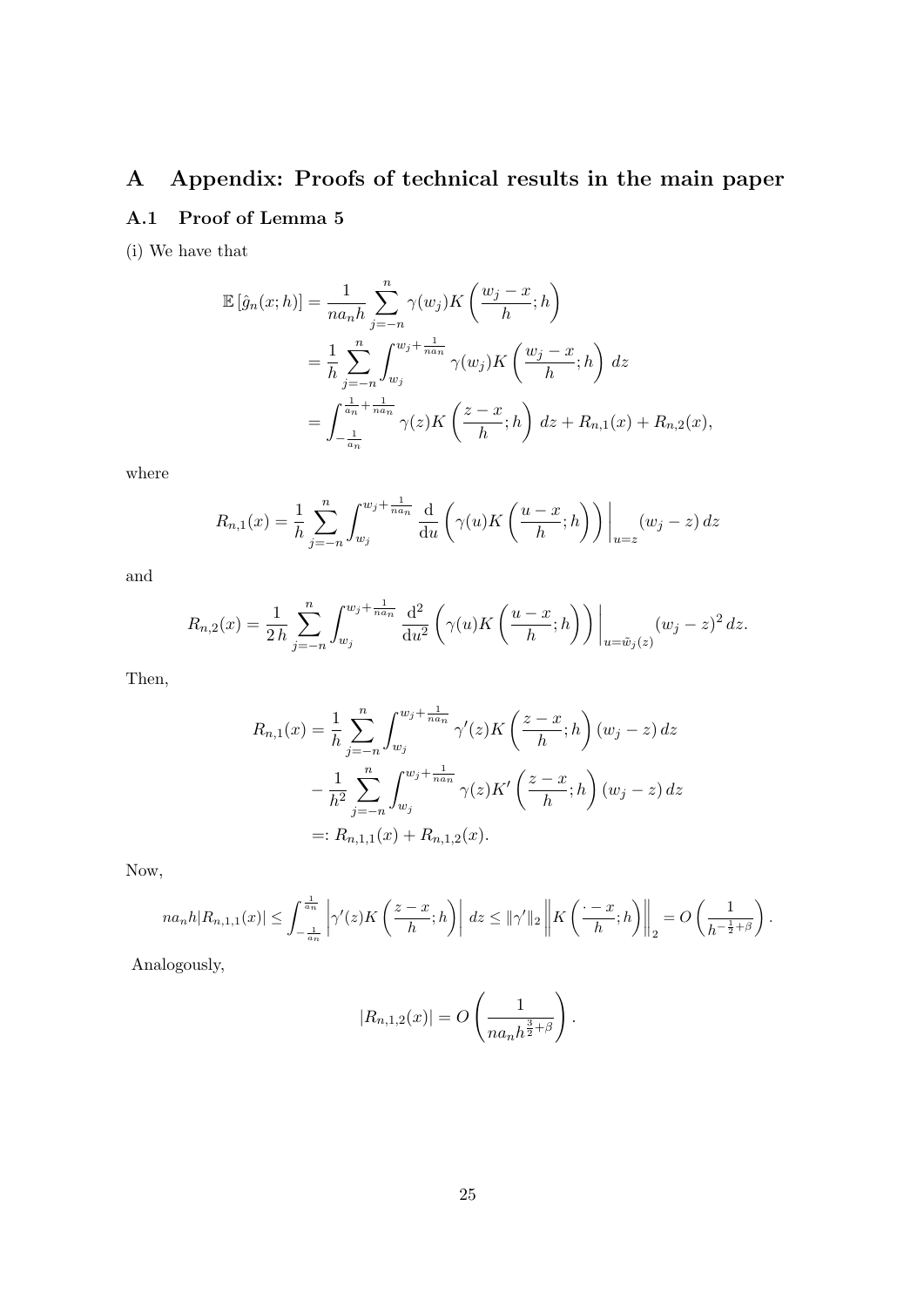Furthermore

$$
|R_{n,2}(x)| \leq \left[\frac{1}{n^2 a_n^2 h} \sum_{j=-n}^n \int_{w_j}^{w_j + \frac{1}{n a_n}} \left| \gamma''(\tilde{w}_j(z)) K\left(\frac{\tilde{w}_j(z) - x}{h}; h\right) \right| dz
$$
  
+ 
$$
\frac{2}{n^2 a_n^2 h^2} \sum_{j=-n}^n \int_{w_j}^{w_j + \frac{1}{n a_n}} \left| \gamma'(\tilde{w}_j(z)) K'\left(\frac{\tilde{w}_j(z) - x}{h}; h\right) \right| dz
$$
  
+ 
$$
\frac{1}{n^2 a_n^2 h^3} \sum_{j=-n}^n \int_{w_j}^{w_j + \frac{1}{n a_n}} \left| \gamma(\tilde{w}_j(z)) K''\left(\frac{\tilde{w}_j(z) - x}{h}; h\right) \right| dz
$$
  
=: 
$$
[R_{n,2,1}(x)] + R_{n,2,2}(x).
$$

Then,  $R_{n,2,1}(x) = O\left(\frac{1}{n^2 a_n^3 h^{2+\beta}} + \frac{1}{n^2 a_n^3 h^{2+\beta}}\right)$  $= o \left( \frac{1}{\sqrt{1-\frac{1}{2}}} \right)$  $\frac{3}{n a_n h^{\frac{3}{2}+\beta}}$ ), since  $h/a_n \to 0$ . By Assumption 1 (iii)  $\mathcal{F}\gamma \in \mathcal{W}^s, s > \frac{1}{2}$ , therefore  $\gamma \in L^1(\mathbb{R})$  and hence

$$
R_{n,2,2} \leq \frac{\mathcal{C}}{h^{3+\beta}(na_n)^2} \left( \|\gamma\|_1 + \frac{1}{na_n^2} \right) = O\left(\frac{1}{n^2 a_n^2 h^{3+\beta}} + \frac{1}{n^3 a_n^4 h^{3+\beta}} \right)
$$
  
= 
$$
O\left(\frac{1}{na_n h^{\frac{3}{2}+\beta}} \left(\frac{1}{na_n h^{\frac{3}{2}}} + \frac{1}{n^2 a_n^3 h^{\frac{3}{2}+\beta}} \right) \right) = o\left(\frac{1}{na_n h^{\frac{3}{2}+\beta}} \right),
$$

where we used again that  $h/a_n \to 0$  . Hence, in total we find

$$
\mathbb{E}[\hat{g}_n(x; h)] = \frac{1}{h} \int_{-\frac{1}{a_n}}^{\frac{1}{a_n}} \gamma(z) K\left(\frac{z-x}{h}; h\right) dz + O\left(\frac{1}{n a_n h^{\frac{3}{2} + \beta}}\right).
$$

Next, we enlarge the domain of integration and estimate the remainder as follows. By the Cauchy-Schwarz inequality we obtain

$$
\int_{|z|>\frac{1}{a_n}} \gamma(z) K\left(\frac{z-x}{h};h\right) dz \le \left(\int_{|z|>\frac{1}{a_n}} |\gamma(z)|^2 dz\right)^{\frac{1}{2}} \times \left(\int_{|z|>\frac{1}{a_n}} |K\left(\frac{z-x}{h};h\right)|^2 dz\right)^{\frac{1}{2}}.
$$

By Assumption 1 (iii)

$$
\int_{|z|>\frac{1}{a_n}} |\gamma(z)|^2 dz \le \int_{|z|>\frac{1}{a_n}} \frac{(1+z^2)^s}{(1+\frac{1}{a_n^2})^s} |\gamma(z)|^2 dz \le C a_n^{2s}.
$$

By Lemma 4

$$
\int_{\{|z|>\frac{1}{a_n}\}} \left( K\left(\frac{z-x}{h};h\right) \right)^2 dz \leq C a_n \left\{ h^{-2\beta}, \quad (W) \atop h^{-2\beta+2}, (S) \right\} = O(a_n \|K(\cdot;h)\|_2^2).
$$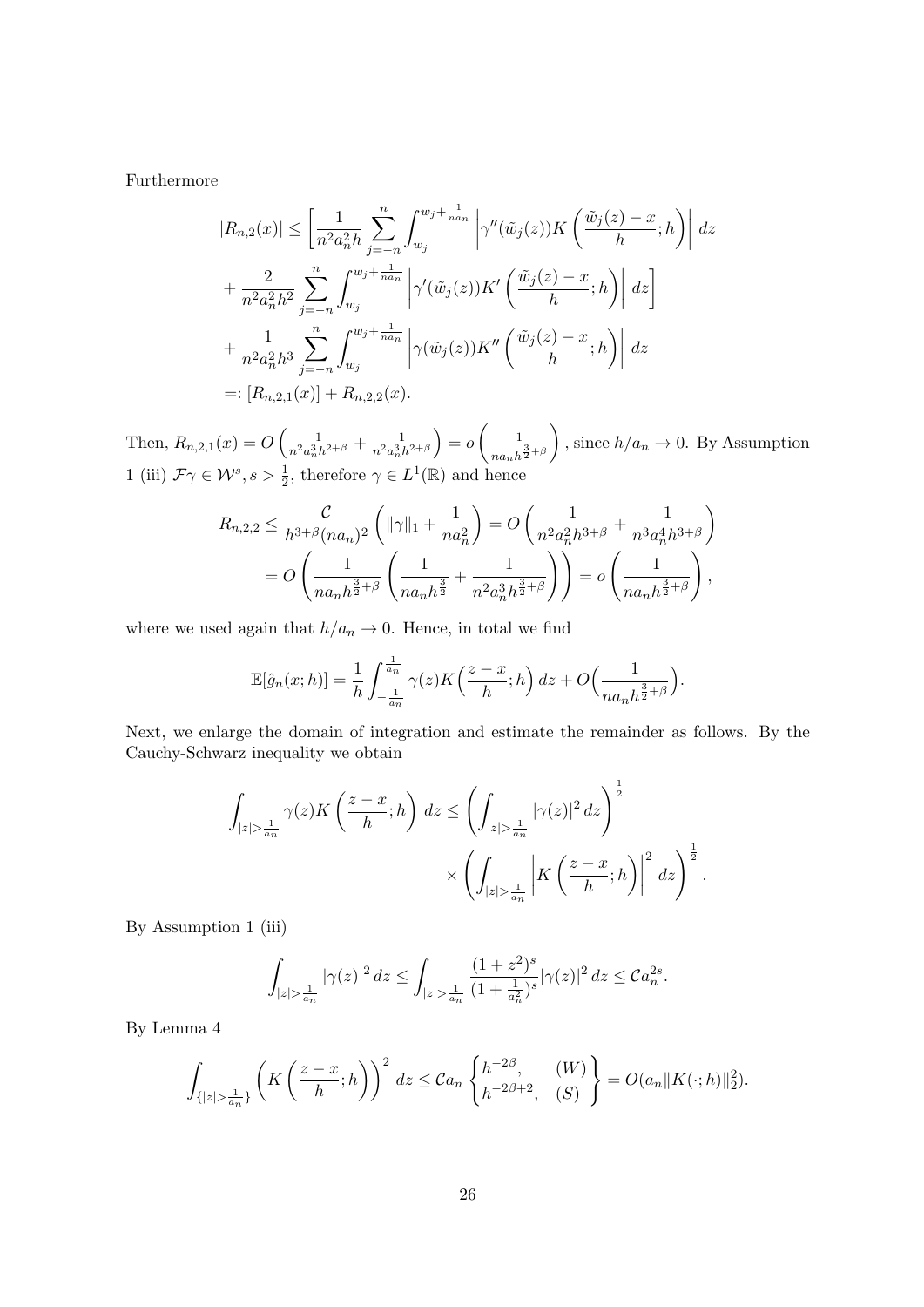Hence,

$$
\mathbb{E}[\hat{g}_n(x; h)] = \frac{1}{h} \int \gamma(z) K\left(\frac{z - x}{h}; h\right) dz + o\left(\frac{1}{n a_n h^{\frac{3}{2} + \beta}}\right) + \begin{cases} O\left(a_n^{s+1/2} h^{1-\beta}\right), & \text{Ass. } 3, (S), \\ O\left(a_n^{s+1/2} h^{-\beta}\right), & \text{Ass. } 4, (W). \end{cases}
$$

Furthermore, by Plancherel's equality and the convolution theorem,

$$
\frac{1}{h} \int \gamma(z) K\left(\frac{z-x}{h};h\right) dz = \frac{1}{h} \int \gamma(z) \widetilde{K}\left(\frac{z-x}{h};h\right) dz
$$
\n
$$
= \frac{1}{2\pi h} \int \overline{\Phi_{\gamma}(z)} \Phi_{\widetilde{K}(\frac{-x}{h};h)}(z) dz = \frac{1}{2\pi} \int \exp(ixz) \overline{\Phi_{\gamma}(z)} \Phi_{\widetilde{K}(\cdot;h)}(zh) dz
$$
\n
$$
= \frac{1}{2\pi} \int \exp(ixz) \overline{\Phi_{f\Delta}(z)} \Phi_{g}(z) \frac{\Phi_{k}(hz)}{\Phi_{f\Delta}(-z)} dz = \frac{1}{2\pi} \int \exp(ixz) \Phi_{g}(-z) \Phi_{k}(hz) dz.
$$

Hence,

$$
\frac{1}{h} \int \gamma(z) K\left(\frac{z-x}{h};h\right) dz
$$
\n
$$
= \frac{1}{2\pi} \int \exp(ixz) \Phi_g(-z) dz + \frac{1}{2\pi} \int \exp(ixz) \Phi_g(-z) \left(\Phi_k(hz) - 1\right) dz
$$
\n
$$
= g(x) + \frac{1}{2\pi} \int \exp(ixz) \Phi_g(z) \left(\Phi_k(hz) - 1\right) dz = g(x) + R_n(x).
$$

Finally,

$$
|R_n(x)| \leq C \int_{|z| > D/h} |\Phi_g(z)| dz \leq \left( \int_{|z| > D/h} \left( \frac{1}{1 + z^2} \right)^m dz \right)^{\frac{1}{2}}
$$

$$
\times \left( \int_{|z| > D/h} |\langle z \rangle^{2m} |\Phi_g(z)|^2 dz \right)^{\frac{1}{2}},
$$

which yields the estimate  $R_n(x) = O(h^{m-\frac{1}{2}})$ . (ii) In the situation of both,  $(ii)a)$  and  $(ii)b)$ , we have

$$
\begin{split} \text{Var}\big[\hat{g}_n(x;h)\big] &= \frac{1}{n^2 a_n^2 h^2} \sum_{j=-n}^n \nu^2(w_j) \bigg| K\Big(\frac{w_j - x}{h}; h\Big) \bigg|^2 \\ &= \frac{1}{n a_n h^2} \int_{-\frac{1}{a_n}}^{\frac{1}{a_n} + \frac{1}{n a_n}} \nu^2(z) \bigg( K\Big(\frac{z - x}{h}; h\Big) \bigg)^2 \, dz + R_n(x), \end{split}
$$

where

$$
R_n(x) = \frac{1}{na_nh^2} \sum_{j=-n}^n \int_{w_j}^{w_j + \frac{1}{na_n}} \left[ \nu^2(w_j) \left( K\left(\frac{w_j - x}{h}; h\right) \right)^2 - \nu^2(z) \left( K\left(\frac{z - x}{h}; h\right) \right)^2 \right] dz.
$$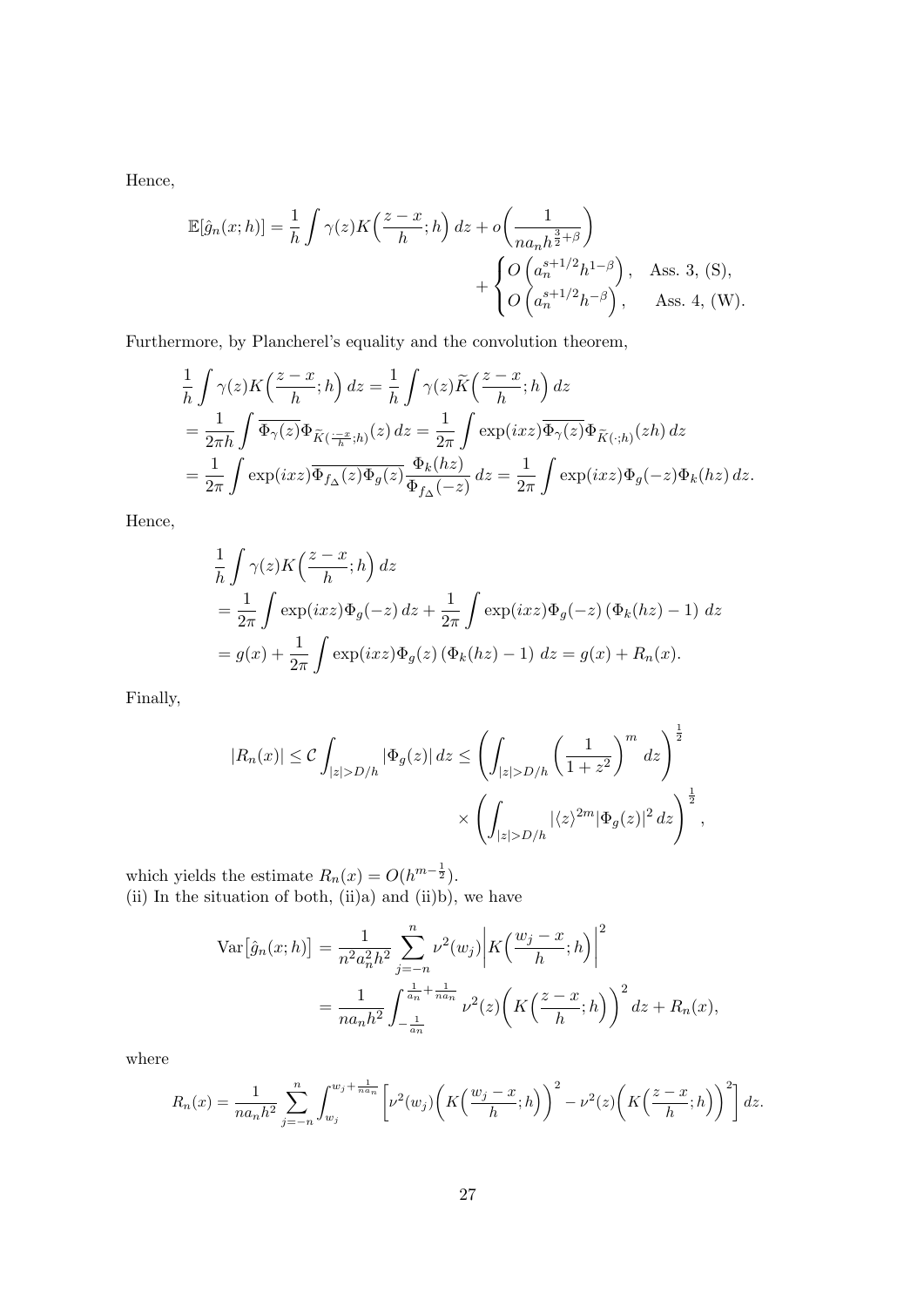Then

$$
R_n(x) = \frac{1}{na_nh^2} \sum_{j=-n}^{n} \int_{w_j}^{w_j + \frac{1}{na_n}} \nu^2(w_j) \left[ \left( K\left(\frac{w_j - x}{h}; h\right) \right)^2 - \left( K\left(\frac{z - x}{h}; h\right) \right)^2 \right] dz
$$
  
+ 
$$
\frac{1}{na_nh^2} \sum_{j=-n}^{n} \int_{w_j}^{w_j + \frac{1}{na_n}} \left( K\left(\frac{z - x}{h}; h\right) \right)^2 \left[ \nu^2(w_j) - \nu^2(z) \right] dz
$$
  
=: 
$$
R_{n,1}(x) + R_{n,2}(x).
$$

By uniform Lipschitz continuity of  $\nu^2$  (see Lemma 3 (ii)), it is immediate that

$$
|R_{n,2}(x)| \leq \frac{C}{n^2 a_n^2 h^2} \int \left( K\left(\frac{z-x}{h};h\right) \right)^2 \leq \frac{C}{n^2 a_n^2 h} \|K(\cdot,h)\|^2
$$

$$
= O\left(\frac{1}{n^2 a_n^2 h^{1+2\beta}}\right).
$$

Next, we consider the term  $R_{n,1}$  for which we will use a Taylor expansion of  $K^2(\cdot;h)$ . To this end, notice first from  $(7)$  that for any l

$$
K^{(l)}(w; h) = \frac{(-1)^l}{2\pi} \int \frac{e^{-itw} \Phi_k(t) \cdot t^l}{\Phi_{f_{\Delta}(-t/h)}} dt,
$$

where the functions  $F_l : t \mapsto \Phi_k(t) \cdot t^l$  is uniformly bounded by 1 and twice continuously differentiable by Assumption 2 for any  $l \in \mathbb{N}$ . It follows that  $K^2(\cdot; h)$  is smooth with integrable derivatives of all orders  $l \in \mathbb{N}$ , since

$$
(K^{2})^{(l)}(w;h) = (K \cdot K)^{(l)}(w;h) = \sum_{k=0}^{l} {l \choose k} K^{(l-k)}(w;h) K^{(k)}(w;h),
$$

by the general Leibniz rule. This yields

$$
\int |(K^{2})^{(l)}(w;h)| dw \leq \sum_{k=0}^{l} {l \choose k} \left( \int |K^{(l-k)}(w;h)|^{2} dw \right)^{\frac{1}{2}} \times \left( \int |K^{(k)}(w;h)|^{2} dw \right)^{\frac{1}{2}} \leq \frac{C}{h^{2\beta}},
$$
\n(S1)

by Lemma 4 and the previous discussion. Let  $M \in \mathbb{N}$  be such that  $M \geq \frac{2}{\beta} - 1$ . It follows that

$$
|R_{n,1}(x)| \leq \frac{C}{na_n h^2} \left( \sum_{j=-n}^n \int_{w_j}^{w_j + \frac{1}{na_n}} \left[ \sum_{l=1}^M \left| (K^2)^{(l)} \left( \frac{z-x}{h}; h \right) \right| \left( \frac{1}{na_n h} \right)^l \right] dz + \left( \frac{1}{na_n h} \right)^{M+1} \cdot \frac{1}{a_n h^{2\beta}} \right).
$$

By [\(S1\)](#page-24-1), we deduce

$$
|R_{n,1}(x)| \leq \frac{C}{na_n h^{1+2\beta}} \left(\frac{1}{na_n h} + \frac{1}{ha_n} \left(\frac{1}{na_n h}\right)^{M+1}\right)
$$
  

$$
\leq \frac{C}{na_n h^{1+2\beta}} \left(\frac{1}{na_n h} + \left(\frac{1}{na_n h^{1+\frac{2}{M+1}}}\right)^{M+1}\right).
$$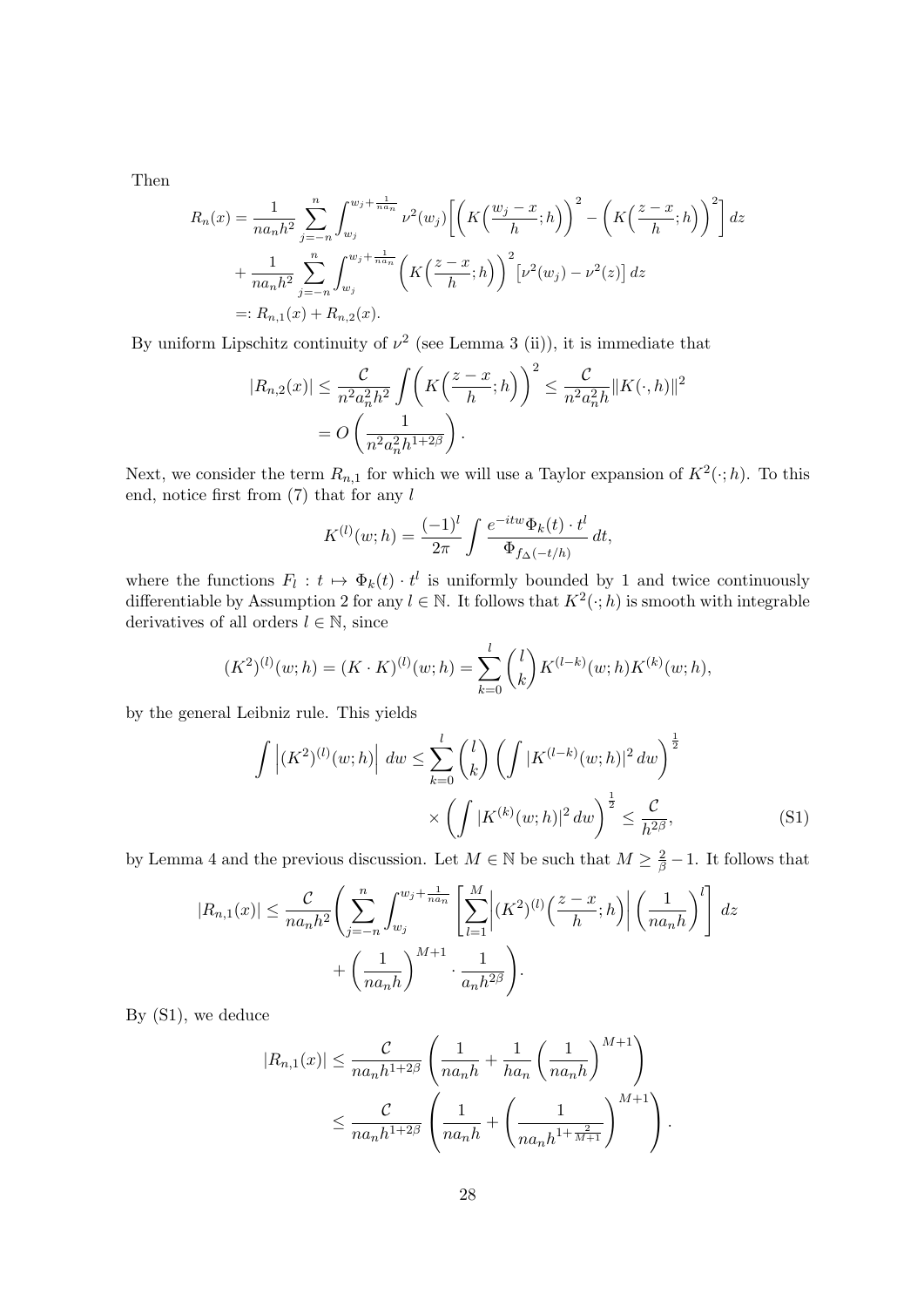Since  $M \geq \frac{2}{\beta} - 1$ , we finally obtain

$$
|R_{n,1}(x)| = o\left(\frac{1}{na_nh^{1+2\beta}}\right).
$$

An application of Plancherel's theorem and Assumption 5 give

$$
\frac{1}{\pi C h^{2\beta}} \le \|K(\cdot; h)\|_2^2 = \frac{1}{2\pi} \left\| \frac{\Phi_k}{\Phi_{f_\Delta}(\cdot/h)} \right\|_2^2 \le \frac{1}{\pi c} \left( 1 + \frac{1}{h^2} \right)^{\beta}.
$$
 (S2)

Now, if (S) holds, an application of Lemma 4 yields

$$
\sup_{x\in[0,1]}\left|\int_{\frac{1}{a_n}}^{\infty}\left(K\left(\frac{z-x}{h};h\right)\right)^2dz\right|=O\left(\frac{a_nh^2}{h^{2\beta}}\right)=O\left(a_nh^2\|K(\cdot;h)\|_2^2\right).
$$

Thus,

$$
\int_{-\frac{1}{a_n}}^{\frac{1}{a_n} + \frac{1}{n a_n}} \nu^2(z) \left( K\left(\frac{z - x}{h}; h\right) \right)^2 dz = h\nu^2(x) \| K(\cdot; h) \|_2^2 (1 + O(ha_n)) + R_{n,3}(x),
$$

where

$$
|R_{n,3}(x)| := \left| \int_{-\frac{1}{a_n}}^{\frac{1}{a_n} + \frac{1}{n a_n}} (\nu^2(z) - \nu^2(x)) \left( K\left(\frac{z - x}{h}; h\right) \right)^2 dz \right|
$$
  

$$
\leq Ch \int_{-\frac{2}{a_n h}}^{\frac{2}{a_n h}} |\nu^2(zh - x) - \nu^2(x)| (K(z; h))^2 dz
$$
  

$$
\leq Ch \int_{-\frac{2}{a_n h}}^{\frac{2}{a_n h}} |zh| (K(z; h))^2 dz.
$$

By (24) we have  $|z \cdot K(z; h)| \leq C/h^{\beta}$  and

$$
|R_{n,3}(x)| \le Ch^{2-\beta} \int_{-\frac{2}{a_n h}}^{\frac{2}{a_n h}} |K(z;h)| dz = O\left(\frac{h^2 \ln(n)}{h^{2\beta}}\right),
$$

since, by  $(24)$  and  $(25)$  in the proof of Lemma 4 and  $(S)$ ,

$$
\int_{-\frac{2}{a_n h}}^{\frac{2}{a_n h}} \left| K(z;h) \right| dz \leq \frac{C}{h^{\beta}} + \int_{1 \leq |z| \leq \frac{2}{a_n h}} \left| K(z;h) \right| dz
$$
  

$$
\leq \frac{C}{h^{\beta}} \left( 1 + \int_{1 \leq |z| \leq \frac{2}{a_n h}} \frac{1}{|z|} dz \right) \leq \frac{C}{h^{\beta}} \left( 1 + \ln(2/a_n h) \right) = O(\ln(n)/h^{\beta}). \tag{S3}
$$

Assertion (ii)b) now follows. (ii)a) Under (W)

$$
\int_{-\frac{1}{a_n}}^{\frac{1}{a_n} + \frac{1}{na_n}} \nu^2(z) \left( K\left(\frac{z-x}{h};h\right) \right)^2 dz \le \sup_{y \in \mathbb{R}} \nu^2(y) h \int |K(z;h)|^2 dz,
$$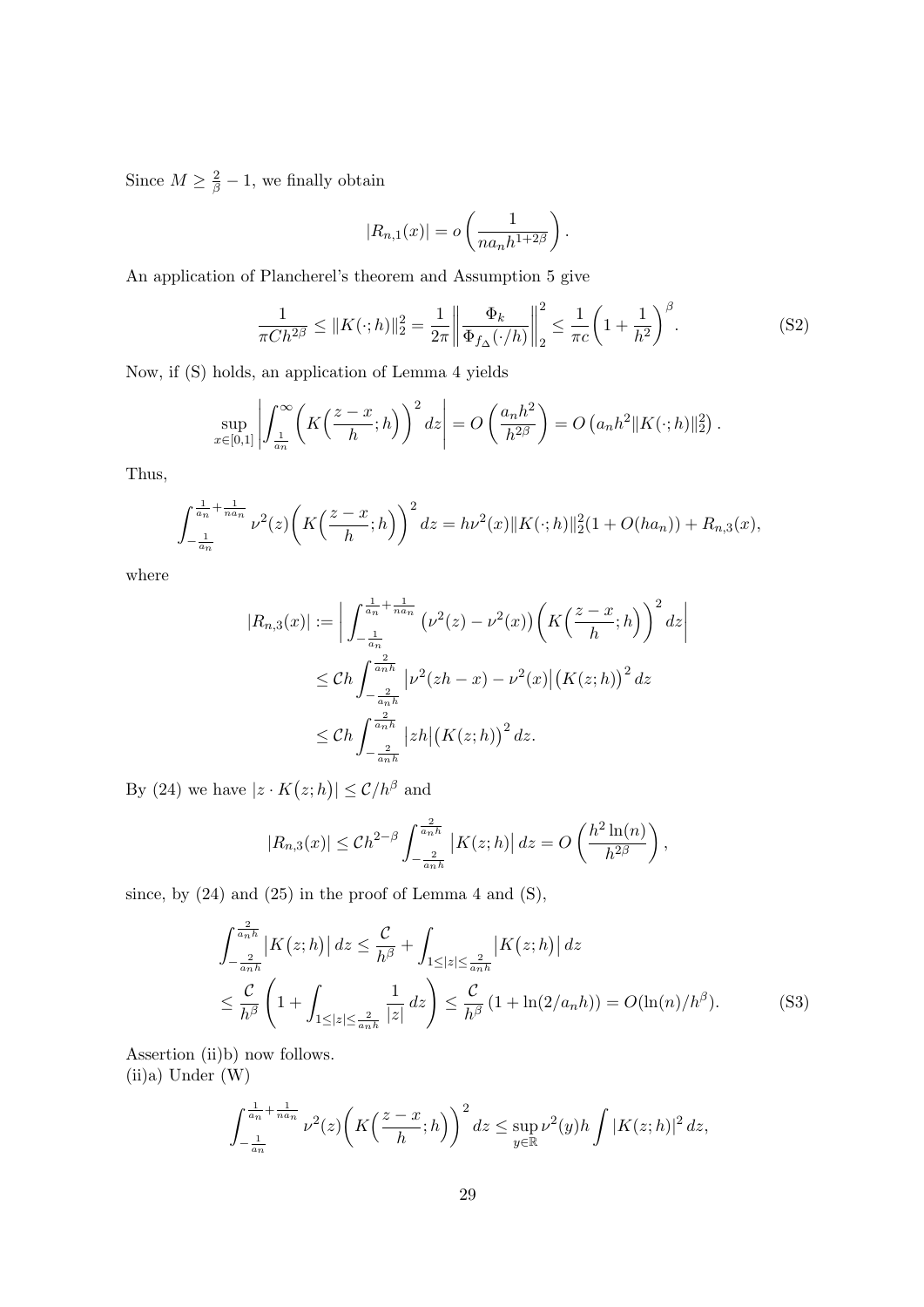and the second inequality of (ii)a) follows by [\(S2\)](#page-24-1). Furthermore,

$$
\int_{-\frac{1}{a_n}}^{\frac{1}{a_n} + \frac{1}{na_n}} \nu^2(z) \left( K\left(\frac{z-x}{h};h\right) \right)^2 dz \ge \sigma^2 \int_{-\frac{1}{a_n}}^{\frac{1}{a_n} + \frac{1}{na_n}} \left( K\left(\frac{z-x}{h};h\right) \right)^2 dz
$$
  

$$
\ge \frac{h\sigma^2}{2} \| K(\cdot;h) \|_2^2,
$$

for sufficiently large n by Lemma 4. Now, the first inequality of (ii)a) follows by  $(S2)$ , which concludes the proof of this lemma.  $\Box$ 

## <span id="page-29-0"></span>A.2 Extensions to non-equidistant design

For ease of notation, we considered an equally spaced design in the main document. However, this can be relaxed to more general designs. In this section, we restate the main results (Theorem 1, Theorem 2, Lemma 5) and adjust their proofs to the case where the design is generated by a known positive design density  $f_{D,n}$  on  $[0,\infty)$  as follows

$$
\frac{j}{n+1} = \int_0^{w_j} f_{D,n}(z) \, dz, \quad j = 1, \dots, n,
$$

and  $w_j = -w_{-j}$ . Note that, given the latter definition, we have  $f_{D,n}(z) = (n+1)/n a_n I_{[0,1/a_n]}(z)$ . Furthermore, we require the following regularity assumptions.

#### <span id="page-29-2"></span>Assumption 6.

- (i) The density  $f_{D,n}$  is continuously differentiable,  $f_{D,n} \in C^1(\text{supp}(f_{D,n}))$ .
- (ii) There exist constants  $c_D$  and  $C_D$  such that  $c_D a_n \leq f_{D,n} \leq C_D a_n$ .
- (*iii*) The derivative  $f'_{D,n}$  is uniformly bounded,  $|f'_{D,n}| \le a_n C_{D'}$ .

Regarding our estimator, we need to make the following adjustment to accommodate the more general design

$$
\hat{g}_n(x; h) = \frac{1}{nh} \sum_{j=-n}^n \frac{Y_j}{f_{D,n}(w_j)} K\left(\frac{w_j - x}{h}; h\right).
$$

This yields the following adjusted Lemma 5 and adjusted proof.

<span id="page-29-1"></span>**Lemma 8.** Let Assumptions 1 and 2 be satisfied. Further assume that  $h/a_n \to 0$  as  $n \to \infty$ .

(i) Then for bias, we have that

$$
\sup_{x\in[0,1]} \left| \mathbb{E}[\hat{g}_n(x;h)] - g(x) \right| = O\left(h^{m-\frac{1}{2}} + \frac{1}{na_n h^{\beta+\frac{3}{2}}}\right) + \begin{cases} o(a_n^{s+1/2}h^{1-\beta}), & Ass. 3, (S), \\ o(a_n^{s+1/2}h^{-\beta}), & Ass. 4, (W). \end{cases}
$$

(ii) a) For the variance if Assumption 5, (W) holds and  $na_n h^{1+\beta} \to \infty$ , then we have that

$$
\frac{1}{C_D} \cdot \frac{\sigma^2}{2C\pi} (1 + O(a_n)) \leq n a_n h^{1+2\beta} \text{Var}[\hat{g}_n(x; h)] \leq \frac{2^{\beta} \sup_{x \in \mathbb{R}} \nu^2(x)}{c\pi} \cdot \frac{1}{c_D}.
$$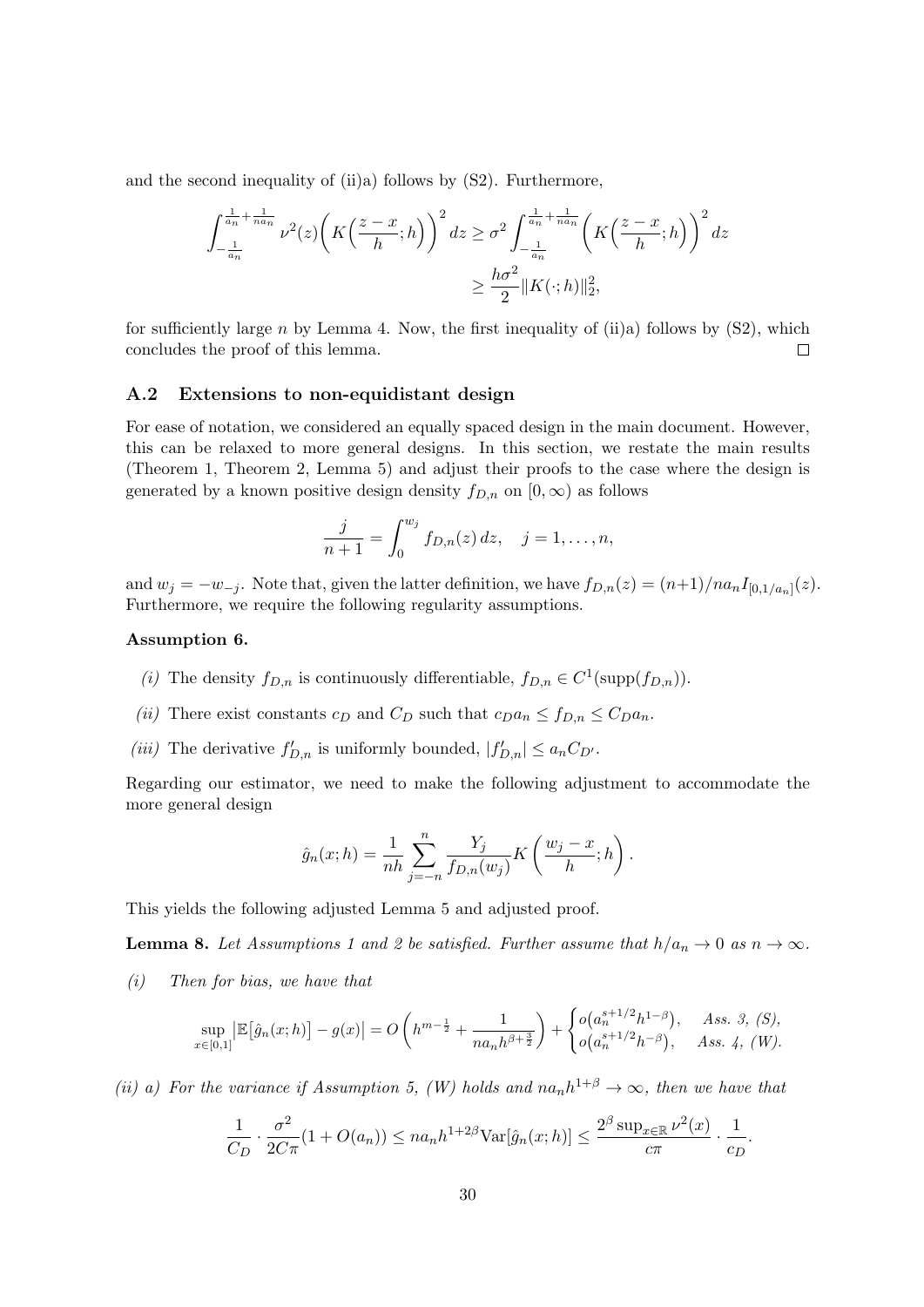(ii) b) If actually Assumption 3, (S) holds and  $n a_n h^{1+\beta} \to \infty$ , then

$$
\frac{1}{f_{D,n}(x)} \cdot \frac{\nu^2(x)}{C\pi} (1 + O(a_n)) \le na_n h^{1+2\beta} \text{Var}[\hat{g}_n(x; h)] \le \frac{\nu^2(x)}{c\pi} (1 + O(h/a_n)) \cdot \frac{1}{f_{D,n}(x)},
$$

Here c, C and  $\beta$  are the constants from Assumption 5 respectively 3.

Proof of Lemma [8.](#page-29-1) (i) We have that

$$
\mathbb{E}[\hat{g}_n(x; h)] = \frac{1}{nh} \sum_{j=-n}^n \frac{\gamma(w_j)}{f_{D,n}(w_j)} K\left(\frac{w_j - x}{h}; h\right)
$$
  
= 
$$
\frac{1}{nh} \sum_{j=-n}^{n-1} \int_{w_j}^{w_{j+1}} \frac{\gamma(w_j)}{f_{D,n}(w_j)(w_{j+1} - w_j)} K\left(\frac{w_j - x}{h}; h\right) dz.
$$

Next, observe

$$
f_{D,n}(w_j)(w_{j+1} - w_j) = F_{D,n}(w_{j+1}) - F_{D,n}(w_j) - \frac{1}{2} f'_{D,n}(w_j^*)(w_{j+1} - w_j)^2,
$$
  
= 
$$
\frac{1}{n+1} + \frac{1}{2} f'_{D,n}(w_j^*)(w_{j+1} - w_j)^2,
$$

where  $F_{D,n}$  is the primitive of  $f_{D,n}$ . This yields

$$
\left| f_{D,n}(w_j)(w_{j+1} - w_j) - \frac{1}{n} \right| \le \frac{1}{n^2} + \frac{1}{2} C_{D'} \frac{1}{n^2 a_n^2 c_D}
$$

and thus

$$
\frac{1}{f_{D,n}(w_j)(w_{j+1}-w_j)} = n\left(1 + O\left(\frac{1}{na_n^2}\right)\right). \tag{S4}
$$

Replacement of  $1/f_{D,n}(w_j)(w_{j+1} - w_j)$  by the latter estimate now yields

$$
\mathbb{E}\left[\hat{g}_n(x;h)\right] = \frac{1}{h} \int_{-\frac{1}{a_n}}^{\frac{1}{a_n}} \gamma(z) K\left(\frac{z-x}{h};h\right) dz \left(1 + O\left(\frac{1}{na_n^2}\right)\right) + R_{n,1}(x) + R_{n,2}(x),
$$

where

$$
R_{n,1}(x) = \frac{1}{h} \sum_{j=-n}^{n-1} \int_{w_j}^{w_{j+1}} \frac{d}{du} \left( \gamma(u) K\left(\frac{u-x}{h}; h\right) \right) \Big|_{u=z} (w_j - z) \, dz
$$

and

$$
R_{n,2}(x) = \frac{1}{2h} \sum_{j=-n}^{n-1} \int_{w_j}^{w_{j+1}} \frac{\mathrm{d}^2}{\mathrm{d}u^2} \left( \gamma(u) K\left(\frac{u-x}{h}; h\right) \right) \Big|_{u=\tilde{w}_j(z)} (w_j - z)^2 \, dz.
$$

For  $z \in [w_j, w_{j+1}]$  we obtain the following estimates by Assumption [6:](#page-29-2)

$$
|w_j - z| \le |w_j - w_{j+1}| \le 1/(na_n c_D)
$$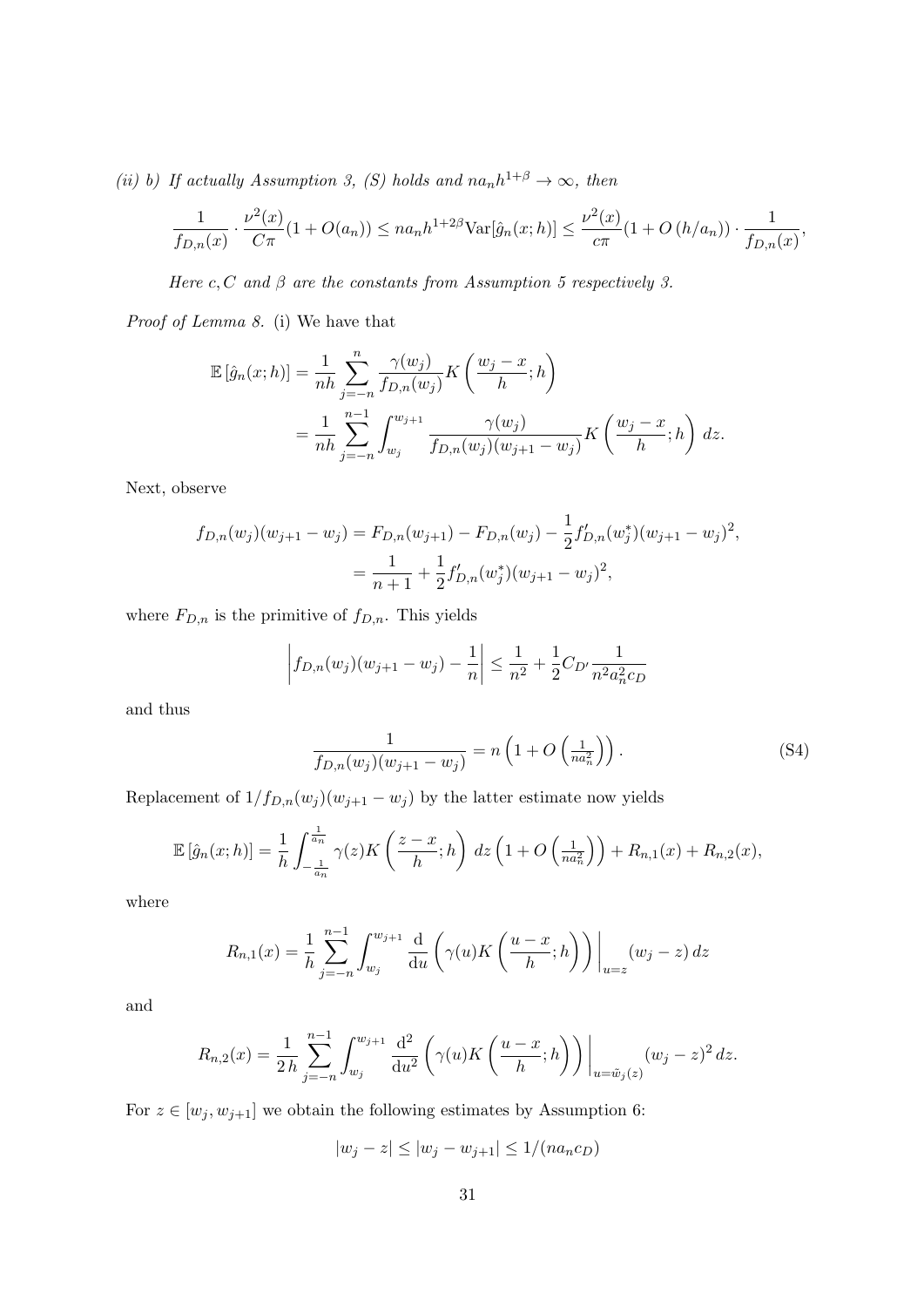. Therefore, the rest of the proof of claim (i) follows along the lines of the proof of Lemma 5 (i).

(ii) In the situation of both, (ii)a) and (ii)b), we have

$$
\begin{split} \text{Var}\big[\hat{g}_n(x;h)\big] &= \frac{1}{n^2h^2} \sum_{j=-n}^n \frac{\nu^2(w_j)}{f_{D,n}(w_j)^2} \bigg| K\Big(\frac{w_j-x}{h};h\Big) \bigg|^2 \\ &= \frac{1}{nh^2} \int_{-\frac{1}{a_n}}^{\frac{1}{a_n}} \frac{\nu^2(z)}{f_{D,n}(z)} \bigg( K\Big(\frac{z-x}{h};h\Big) \bigg)^2 \, dz \cdot \bigg( 1 + O\left(\frac{1}{na_n^2}\right) \bigg) + R_n(x), \end{split}
$$

where

$$
R_n(x) = \frac{1}{nh^2} \sum_{j=-n}^{n-1} \int_{w_j}^{w_{j+1}} \left[ \frac{\nu^2(w_j)}{n f_{D,n}(w_j)^2 (w_{j+1} - w_j)} \left( K \left( \frac{w_j - x}{h}; h \right) \right)^2 - \frac{\nu^2(z)}{f_{D,n}(z)} \left( K \left( \frac{z - x}{h}; h \right) \right)^2 \right] dz.
$$

Then

$$
R_n(x) = \frac{1}{nh^2} \sum_{j=-n}^{n-1} \int_{w_j}^{w_{j+1}} \frac{\nu^2(w_j)}{nf_{D,n}(w_j)^2(w_{j+1} - w_j)} \left[ \left( K\left(\frac{w_j - x}{h}; h\right) \right)^2 - \left( K\left(\frac{z - x}{h}; h\right) \right)^2 \right] dz + \frac{1}{nh^2} \sum_{j=-n}^{n} \int_{w_j}^{w_{j+1}} \left( K\left(\frac{z - x}{h}; h\right) \right)^2 \left[ \frac{\nu^2(w_j)}{nf_{D,n}(w_j)^2(w_{j+1} - w_j)} - \frac{\nu^2(z)}{fh_{D,n}(z)} \right] dz.
$$

Using [\(S4\)](#page-29-1), we further obtain

$$
R_n(x) = \frac{1}{nh^2} \sum_{j=-n}^{n-1} \int_{w_j}^{w_{j+1}} \frac{\nu^2(w_j)}{f_{D,n}(w_j)} \left[ \left( K\left(\frac{w_j - x}{h}; h\right) \right)^2 - \left( K\left(\frac{z - x}{h}; h\right) \right)^2 \right] dz \cdot \left( 1 + O\left(\frac{1}{n a_n}\right) \right)
$$
  
+ 
$$
\frac{1}{nh^2} \sum_{j=-n}^{n-1} \int_{w_j}^{w_{j+1}} \left( K\left(\frac{z - x}{h}; h\right) \right)^2 \left[ \frac{\nu^2(w_j)}{f_{D,n}(w_j)} - \frac{\nu^2(z)}{f_{D,n}(z)} \right] dz
$$
  
+ 
$$
\frac{C}{n^2 a_n h^2} \sum_{j=-n}^{n-1} \int_{w_j}^{w_{j+1}} \left( K\left(\frac{z - x}{h}; h\right) \right)^2 \frac{\nu^2(w_j)}{f_{D,n}(w_j)} dz =: R_{n,1}(x) + R_{n,2}(x) + R_{n,3}(x).
$$

It holds that

$$
|R_{n,3}(x)| \leq \frac{C}{n^2 a_n^2 h} ||K(\cdot, h)||_2^2 = O\left(\frac{1}{n^2 a_n h^{2\beta+1}}\right).
$$

Furthermore,

$$
R_{n,2}(x) = \frac{1}{nh^2} \sum_{j=-n}^{n-1} \int_{w_j}^{w_{j+1}} \left( K\left(\frac{z-x}{h};h\right) \right)^2 \nu^2(z) \frac{f_{D,n}(z) - f_{D,n}(w_j)}{f_{D,n}(z)f_{D,n}(w_j)} dz + \frac{1}{nh^2} \sum_{j=-n}^{n-1} \int_{w_j}^{w_{j+1}} \left( K\left(\frac{z-x}{h};h\right) \right)^2 \left[ \frac{\nu^2(w_j) - \nu^2(z)}{f_{D,n}(w_j)} \right] dz
$$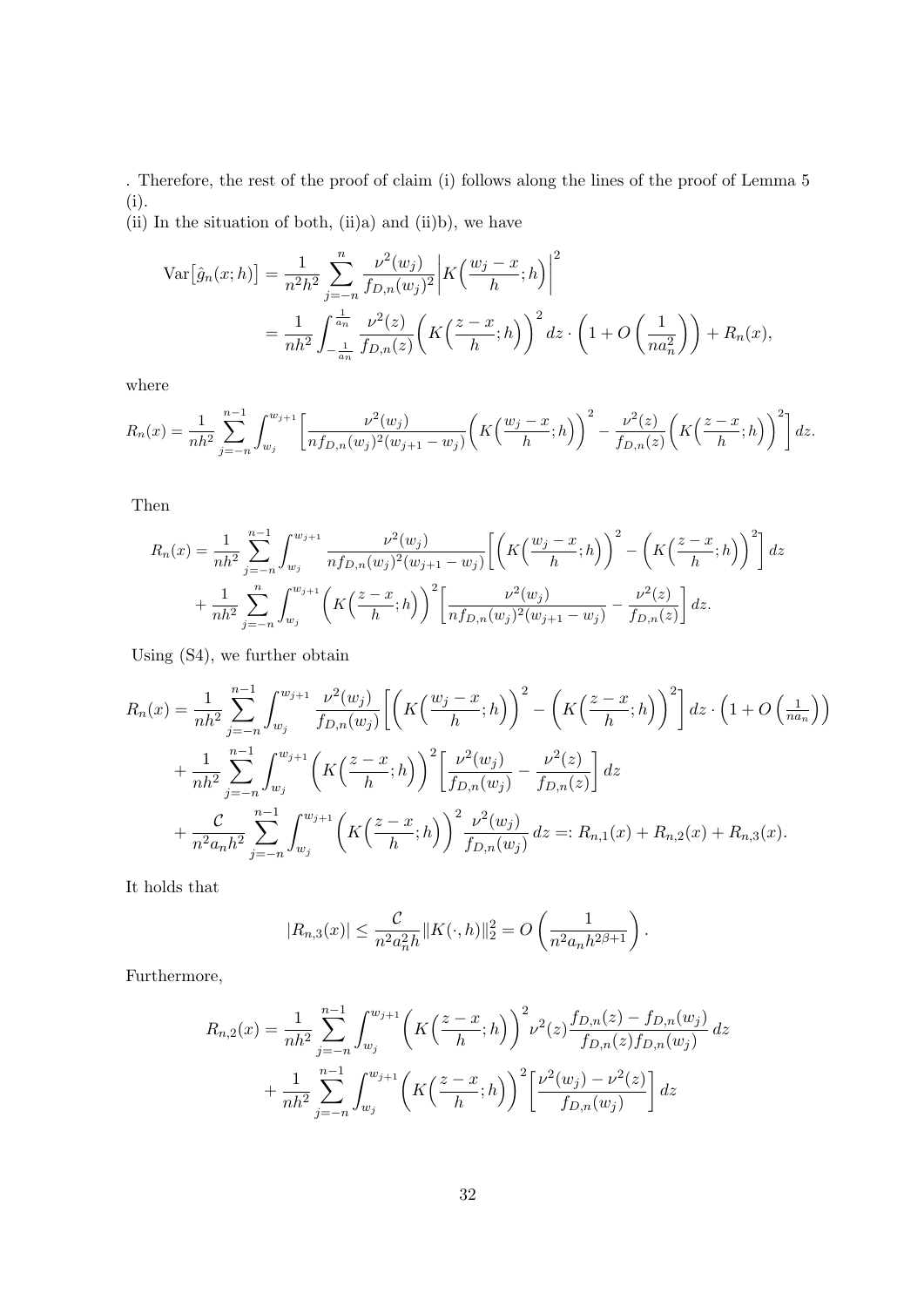By uniform Lipschitz continuity of  $\nu^2$  (see Lemma 3 (ii)) and  $f_{D,n}$  (by Assumption [6\)](#page-29-2), it is immediate that

$$
|R_{n,2}(x)| \leq \frac{C}{n^2 a_n^2 h^2} \int \left( K\left(\frac{z-x}{h};h\right) \right)^2 \leq \frac{C}{n^2 a_n^2 h} \|K(\cdot,h)\|^2
$$
  
=  $O\left(\frac{1}{n^2 a_n^2 h^{1+2\beta}}\right).$ 

Using again that  $|w_j - z| \le |w_j - w_{j+1}| \le 1/(na_n c_D)$ , the rest of the proof of claim (ii) follows along the lines of the proof of Lemma 5 (ii).  $\Box$ 

#### <span id="page-32-0"></span>A.3 Role of the hyperparameters

In this section, we discuss the setting presented in Example 1 of the main document in more detail, in order to shed some light into the role of the parameters  $a_n$  and h, as well as the assumptions made for our theoretical considerations. In particular, we show that, in a typical setting, the conditions listed in Assumption 4 are satisfied if  $h$  is the rate optimal bandwidth. As an example, we consider the case of a function  $q \in \mathcal{W}^m(\mathbb{R}), m > 5/2$ , of bounded support,  $[-1, 1]$ , say,  $f_{\Delta}$  as in Definition (8) in the main document with  $a = 1$ , i.e.,

$$
f_{\Delta}(x) = \frac{1}{2}e^{-|x|}
$$
 with  $\Phi_{f_{\Delta}}(t) = \langle t \rangle^{-2}$ ,

and  $\mathbb{E}[\varepsilon_1^4] \leq \infty$ , i.e.,  $M = 4$ . Here, the parameter  $\beta$ , which gives the degree of ill-posedness of the problem and which is defined in Assumption 3 in the main document is given by  $\beta = 2$ . In this example, Assumption 4 (i) becomes

$$
\frac{\ln(n)}{n^{-\frac{1}{2}}a_n h} + \frac{h}{a_n} + \ln(n)^2 h + \ln(n)a_n + \frac{1}{na_n h^5} = o(1).
$$

Given that  $h/a_n = o(1)$ , the last term asymptotically dominates the first one, such that Assumption 4 (i) reduces to

$$
\frac{h}{a_n} + \ln(n)^2 h + \ln(n) a_n + \frac{1}{n a_n h^5} = o(1).
$$
 (S5)

In density deconvolution, where the target density  $g$  is contained in a Hölder ball such that  $|g^{(r)}(x)-g^{(r)}(x+\delta)| \leq B\delta^a$  for some radius  $B > 0$ , some positive integer r and some  $a \in [0,1)$ , the rate optimal bandwidth is of order  $n^{-1/(2(r+a+\beta)-1)}$ . According to our Assumption 1 (i), we have  $g \in \mathcal{W}^m$ . Due to the embedding  $\mathcal{W}^m(\mathbb{R}) \subset C^{r+a}(\mathbb{R})$ , we can replace  $r + a$  in the above bandwidth by  $m - 1/2$  in terms of our parametrization of the smoothness of the target function. This yields  $h \simeq n^{-1/(2(m+\beta))}$ . With this choice of h, given that  $1/(na_n h^5) = o(1)$ by Assumption 4 (i), Assumption 4 (ii) becomes

$$
\sqrt{a_n} + \sqrt{n^{(m+\beta-1)/(m+\beta)} a_n^{2s+1}} = o(1/\sqrt{\ln(n)}).
$$
 (S6)

Next, we will consider the design parameter  $a_n$ . This parameter ensures that asymptotically, observations on the whole real line are available. This is necessary since the function  $\gamma$  will typically be of unbounded support, even if the function  $q$  itself is of bounded support as it is the case in this example. Condition [\(S6\)](#page-32-0) can only be satisfied if  $a_n = n^{-\epsilon}$ , where  $\epsilon$  can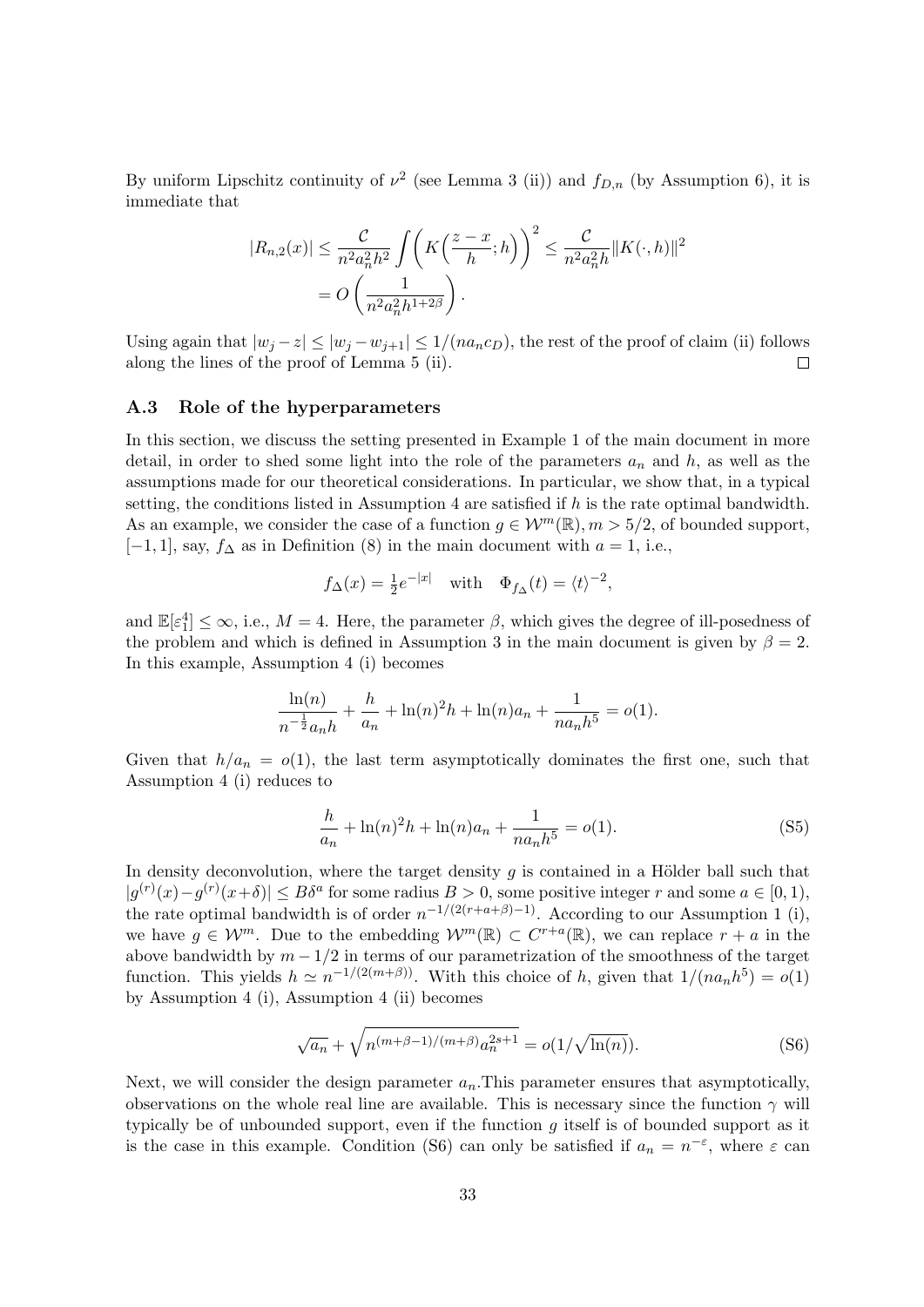only be as small as the parameter s (see Assumption 1 (iii)) allows. Assumption 1 (iii) in the main document is an assumption on the decay of  $\gamma$ . As a rule of thumb it can be said that this assumption is met if both functions g and  $f<sub>\Delta</sub>$  decay sufficiently fast. To give some more intuition, we now provide some computations for our specific example, for which the assumption is met for any s. We find

$$
\int \langle z \rangle^{2s} (\gamma(z))^2 dz = \int \langle z \rangle^{2s} \left( \int g(t) f_{\Delta}(t-z) dt \right)^2 dz
$$
  
= 
$$
\frac{1}{4} \int \langle z \rangle^{2s} \left( \int g(t) \exp(-|t-z|) dt \right)^2 dz.
$$

Since q is supported on  $[-1, 1]$  by assumption, we now split the outer integral into integrals over different regions, such that all values of  $t$  with a contribution to the inner integral will be either larger or smaller. The remaining term is bounded by a constant.

$$
\int \langle z \rangle^{2s} (\gamma(z))^2 dz \leq C + \frac{1}{4} \int_{|z| > 1} \langle z \rangle^{2s} \left( \int_{|t| \leq 1} g(t) \exp(-|t-z|) dt \right)^2 dz.
$$

If  $z > 1$  in the outer integral,  $\exp(-|t - z|) = \exp(-z + t)$  and thus

$$
\int_{z>1} \exp(-z)\langle z\rangle^{2s} \left(\int_{|t|\leq 1} g(t) \exp(t) dt\right)^2 dz < \infty,
$$

for any  $s > 0$ . Analogously,

$$
\int_{z<-1} \exp(z)\langle z\rangle^{2s} \left(\int_{|t|\leq 1} g(t) \exp(-t)\,dt\right)^2\,dz < \infty,
$$

for any  $s > 0$ . Therefore, in the setting of this example, Assumption 1 (iii) holds for any s, such that  $a_n$  can be chosen of order  $n^{-\epsilon}$  for  $\varepsilon$  arbitrarily small. In this case, the remaining conditions in [\(S5\)](#page-32-0) and [\(S6\)](#page-32-0) become  $1/(na_n h^5) = o(1)$  and  $\sqrt{\ln(n)a_n} = o(1)$ , respectively. Using  $a_n = n^{-\varepsilon}$  and  $h = n^{-1/(2(m+\beta))} \ge n^{-1/9}$ , we find that Assumption 4 holds for any  $\varepsilon < 4/9$ .

#### <span id="page-33-0"></span>A.4 Extensions: Details

Our theoretical developments for the procedure in Section 5 in the main document actually involve a sample splitting. To this end, let  $(d_n)_{n\in\mathbb{N}}$  be a sequence of natural numbers,  $d_n \to \infty$ and  $d_n = o(n)$ ,  $1/d_n = o(1/\ln(n)^2)$  and let  $\mathcal{J}_n := \{-n, \ldots, n\} \setminus \{-n + k \cdot d_n | 1 \leq k \leq 2n/d_n\},\$ i.e., we remove each  $d_n$ -th data point from our original sample. Now, set  $\mathcal{Y}_1 := \{Y_i | j \in \mathcal{J}_n\}$  as well as  $\mathcal{Y}_2 := \{Y_j \mid j \in \{-n, \ldots, n\} \setminus \mathcal{J}_n\}.$  This way, the asymptotic properties of the estimator based on the main part of the sample,  $\mathcal{Y}_1$ , remain the same. Let further, for  $j \in \mathcal{J}_n$ ,  $\Delta_j$  denote the difference of  $\omega_j$  and its left neighbor, that is,  $\Delta_j = 1/(na_n)$  if  $j - 1 \in \mathcal{J}_n$  and  $\Delta_j = 2/(na_n)$ else. Define the estimator  $\tilde{g}_n$ , based on  $\mathcal{Y}_1$  by

$$
\tilde{g}_n(x; h) = \frac{1}{h} \sum_{j \in \mathcal{J}_n} Y_j \, \triangle_j \, K\left(\frac{w_j - x}{h}; h\right).
$$

We now formulate an analog of Theorem 1 under Assumption 5.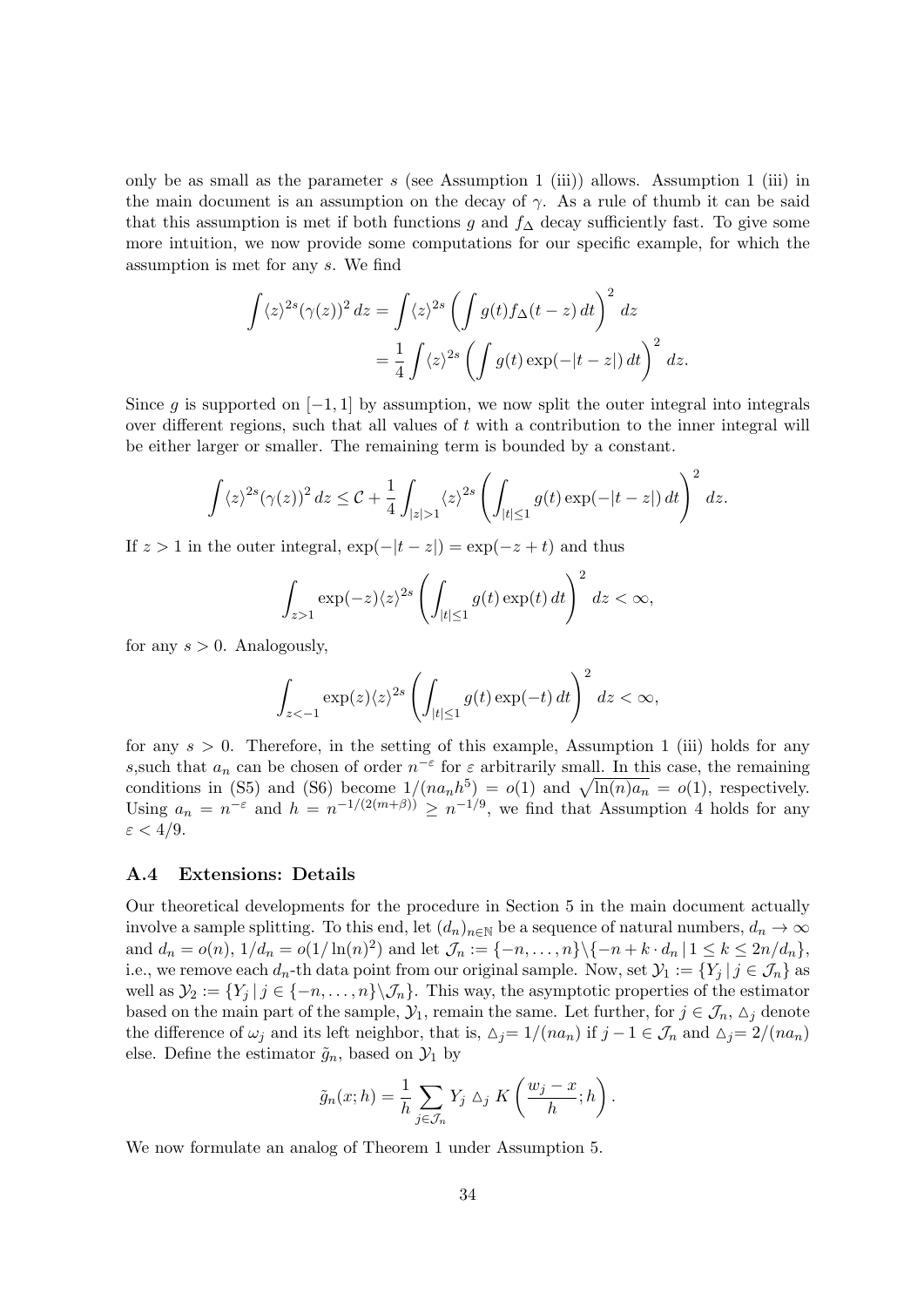<span id="page-34-0"></span>**Theorem 3.** Let Assumptions [2,](#page-5-0) 4 (i) and 5 be satisfied. Let further  $\tilde{\nu}_n$  be a nonparametric estimator of the standard deviation in model [\(4\)](#page-3-1) based on  $\mathcal{Y}_2$  such that for some sequence of positive numbers  $b_n \to 0$  for which  $a_n/b_n = o(1/\ln(n))$  we have that

$$
\mathbb{E}\left[\sup_{|j| \le b_n n} |\tilde{\nu}_n(\omega_j) - \nu(\omega_j)|\right] = o\big(1/(\ln(n)\ln\ln(n))\big) \quad \text{and} \quad \tilde{\nu}_n > \tilde{\sigma} > 0 \tag{S7}
$$

for some constant  $\tilde{\sigma} > 0$ .

(i) There exists a sequence of independent standard normally distributed random variables  $(Z_n)_{n\in\mathbb{Z}}$ , independent of  $\tilde{\nu}_n$ , such that for

$$
\widetilde{\mathbb{D}}_n(x) = \frac{\sqrt{na_n h^{1+2\beta}}}{\widetilde{\nu}(x)} \left( \widetilde{g}_n(x; h) - \mathbb{E}[\widetilde{g}_n(x; h)] \right),
$$
  

$$
\widetilde{\mathbb{G}}_n(x) = \frac{\sqrt{na_n h^{1+2\beta}}}{h \widetilde{\nu}_n(x)} \sum_{j \in \mathcal{J}_n, |j| \le nb_n} \widetilde{\nu}_n(\omega_j) \Delta_j Z_j K\left(\frac{w_j - x}{h}; h\right),
$$
 (S8)

we have that

$$
\forall \alpha \in (0,1) : \lim_{n \to \infty} \mathbb{P} \big( \|\widetilde{\mathbb{D}}_n\| \le q_{\|\widetilde{\mathbb{G}}_n\|}(\alpha) \big) = \alpha,
$$

where  $q_{\parallel \widetilde{\mathbb{G}}_n \parallel}(\alpha)$  denotes the  $\alpha$ -quantile of  $\Vert \widetilde{\mathbb{G}}_n \Vert$ .

(ii) If, in addition,  $\sqrt{na_nh^{2m+2\beta}} + \sqrt{na_n^{2s+1}} + 1$ / √  $\overline{na_n h^2} = o(1/\sqrt{\ln(n)})$ . and if Assumption [1](#page-4-2) is satisfied,  $\mathbb{E}[\tilde{q}_n(x; h)]$  in (11) can be replaced by  $q(x)$ .

Proof of Theorem [3.](#page-34-0) We require that

$$
\|\widetilde{\mathbb{D}}_n - \widetilde{\mathbb{G}}_n\| = o_{\mathbb{P}}(1/\sqrt{\ln(n)}),\tag{Step 1}
$$

as well as

$$
\mathbb{E}\|\widetilde{\mathbb{G}}_n\| = O_{\mathbb{P}}(\sqrt{\ln(n)}).
$$
 (Step 2)

#### Step 1 a: Gaussian Approximation

Lemmas [9](#page-34-1) and [10](#page-35-0) are in preparation for the Gaussian approximation where the target process  $\widetilde{\mathbb{G}}_n$  is first approximated by processes  $\widetilde{\mathbb{G}}_{n,0}^{b_n}$  and  $\widetilde{\mathbb{G}}_{n,0}$ .

<span id="page-34-1"></span>Lemma 9. We shall show that

$$
\|\nu \widetilde{\mathbb{G}}_{n,0}^{b_n} - \widetilde{\nu}_n \widetilde{\mathbb{G}}_n\| = o_{\mathbb{P}}(1/\sqrt{\ln(n)}),\tag{24}
$$

where

$$
\widetilde{\mathbb{G}}_{n,0}^{b_n} := \frac{\sqrt{na_n h^{1+2\beta}}}{h\nu(x)} \sum_{j \in \mathcal{J}_n, |j| \le nb_n} \nu(\omega_j) \wedge_j Z_j K\left(\frac{w_j - x}{h}; h\right).
$$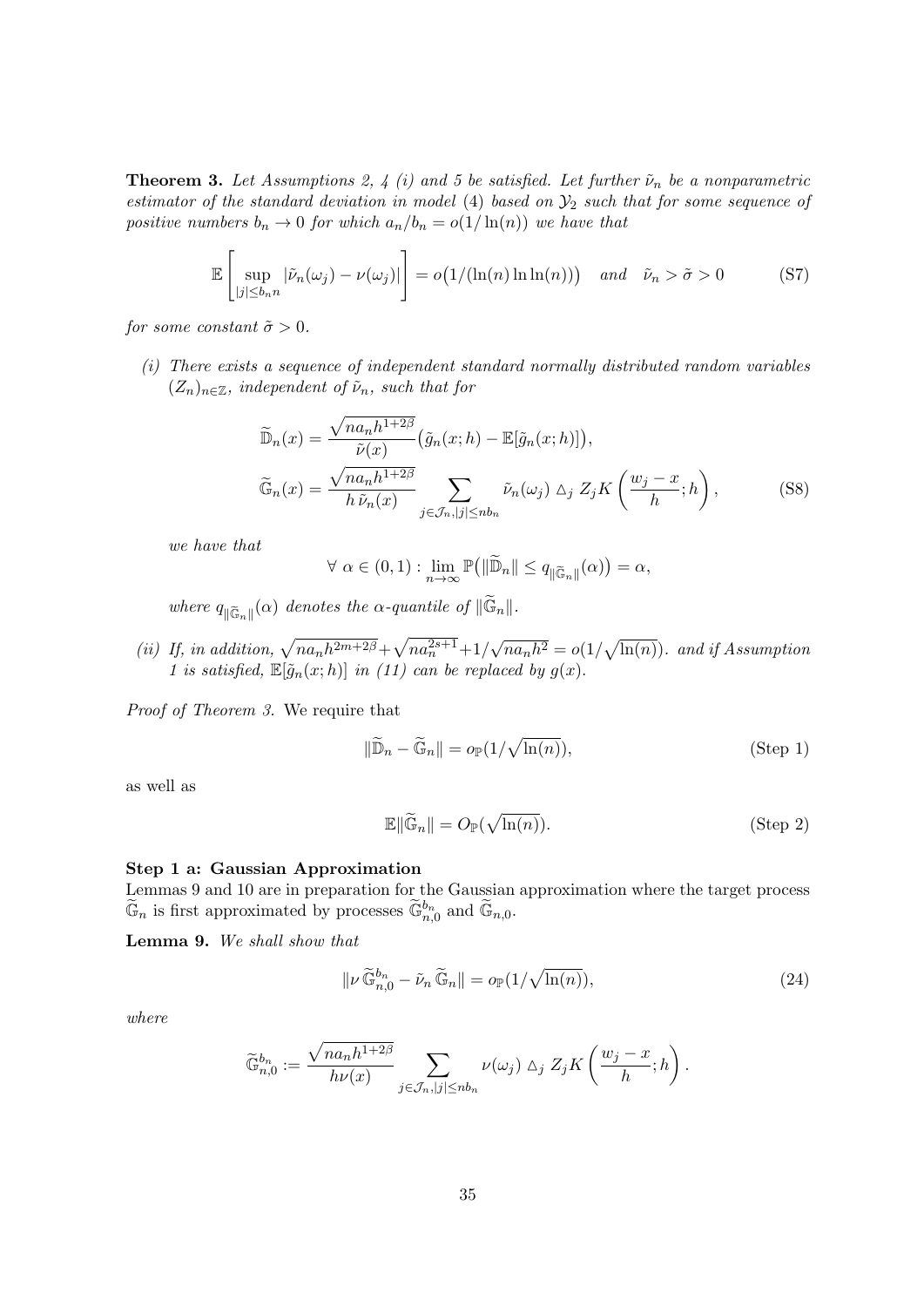*Proof.* Let  $\mathcal{Z} := \{Z_{-n}, \ldots, Z_n\}$  be iid standard Gaussian random variables as in the proof of Theorem 1, and  $c_n := 1/\ln(n) \ln \ln(n)$ .

$$
\mathbb{P}_{\mathcal{Z},\mathcal{Y}_2} \left( \|\widetilde{\mathbb{G}}_{n,0}^{b_n} - \widetilde{\mathbb{G}}_n\| > \delta/\sqrt{\ln(n)} \right) \leq \mathbb{P}_{\mathcal{Z},\mathcal{Y}_2} \left( \sup_{|j| \leq b_n n} |\nu(w_j) - \widetilde{\nu}_n(w_j)| > c_n \right) + \mathbb{P}_{\mathcal{Z},\mathcal{Y}_2} \left( \|\widetilde{\mathbb{G}}_{n,0}^{b_n} - \widetilde{\mathbb{G}}_n\| > \delta/\sqrt{\ln(n)} \, ; \sup_{|j| \leq b_n n} |\nu(w_j) - \widetilde{\nu}_n(w_j)| \leq c_n \right) = P_{n,1} + P_{n,2}.
$$

By assumption,  $P_{n,1} = o(1)$ .

$$
P_{n,2} \leq \mathbb{P}_{\mathcal{Z},\mathcal{Y}_2} \Big( \| \widetilde{\mathbb{G}}_{n,0}^{b_n} - \widetilde{\mathbb{G}}_n \| I_{\{\sup_{|j| \leq b_n n} |\nu(w_j) - \tilde{\nu}_n(w_j)| \leq c_n \}} > \delta/\sqrt{\ln(n)} \Big)
$$
  
=  $\mathbb{E}_{\mathcal{Y}_2} \Bigg[ \mathbb{P}_{\mathcal{Z},\mathcal{Y}_2} \Big( \| \widetilde{\mathbb{G}}_{n,0}^{b_n} - \widetilde{\mathbb{G}}_n \| I_{\{\sup_{|j| \leq b_n n} |\nu(w_j) - \tilde{\nu}_n(w_j)| \leq c_n \}} > \delta/\sqrt{\ln(n)} \Big| \mathcal{Y}_2 \Big) \Bigg]$   

$$
\leq \mathbb{E}_{\mathcal{Y}_2} \Bigg[ \mathbb{E}_{\mathcal{Z},\mathcal{Y}_2} \Bigg( \| \widetilde{\mathbb{G}}_{n,0}^{b_n} - \widetilde{\mathbb{G}}_n \| I_{\{\sup_{|j| \leq b_n n} |\nu(w_j) - \tilde{\nu}_n(w_j)| \leq c_n \}} \Big| \mathcal{Y}_2 \Bigg) \Bigg] \cdot \frac{\sqrt{\ln(n)}}{\delta},
$$

by the conditional Markov inequality. Set

$$
R_n(x) := \left(\widetilde{\mathbb{G}}_{n,0}^{b_n}(x) - \widetilde{\mathbb{G}}_n(x)\right) I_{\{\sup_{|j| \le b_n n} |\nu(w_j) - \tilde{\nu}_n(w_j)| \le c_n\}}
$$

and

$$
\widetilde{R}_n(x) := \frac{2h^{\beta}c_n}{\sqrt{na_n h}} \sum_{|j| \le b_n n} Z_j K\bigg(\frac{w_j - x}{h}; h\bigg).
$$

Since  $d_{R_n}(s,t) \leq d_{\widetilde{R}_n}(s,t)$  for all  $s,t \in [0,1]$  and for all samples  $\mathcal{Y}_2$  and  $\mathbb{E}[\|\widetilde{R}_n\| \, |\, \mathcal{Y}_2] =$  $\mathbb{E} \|\widetilde{R}_n\| = O(c_n \sqrt{\ln(n)}) = o(1/\sqrt{\ln(n)})$ , it follows by Lemma 7 that  $\mathbb{E}_{\mathcal{Z},\mathcal{Y}_2}[\|R_n\| \,|\, \mathcal{Y}_2] \leq$  $\mathbb{E}[\|\widetilde{R}_n\|]$  for all samples. Therefore,  $P_{n,2} = o(1/\sqrt{\ln(n)})$  and the claim follows.  $\Box$ 

<span id="page-35-0"></span>Lemma 10. We have that

$$
\|\nu \widetilde{\mathbb{G}}_{n,0}^{b_n}-\nu \widetilde{\mathbb{G}}_{n,0}\|=o_{\mathbb{P}}(1/\sqrt{\ln(n)}).
$$

where

$$
\widetilde{\mathbb{G}}_{n,0}(x) := \frac{h^{\beta}}{\nu(x)\sqrt{na_n h}} \sum_{\substack{j \in \mathcal{J}_n \\ nb_n < |j| \le n}} \nu(w_j) \Delta_j Z_j K\left(\frac{w_j - x}{h}; h\right). \tag{S9}
$$

Proof. Let

$$
R_n(x) := \nu \widetilde{\mathbb{G}}_{n,0}^{b_n} - \nu \widetilde{\mathbb{G}}_{n,0} = \frac{\sqrt{n a_n h^{1+2\beta}}}{h} \sum_{\substack{j \in \mathcal{J}_n \\ nb_n < |j| \le n}} \nu(w_j) \Delta_j Z_j K\left(\frac{w_j - x}{h}; h\right).
$$

Then, since  $\Delta_j^2 \leq 4/(n^2 a_n^2)$  and  $\mathcal{J}_n \subset \{-n, \ldots, n\},$ 

$$
\operatorname{Var}[R_n(x)] \le \frac{4h^{2\beta}}{na_n h} \sum_{nb_n < |j| \le n} \nu^2(w_j) K^2\left(\frac{w_j - x}{h}; h\right).
$$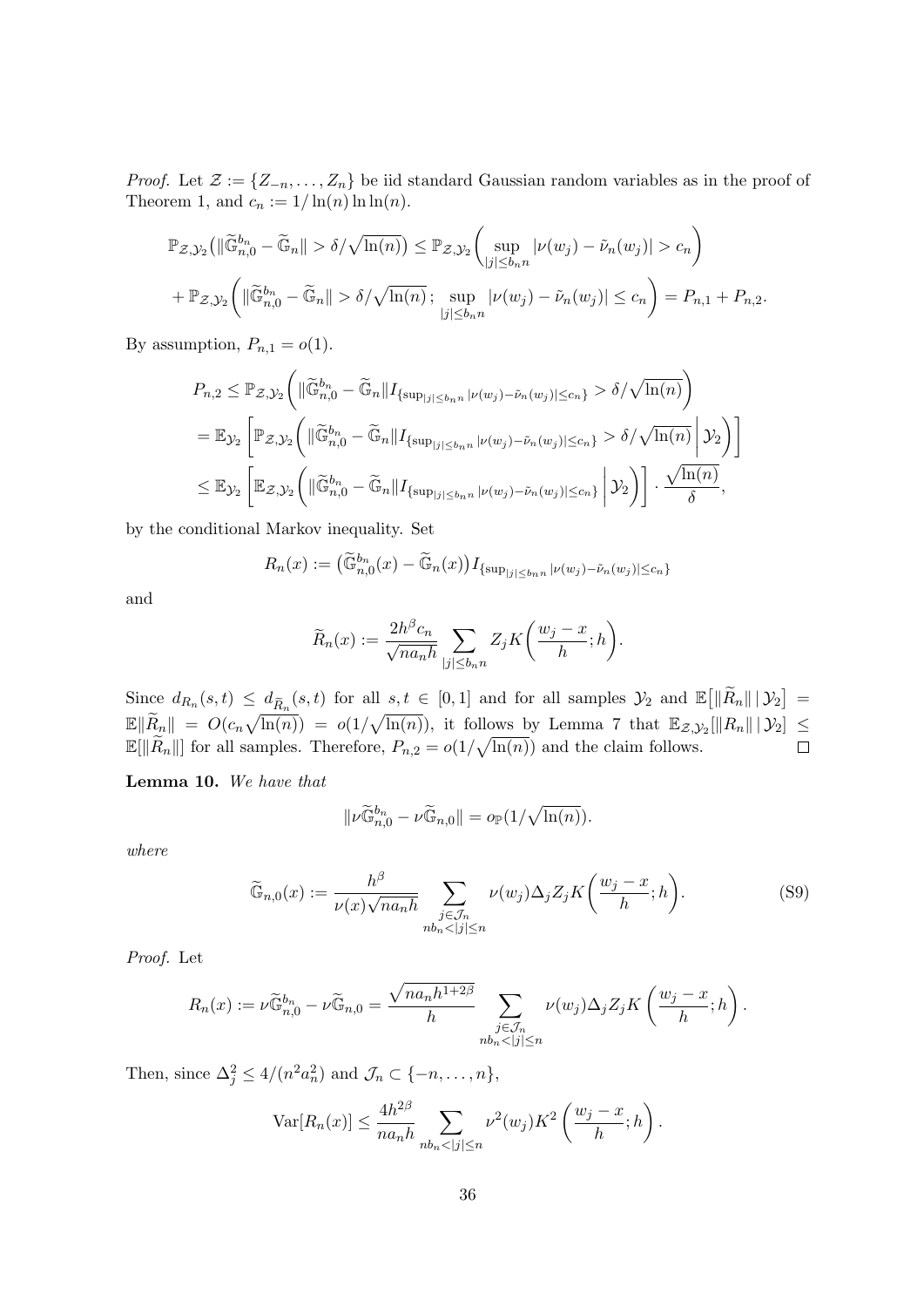From the proof of Lemma [5](#page-13-2) we deduce

$$
\operatorname{Var}[R_n(x)] \le C\left(\frac{ha_n}{b_n} + \frac{1}{na_nh}\right) = o\left(\frac{1}{\ln(n)^2}\right).
$$

An application of the following Lemma [11](#page-36-0) concludes this proof.

<span id="page-36-0"></span>**Lemma 11.** Let  $(\mathbb{X}_n(t), t \in T)$  be an almost surely bounded Gaussian process on a compact index set T with  $\sigma_{T,n}^2 := ||\text{Var}(\mathbb{X}_n)|| = o(1/\ln(n)^2)$  such that  $N(T, \delta, d_{\mathbb{X}_n}) \leq (n/\delta)^a$  for all  $\delta \leq \sigma_{T,n}$  and some  $a \in (0,\infty)$ . Then

$$
\|\mathbb{X}_n\| = o_{\mathbb{P}}(1/\sqrt{\ln(n)}).
$$

*Proof.* Fix  $\delta > 0$ . An application of Theorem 4.1.2 in [Adler and Taylor](#page-22-15) [\(2007\)](#page-22-15) yields, for large enough  $n \in \mathbb{N}$  and a universal constant K

$$
\mathbb{P}\left(\|\mathbb{X}_n\|_T > \frac{\delta}{\sqrt{\ln(n)}}\right) \le 2\left(\frac{Kn\delta}{2\sqrt{\ln(n)}\sigma_{T,n}^2}\right)^a \cdot \frac{2\sqrt{\ln(n)}\sigma_{T,n}}{\sqrt{2\pi}\delta} \cdot \exp\bigg(-\frac{\delta^2}{8\ln(n)\sigma_{T,n}^2}\bigg).
$$

Now

$$
\mathbb{P}\bigg(\|\mathbb{X}_n\|_T > \frac{\delta}{\sqrt{\ln(n)}}\bigg) \leq Cn^{a+1}\delta^{a-1}\sigma_{n,T}^{-2a+1}\exp\left(-\sigma_{T,n}^{-1}\right)\left(\exp\left(-\sigma_{T,n}^{-1}\right)\right)^{\frac{\delta^2}{o(1)}-1}.
$$

Since  $\sigma_{n,T}^{-2a+1} \exp\left(-\sigma_{T,n}^{-1}\right) \to 0$  as  $\sigma_{n,T} \to 0$  and  $\left(\exp\left(-\sigma_{T,n}^{-1}\right)\right)^{\frac{\delta^2}{o(1)}-1} = o(n^{-b})$  for any fixed  $b \in (0, \infty)$ , the claim of the lemma now follows.  $\Box$ 

Lemma 12. We have that

$$
\|\widetilde{\mathbb{G}}_n - \widetilde{\mathbb{D}}_n\| = o_{\mathbb{P}}(1/\sqrt{\ln(n)}).
$$

*Proof.* Since by assumption [\(S7\)](#page-34-0),  $\tilde{\nu}_n$  is bounded away from zero, it suffices to show that

$$
\|\tilde{\nu}_n\widetilde{\mathbb{G}}_n-\tilde{\nu}_n\widetilde{\mathbb{D}}_n\|=o_{\mathbb{P}}(1/\sqrt{\ln(n)}).
$$

We estimate

$$
\begin{aligned} \|\tilde{\nu}_n\,\widetilde{\mathbb{G}}_n - \tilde{\nu}_n\,\widetilde{\mathbb{D}}_n\| &\leq \|\tilde{\nu}_n\,\widetilde{\mathbb{G}}_n - \nu \widetilde{\mathbb{G}}_{n,0}^{b_n}\| + \|\nu \widetilde{\mathbb{G}}_{n,0}^{b_n} - \nu \widetilde{\mathbb{G}}_{n,0}\| + \|\nu \widetilde{\mathbb{G}}_{n,0} - \tilde{\nu}_n\,\widetilde{\mathbb{D}}_n\| \\ &= o_\mathbb{P}\left(1/\sqrt{\ln(n)}\right) + \|\nu \widetilde{\mathbb{G}}_{n,0} - \tilde{\nu}_n\,\widetilde{\mathbb{D}}_n\| \end{aligned}
$$

The claim now follows along the lines of the Gaussian approximation in the proof of Theorem 1.  $\Box$ 

### Step 2: Expectation of the maximum

Lemma 13.

$$
\mathbb{E}\|\widetilde{\mathbb{G}}_n\| = O(\sqrt{\ln(n)}).
$$

 $\Box$